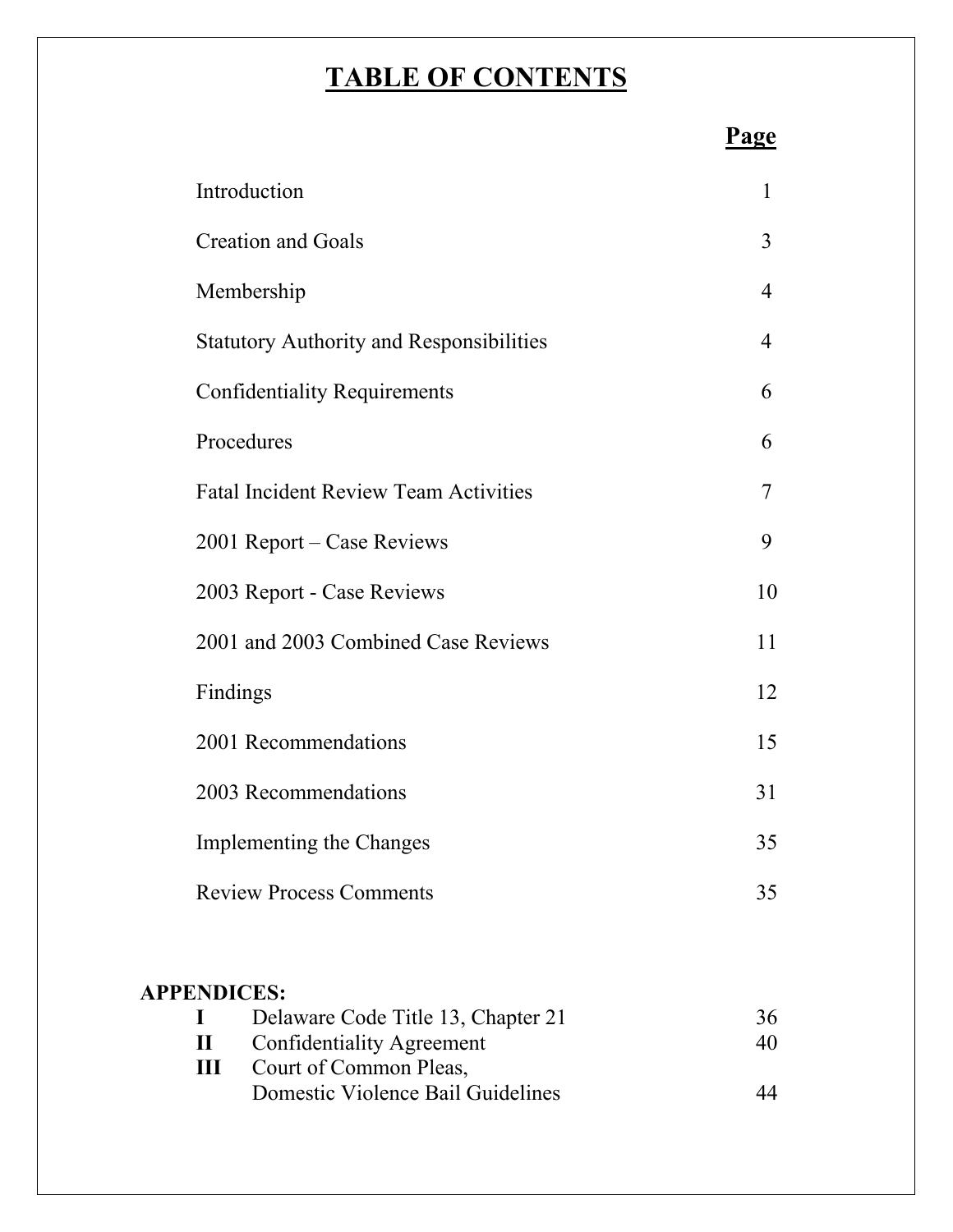# STATE OF DELAWARE FATAL INCIDENT REVIEW TEAM

# REPORT

# **Submitted To The Domestic Violence Coordinating Council**

 Second Edition June 30, 2003

Domestic Violence Coordinating Council New Castle County Courthouse 500 N. King Street, Suite 9425 Wilmington, DE 19801-3732 302-255-0405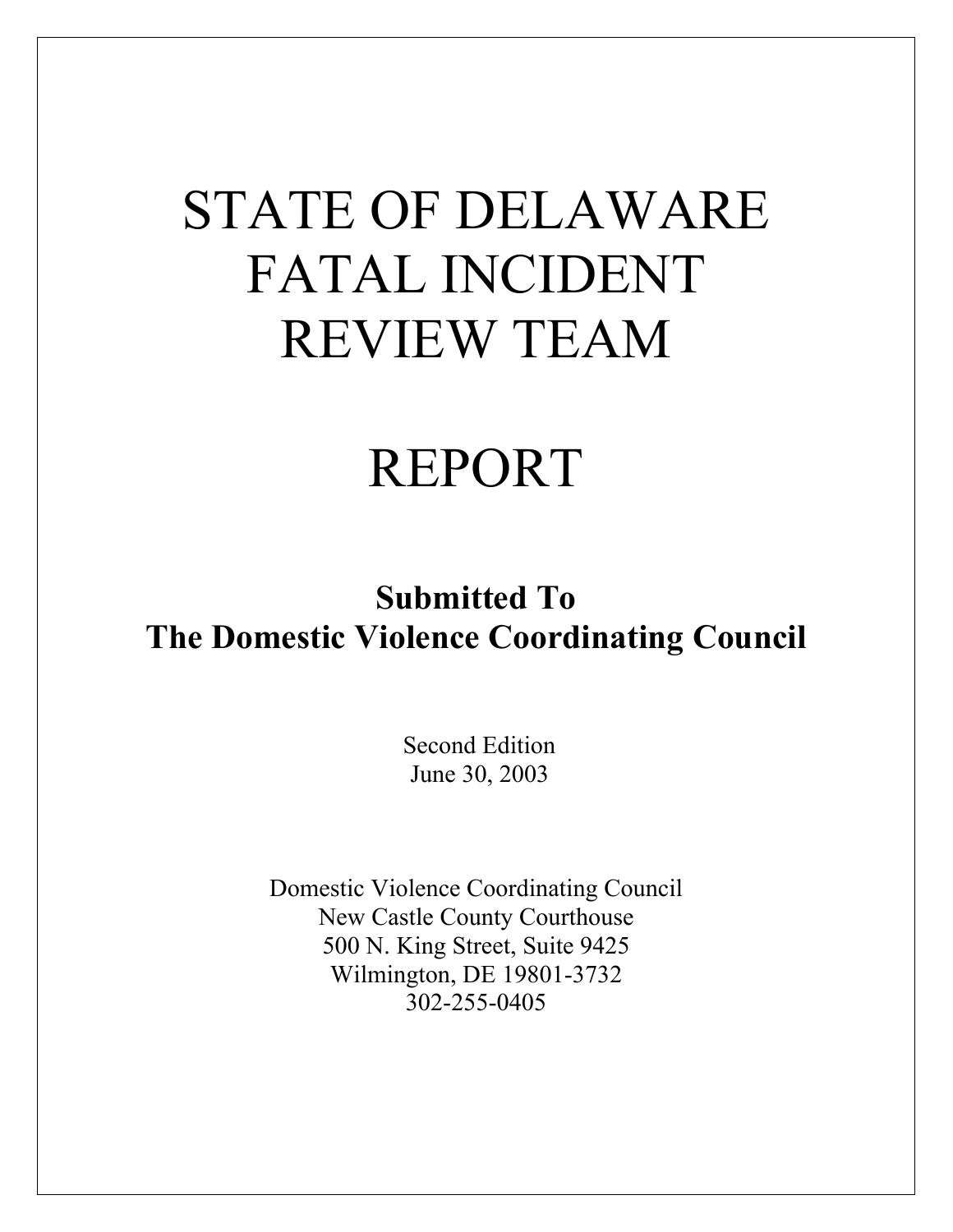#### **INTRODUCTION**

The year 2002 saw a significant increase in domestic violence fatalities in Delaware. Last year, nineteen people died as a result of domestic violence in our State, as compared to eleven deaths in the year 2001. Three of those cases involved murder/suicide, where the abuser killed his partner and then killed himself. Tragically, children were witnesses to the murder of their mothers in three of the fatalities, which occurred as a result of domestic violence in Delaware last year.

Domestic violence continues to be a devastating problem and deaths resulting from this crime are the ultimate acts of abuse. The Domestic Violence Coordinating Council's Fatal Incident Review Team is tasked with conducting a thorough, interagency review of every death in Delaware resulting from domestic violence. This report contains data from fourteen new case reviews completed since the 2001 report was published, along with cumulative data gathered from the thirty case reviews completed to date.

During the three-year period 2000 through 2002, Domestic Violence Coordinating Council (DVCC) records indicate that forty-four Delawareans lost their lives as a result of domestic violence. This number represents both homicides and suicides resulting from domestic violence and includes those cases where the perpetrator killed the victim and then committed suicide. In several of these cases, victims had taken steps to protect themselves and/or their families from their abusive partner. Despite their efforts, some victims died at the hands of their abusers – people who claimed to love them.

Domestic violence victims are young and old, rich and poor, women and men, members of different races and religions. They live throughout the state, in large cities and in small towns. Some are married, and some are not. More than half of the victims included in this report were the parents of young children and, sadly, in several of those cases children lost both their mother and father to domestic violence.

Fatal incident reviews are difficult work. Identifying cases, collecting data, requesting agency files, and coordinating witnesses are all necessary components of a successful review. However, the real work of the Team is in coming together openly and honestly to ask the tough questions of their own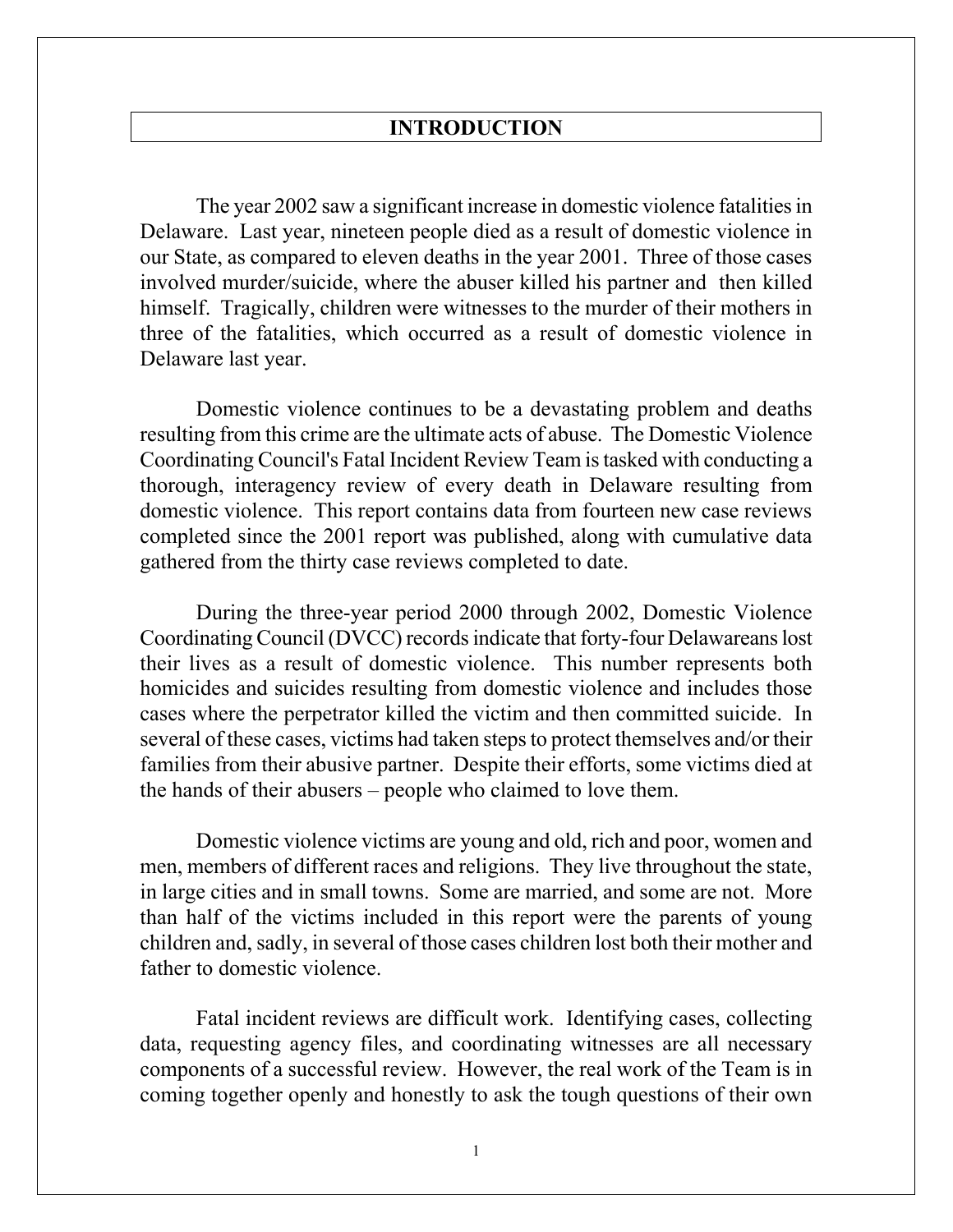and other relevant agencies as to what the system could have done better, then using that information to formulate meaningful recommendations which will result in system improvements.

The new cases included in this report occurred during 1997, 1998, 1999, 2000, and 2002. The Team alternates between reviewing cases which occurred several years ago and cases which occurred several months ago in an effort to handle the backlog of fatalities while still remaining current in our system analysis. Although other fatal incidents have been reviewed in addition to the cases included in this report, the Team Findings on those cases are not yet complete; therefore, that data is not included in this report.

The participants in the review process remain committed in their efforts to prevent future domestic violence fatalities by continually reviewing and analyzing the facts and circumstances surrounding all domestic violence deaths in Delaware. The agencies and individuals who come together to participate in the fatality review process often represent disparate views in their approach to reducing domestic violence. Despite the challenges that working with the various disciplines presents at times, we have learned that it is only by respecting our differences and working together that we can effect meaningful change.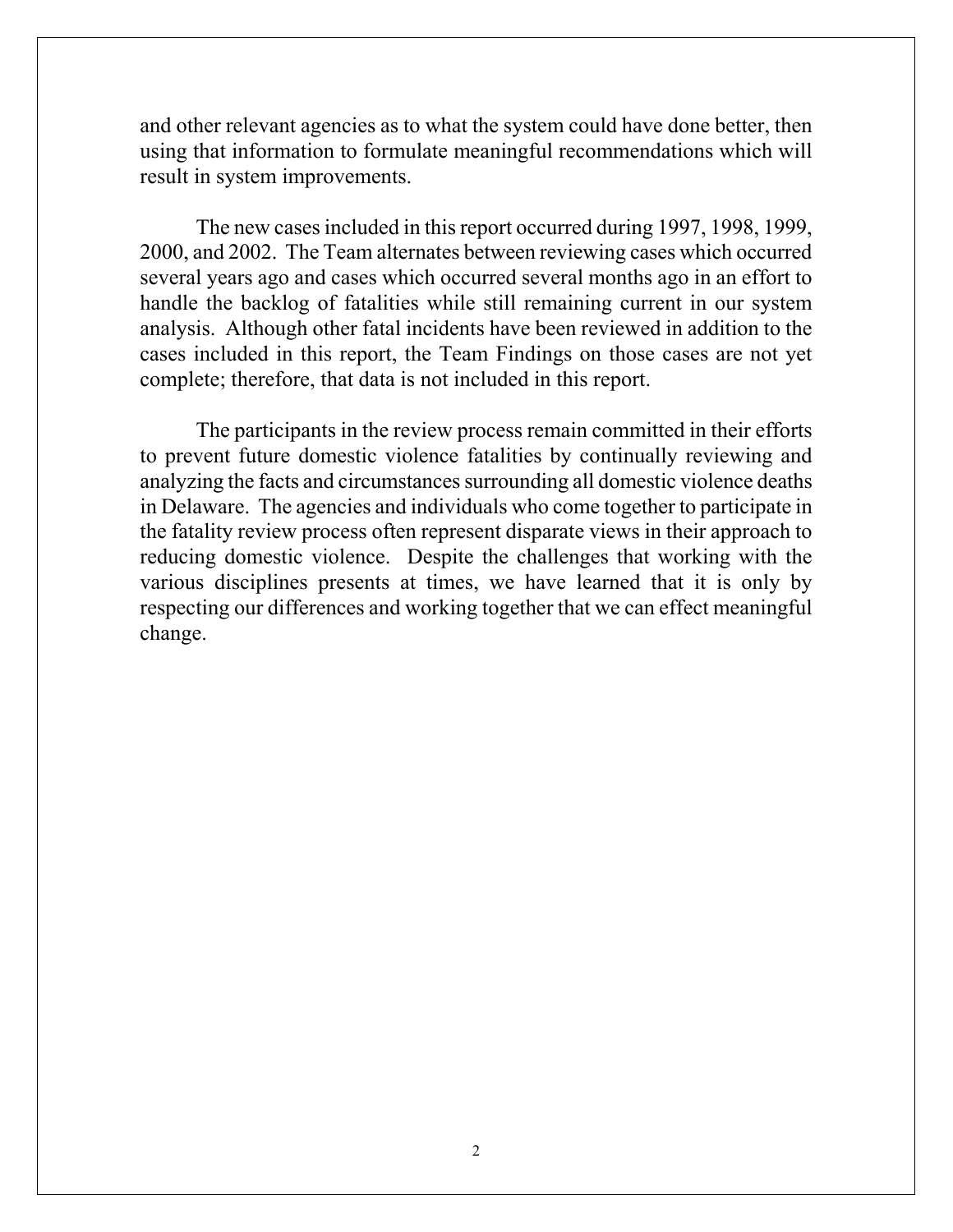#### I. **CREATION AND GOALS**

In June 1996, Governor Thomas R. Carper signed into law the Domestic Violence Fatal Incidents Review Act. This legislation, which was written by the Domestic Violence Coordinating Council, established a Fatal Incident Review Team to investigate and review the facts and circumstances of all domestic violence related fatalities occurring in Delaware.

The concept for the Domestic Violence Fatal Incident Review Team is loosely based on Child Mortality Reviews that are conducted in Delaware and elsewhere. Child Mortality Reviews, however, are focused generally on data collection and determining whether a child's death was avoidable. Domestic violence deaths should be considered per se as avoidable.

The ultimate purpose of reviewing domestic violence fatalities is to try to reduce the incidence of such deaths in the future. By conducting system audits of state agencies and private organizations that had contact with the deceased victim or the alleged perpetrator, the system's response to domestic violence cases may be improved. Steps may be taken to prevent future deaths and injuries, including changes in individual organization's policies and procedures, and to generate information for intervention, prevention, public policy development, and education. Trends and patterns of domestic violence deaths can be described and high-risk groups and factors identified.

Although the domestic violence fatality reviews are retrospective in nature, their purpose is prospective. The reviews focus on identifying trends and obstacles in service delivery, assessing the adequacy of agency interventions, and, most importantly, developing recommendations for improved policies or practices aimed at reducing the incidence of domestic violence deaths. The reviews do not focus on the performance of individual agency personnel.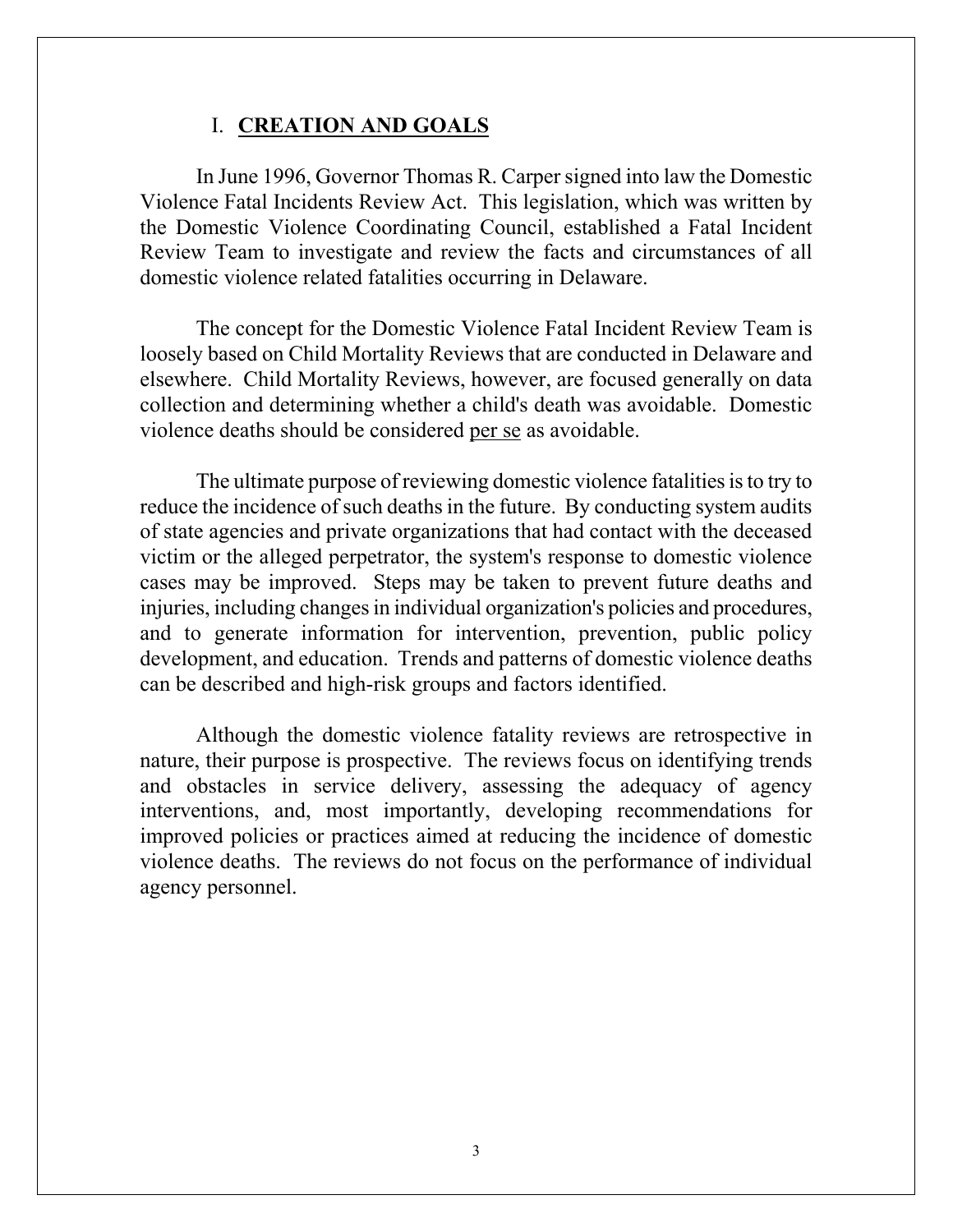#### II. **MEMBERSHIP**

Each Domestic Violence Fatality Review Team included the following core members:

- the Attorney General

- the Director of the Division of Family Services

- the Chair of the Domestic Violence Task Force

- the Chief Judge of the Family Court

- the Chief Magistrate of the Justice of the Peace Courts

- a law enforcement officer to be appointed by the Delaware Chief's of Police Council and

- two members of the Domestic Violence Coordinating Council

Each of these individuals is able to appoint a designee to represent him or her on the Team.

The Review Team invited other law enforcement personnel to serve and participate as full members of the Review Team in cases in which their agency had investigated the death under review or any prior domestic violence incident involving the deceased. The review team also invited other relevant persons to serve on an ad hoc basis and participate as full members of the Review Team for a particular case. These persons included attorneys who had represented the deceased, public defenders who represented perpetrators, counselors and therapists who had treated either the victims or the perpetrators, advocates and victim service workers who assisted the victims and case workers who worked with the families. The Review Team also interviewed representatives from Adult Protective Services and Child Mental Health. Finally, the Review Team requested and obtained an opinion from the Psychiatric Society of Delaware on an issue raised during the reviews.

#### III. **STATUTORY AUTHORITY AND RESPONSIBILITIES**

The Review Team has the authority to investigate and review the facts and circumstances of all deaths that occur in Delaware as a result of domestic violence. The reviews may include both homicides and suicides.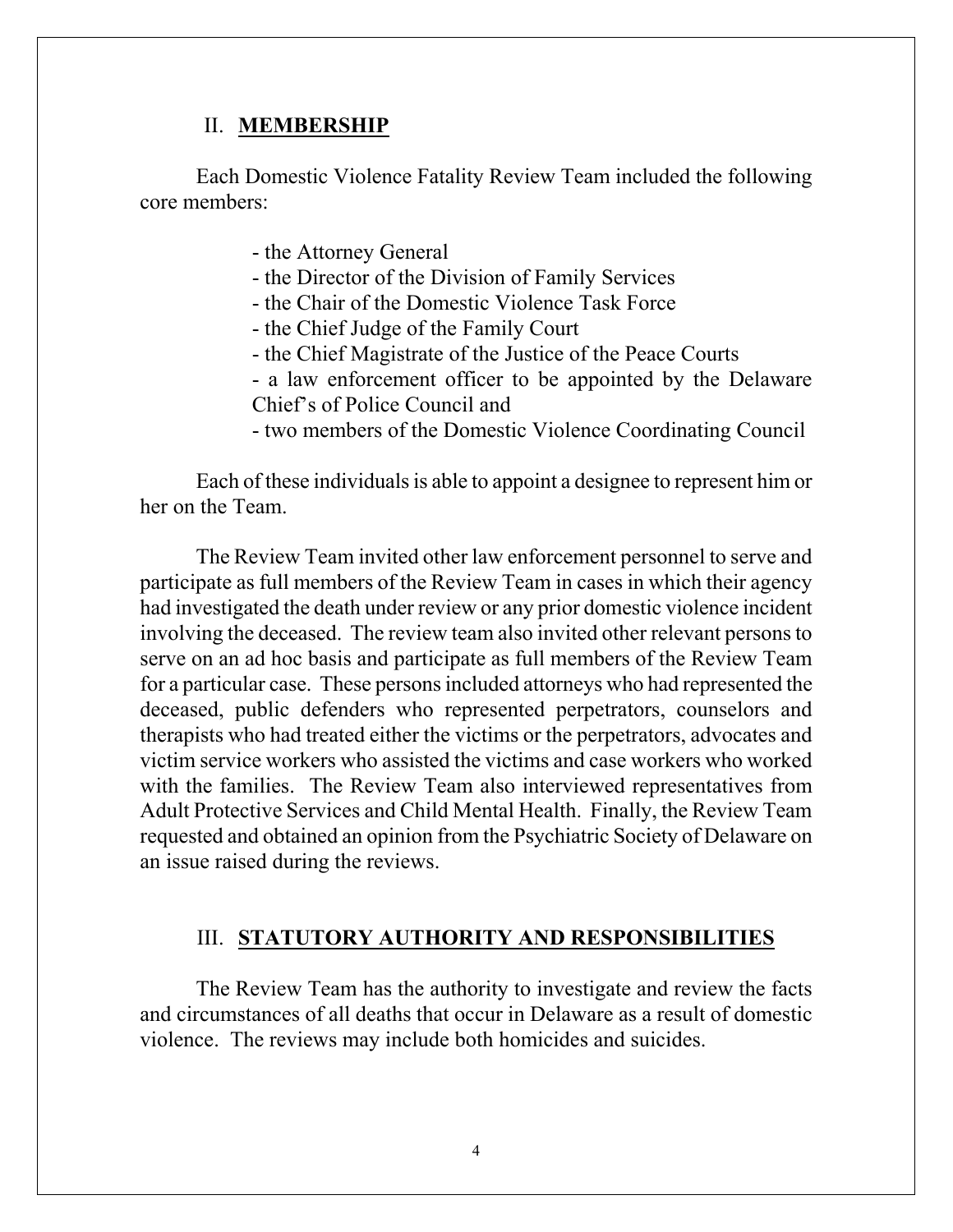The Fatal Incident Review Team may consider only deaths which meet the following two criteria:

- 1. The death must have occurred as a result of domestic violence, and
- 2. The victim must have been a Delaware resident at the time of the incident or must have died in Delaware.

The Review Team has adopted a broad definition of Domestic Violence, similar to that used by the Department of Justice. Use of a broad definition ensures that no domestic violence case escapes review. For purposes of these reviews, domestic violence is defined as follows:

> Domestic violence is any abusive act between family members (see 10 Del. C. 901(9)), ex-husband and wife, intimate cohabitants, former intimate cohabitants, dating couples, and former dating couples. Abusive acts include physical, sexual, and emotional abuse, threats of abuse, and destruction of property. Domestic violence shall also include abusive acts in which an individual who has a relationship with the domestic violence victim is killed as a result of the offender's actions. The offender and victim in a domestic violence case may be of the same sex.

Any case involving the death of a minor related to domestic violence will be reviewed jointly by the appropriate regional Team of the Child Death Review Commission and the Domestic Violence Fatal Incident Review Team.

Each Review Team must prepare a report that is maintained by the Review Team, which includes a description of the incident reviewed, and the findings and recommendations of the Review Team. The Review Team is required to issue a report to the Domestic Violence Coordinating Council. The report must summarize in aggregate fashion all findings and recommendations made over the year by each Review Team. The report must also describe any systemic changes that were effectuated as a result of the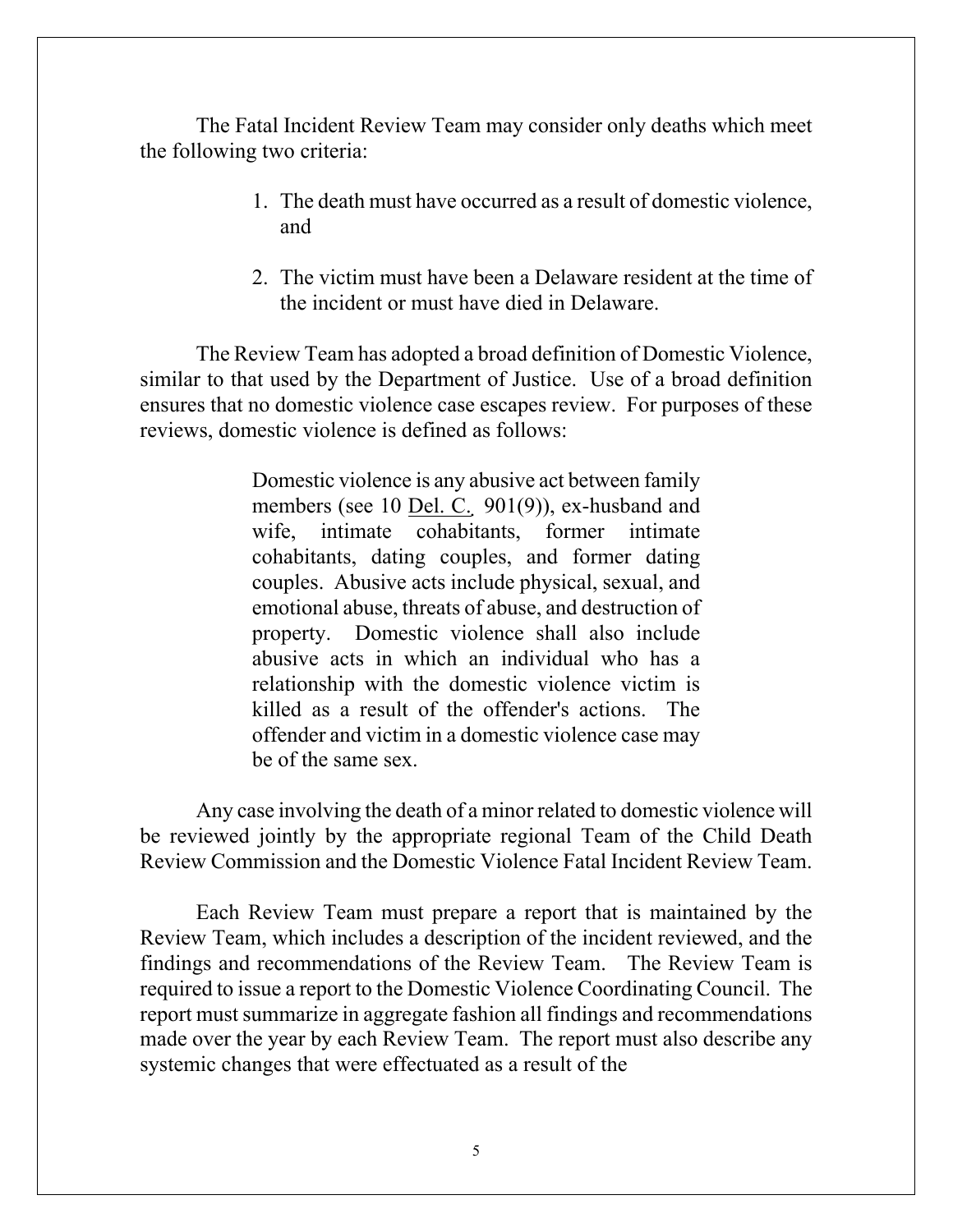Team's work. The report will not identify the specific case or case review that led to particular findings or recommendations. **Appendix I** 

#### IV. **CONFIDENTIALITY REQUIREMENTS**

The confidentiality of the review process and all records of each review must be maintained. Therefore, the enabling legislation provides that the review process and any records created therein are exempt from the provisions of the Freedom of Information Act. All records of the reviews are confidential and kept in the Council office. These records may only be used by the Coordinating Council in the exercise of its proper function. **Appendix II**

#### V. **PROCEDURES**

The Review Team meets monthly, provided that there are cases eligible for review. The co-chairs of the Team, or any two other Team members, can convene additional reviews if necessary. No review may be conducted unless authorized by the Attorney General's office.

Each participating member of the Review Team completes a data sheet providing information regarding their agency's contact with the victim and/or perpetrator. Members also provide their agency's documentation about a particular case to staff prior to the review. Following review of the case data, staff schedules witnesses to appear at the meeting. Team members also provide recommendations for review witnesses.

Staff begins each review by providing Team members with data forms and other information gathered prior to the review. Staff then summarizes the case under review and introduces the witnesses. Witnesses provide a summary of their contact with the victim and or perpetrator in the case, law enforcement officers then report on the fatal incident. Team members are given the opportunity to ask questions of each witness. Each Team member then orally summarizes their agency's information and shares any documentation regarding the deceased and/or the alleged perpetrator.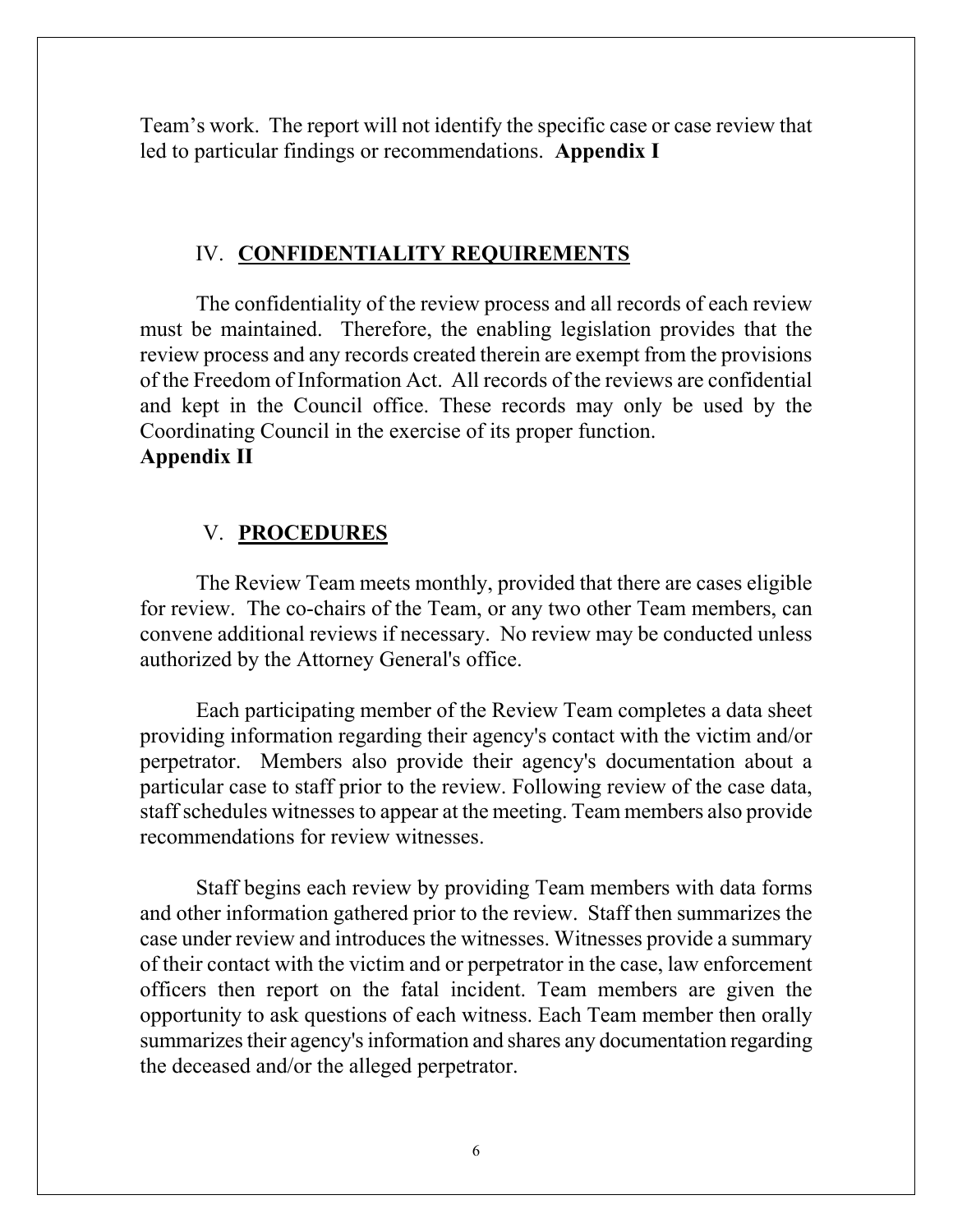Following the case review, staff compiles a Domestic Violence Fatal Incident Review Team Findings Report and then submits it to the Review Team for final approval. Findings and recommendations of the Team are adopted only upon a sixty percent (60%) vote of participating members.

The Review Team then issues a report to the Coordinating Council summarizing in an aggregate fashion all findings and recommendations made in the cases reviewed. The report must also describe any systemic changes that were effectuated as a result of the Review Team's work.

# **VI. FATAL INCIDENT REVIEW TEAM ACTIVITIES**

#### **A. MEETINGS**

The Fatal Incident Review Team held its first meeting on March 31, 1997. At this meeting the Review Team discussed the rules and procedures and worked on details of implementation. The Review Team decided that it should meet monthly, with a calendar of meetings developed in advance to ensure consistent attendance. Review Team members also discussed the types of information that they would need to access and how information used for reviews should be maintained. Information regarding each fatality review is gathered and maintained by the Coordinating Council staff, copies of case reports are distributed for review and then collected at the end of each meeting.

The Review Team also began a mock review of a 1995 Delaware domestic violence fatality at the March meeting. This review was completed several months later, after two additional meetings and testimony from several witnesses. Completion of the mock review led to several changes to the Review Team's forms, including improvements to the Findings Form developed by the Review Team. Additionally, the mock review made clear that it may be helpful to let members of professional organizations upon whom the Review Team may rely know about the Review Team's existence and goals.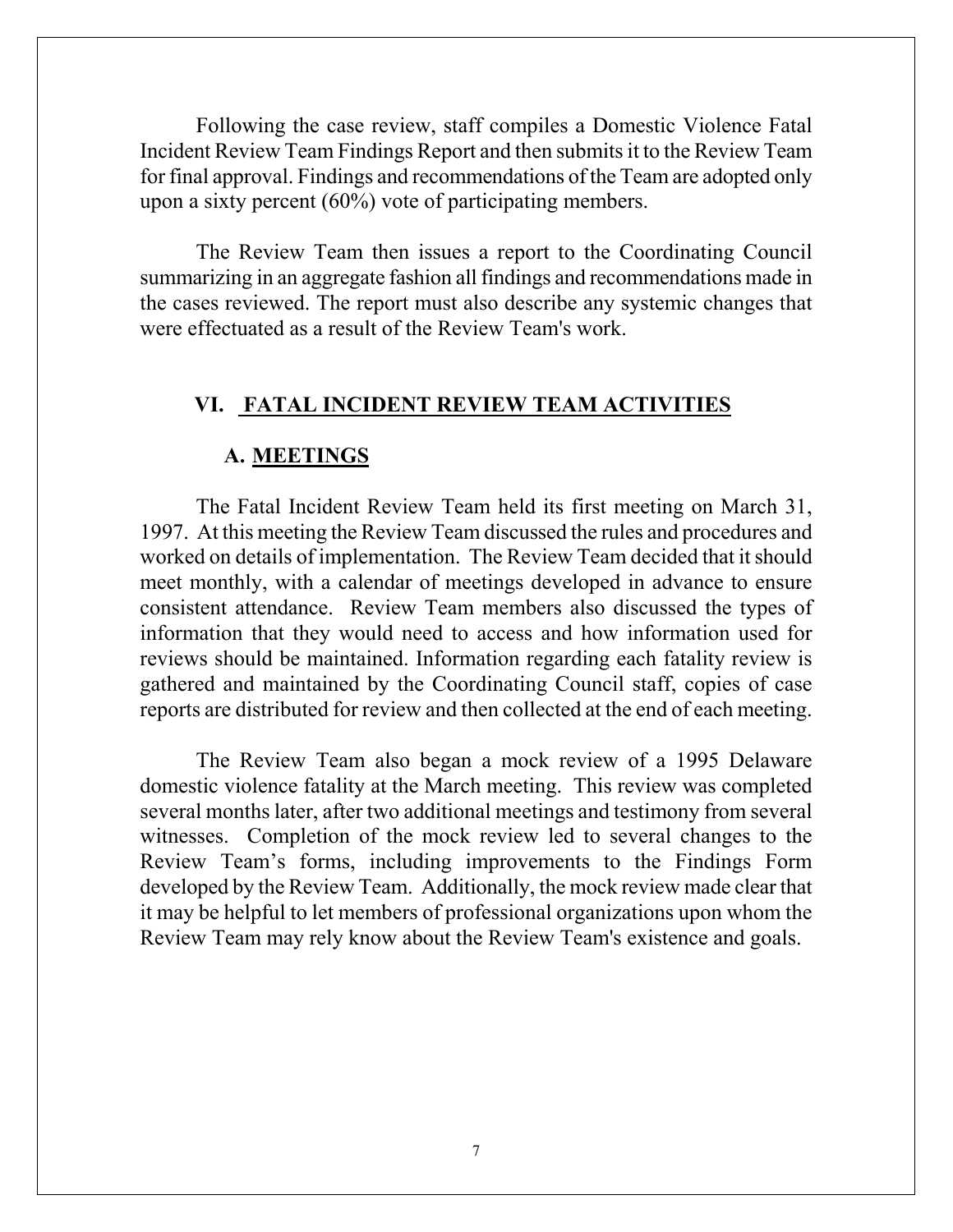Therefore, the Review Team sent letters to the President of the Delaware State Bar Association, the Presidents of each county's Medical Society, the Executive Director of the Delaware Medical Society, and the Executive Director of the Delaware Academy of Medicine. The letters described the work of the Review Team and indicated that the Review Team may need to call upon their membership for assistance in the future.

Following the completion of the mock review, the Review Team continued to try to meet on a monthly basis. Forty-one meetings were held during the first five years, including the March 31, 1997, meeting. The majority of time at meetings was spent reviewing cases, with some time spent on procedural and administrative issues.

Issues which the Team confronted over the years has included: discussions regarding the meeting format and methods for collecting data, confidentiality issues, discussion of family members role in the review process, further defining the role of witnesses and team members and review of the FIRT policies and procedures.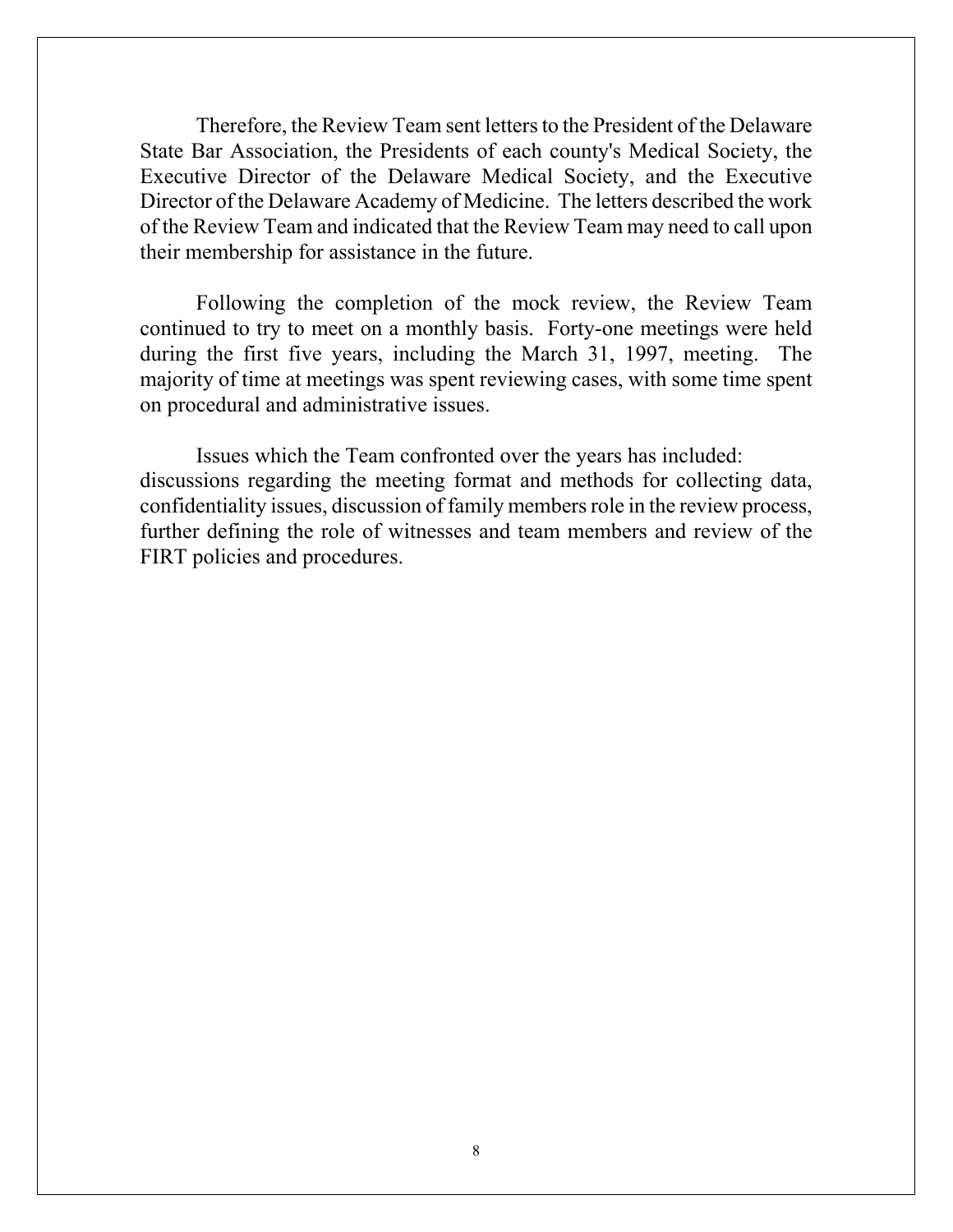# **B. 2001 REPORT - CASE REVIEWS**

In all, the Review Team completed one mock and fifteen regular reviews during the first three years of operation. The deaths reviewed occurred during 1996 and 1997 except for the 1995 mock review case. Not all of the domestic violence deaths, which occurred during 1996 and 1997, appear in this report.

Consistent with research regarding the prevalence of domestic violence, these cases included individuals of varying backgrounds.

| <b>VICTIM</b><br><b>GENDER</b> | <b>VICTIM</b><br><b>AGE/RACE</b> | <b>RELATIONSHIP</b><br><b>TO PERPETRATOR</b> | <b>PFA</b><br><b>ACTIVE</b> /<br><b>EXPIRED</b> | <b>VICTIM</b><br><b>CONTACT WITH</b><br><b>SERVICES</b> | <b>VICTIM</b><br><b>PRIOR</b><br><b>CONTACT</b><br><b>WITH</b><br><b>POLICE</b> | <b>PERPETRATOR</b><br><b>GENDER</b> |
|--------------------------------|----------------------------------|----------------------------------------------|-------------------------------------------------|---------------------------------------------------------|---------------------------------------------------------------------------------|-------------------------------------|
| Female                         | 29<br>Caucasian                  | Wife *                                       | N <sub>o</sub>                                  | N <sub>0</sub>                                          | Yes                                                                             | Male                                |
| Female                         | <b>Black</b><br>34               | Mother                                       | N <sub>o</sub>                                  | N <sub>o</sub>                                          | N <sub>o</sub>                                                                  | Male                                |
| Female                         | Caucasian<br>36                  | Wife *                                       | N <sub>0</sub>                                  | No                                                      | N <sub>o</sub>                                                                  | Male                                |
| Female                         | <b>Black</b><br>30               | <b>Intimate Partner</b>                      | N <sub>o</sub>                                  | N <sub>0</sub>                                          | N <sub>0</sub>                                                                  | Male                                |
| Female                         | 76<br>Caucasian                  | Wife                                         | N <sub>o</sub>                                  | N <sub>0</sub>                                          | N <sub>o</sub>                                                                  | Male                                |
| Female                         | 38<br>Caucasian                  | Wife *                                       | Active                                          | Yes                                                     | Yes                                                                             | Male                                |
| Male **                        | 42<br>Caucasian                  | <b>Brother</b>                               | N <sub>0</sub>                                  | No                                                      | Yes                                                                             | Male                                |
| Male **                        | <b>Black</b><br>64               | <b>Intimate Partner</b>                      | N <sub>o</sub>                                  | N <sub>o</sub>                                          | Yes                                                                             | Female                              |
| Female                         | Caucasian<br>61                  | Wife                                         | N <sub>o</sub>                                  | N <sub>0</sub>                                          | N <sub>0</sub>                                                                  | Male                                |
| Female                         | Caucasian<br>63                  | Wife                                         | N <sub>o</sub>                                  | N <sub>0</sub>                                          | N <sub>0</sub>                                                                  | Male                                |
| Female                         | 28<br><b>Black</b>               | Partner*                                     | N <sub>o</sub>                                  | N <sub>0</sub>                                          | N <sub>o</sub>                                                                  | Male                                |
| Male                           | 76<br>Caucasian                  | Father                                       | N <sub>o</sub>                                  | N <sub>0</sub>                                          | N <sub>o</sub>                                                                  | Male                                |
| Male                           | <b>Black</b><br>66               | Husband                                      | N <sub>0</sub>                                  | N <sub>o</sub>                                          | N <sub>o</sub>                                                                  | Female                              |
| Female                         | 35 Caucasian                     | $\ast$<br>Wife                               | Active                                          | Yes                                                     | Yes                                                                             | Undetermined***                     |
| Female                         | Caucasian<br>33                  | <b>Intimate Partner</b>                      | <b>Not</b>                                      | Yes                                                     | Yes**                                                                           | Female                              |
|                                |                                  |                                              | Eligible                                        |                                                         |                                                                                 |                                     |
| 2 Male                         | 44, 8,                           |                                              |                                                 |                                                         |                                                                                 |                                     |
| 1 Female                       | 17 Caucasian                     | None                                         | N <sub>0</sub>                                  | N <sub>0</sub>                                          | N <sub>o</sub>                                                                  | Male                                |

Victims in these cases had left the perpetrator or were attempting to leave the perpetrator.

\*\* Victim was reported to have been abusive toward perpetrator.

\*\*\* Manner of death (homicide or suicide) undetermined by the Medical Examiner.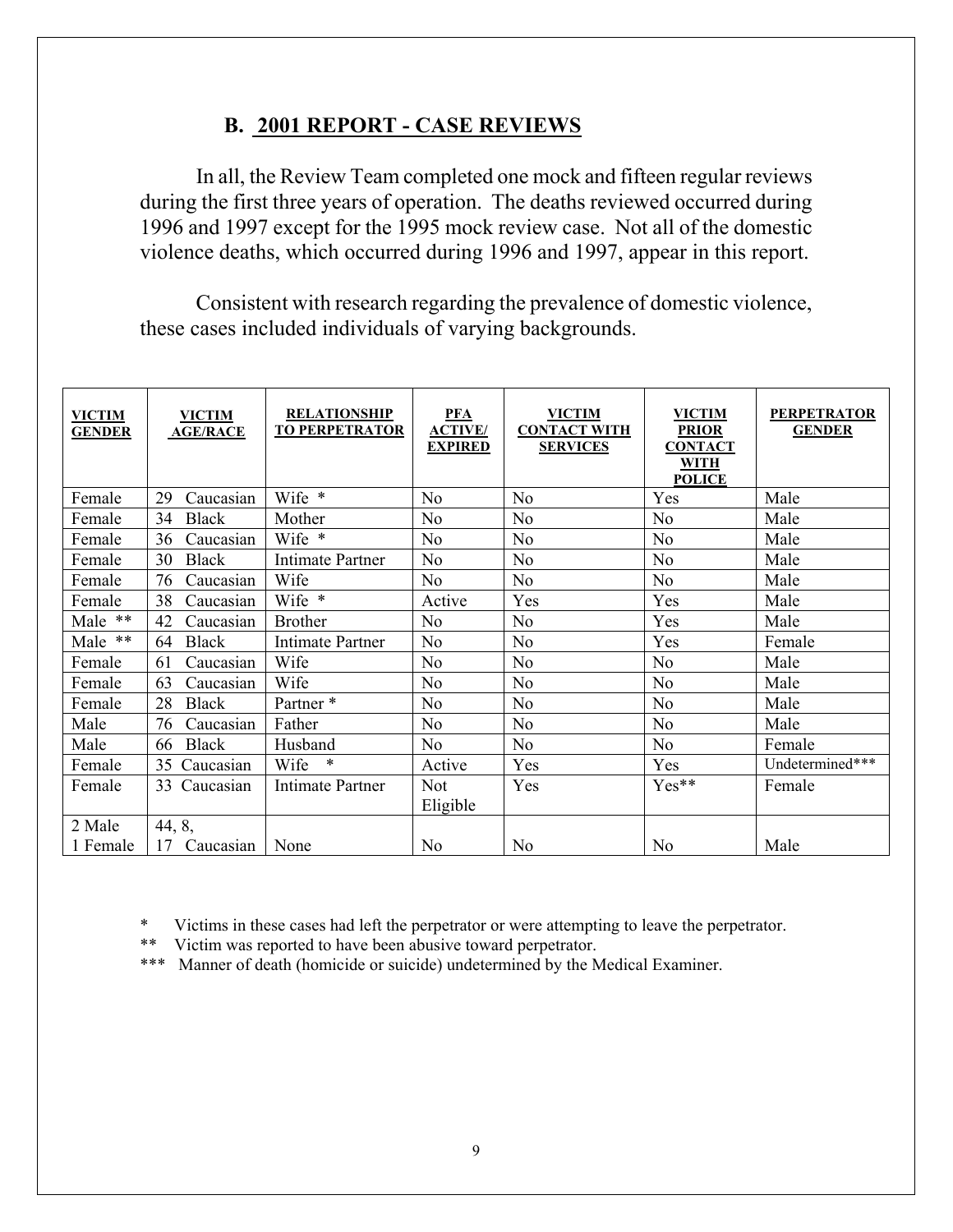# **C. 2003 REPORT - CASE REVIEWS**

This chart contains data on fourteen cases. The deaths reviewed occurred during 1997, 1998, 1999, 2000, and 2002. Not all of the domestic violence deaths that occurred during those years appear in this report. The team alternates between reviewing cases, which occurred several years ago to cases, which occurred several months ago in an effort to handle the backlog of fatalities while remaining current in our system review. Although other fatal incidents have been reviewed, in addition to the fourteen cases included in this report, the Team Findings on those cases are not yet complete; therefore, that data is not included in this report.

Consistent with research regarding the prevalence of domestic violence, the individuals included in this report came from varying backgrounds.

| <b>VICTIM</b><br><b>GENDER</b> | <b>VICTIM</b><br><b>AGE/RACE</b> | <b>VICTIM</b><br><b>RELATIONSHIP</b><br><b>TO PERPETRATOR</b> | $PFA$<br><b>ACTIVE/</b><br><b>EXPIRED</b> | <b>VICTIM</b><br><b>CONTACT WITH</b><br><b>SERVICES</b> | <b>VICTIM</b><br><b>PRIOR</b><br><b>CONTACT</b><br><b>WITH</b><br><b>POLICE</b> | <b>PERPETRATOR</b><br><b>GENDER</b> |
|--------------------------------|----------------------------------|---------------------------------------------------------------|-------------------------------------------|---------------------------------------------------------|---------------------------------------------------------------------------------|-------------------------------------|
| Female                         | 42<br>Caucasian                  | Intimate Partner *                                            | Active                                    | N <sub>o</sub>                                          | Yes                                                                             | Male<br>m/s                         |
| Female                         | 47<br>Caucasian                  | Wife                                                          | No                                        | N <sub>0</sub>                                          | Yes                                                                             | Male                                |
| Male                           | 63<br>Caucasian                  | Father-in-law *                                               | No                                        | No                                                      | Yes                                                                             | Male<br>m/s                         |
| Female                         | 37<br>Caucasian                  | Wife *                                                        | Active                                    | Yes                                                     | Yes                                                                             | Male<br>m/s                         |
| Female                         | 45<br>Caucasian                  | Self                                                          | No                                        | Yes                                                     | Yes                                                                             | Female ****                         |
| Female                         | 34<br>Caucasian                  | Self                                                          | N <sub>0</sub>                            | Yes                                                     | Yes                                                                             | ****<br>Female                      |
| Female                         | 40<br>Caucasian                  | Intimate Partner *                                            | No                                        | N <sub>0</sub>                                          | Yes                                                                             | Male                                |
| Male                           | 50<br>Caucasian                  | Husband                                                       | No                                        | N <sub>o</sub>                                          | N <sub>o</sub>                                                                  | Female m/s                          |
| Male                           | <b>Black</b><br>69               | Intimate Partner                                              | No                                        | N <sub>0</sub>                                          | No                                                                              | Female                              |
| Male                           | Black<br>60                      | Intimate Partner                                              | No                                        | N <sub>0</sub>                                          | Yes                                                                             | Female                              |
| Female                         | 38<br>Caucasian                  | Wife *                                                        | No                                        | N <sub>0</sub>                                          | Yes                                                                             | Male<br>m/s                         |
| Male $**$                      | <b>Black</b><br>27               | Intimate Partner *                                            | No                                        | N <sub>0</sub>                                          | Yes                                                                             | Female                              |
| Female                         | 62<br>Caucasian                  | Wife                                                          | No                                        | N <sub>0</sub>                                          | N <sub>o</sub>                                                                  | Male                                |
| Female                         | 63<br>Caucasian                  | Mother                                                        | No                                        | N <sub>0</sub>                                          | Yes                                                                             | Male                                |
|                                |                                  |                                                               |                                           |                                                         |                                                                                 |                                     |

Victims in these cases had left the perpetrator or were attempting to leave the perpetrator.

- \*\* Victim was reported to have been abusive toward perpetrator.
- \*\*\* Manner of death (homicide or suicide) undetermined by the Medical Examiner.
- \*\*\*\* Suicide only, history of abuse by spouse/partner
- **m/s** Murder/Suicide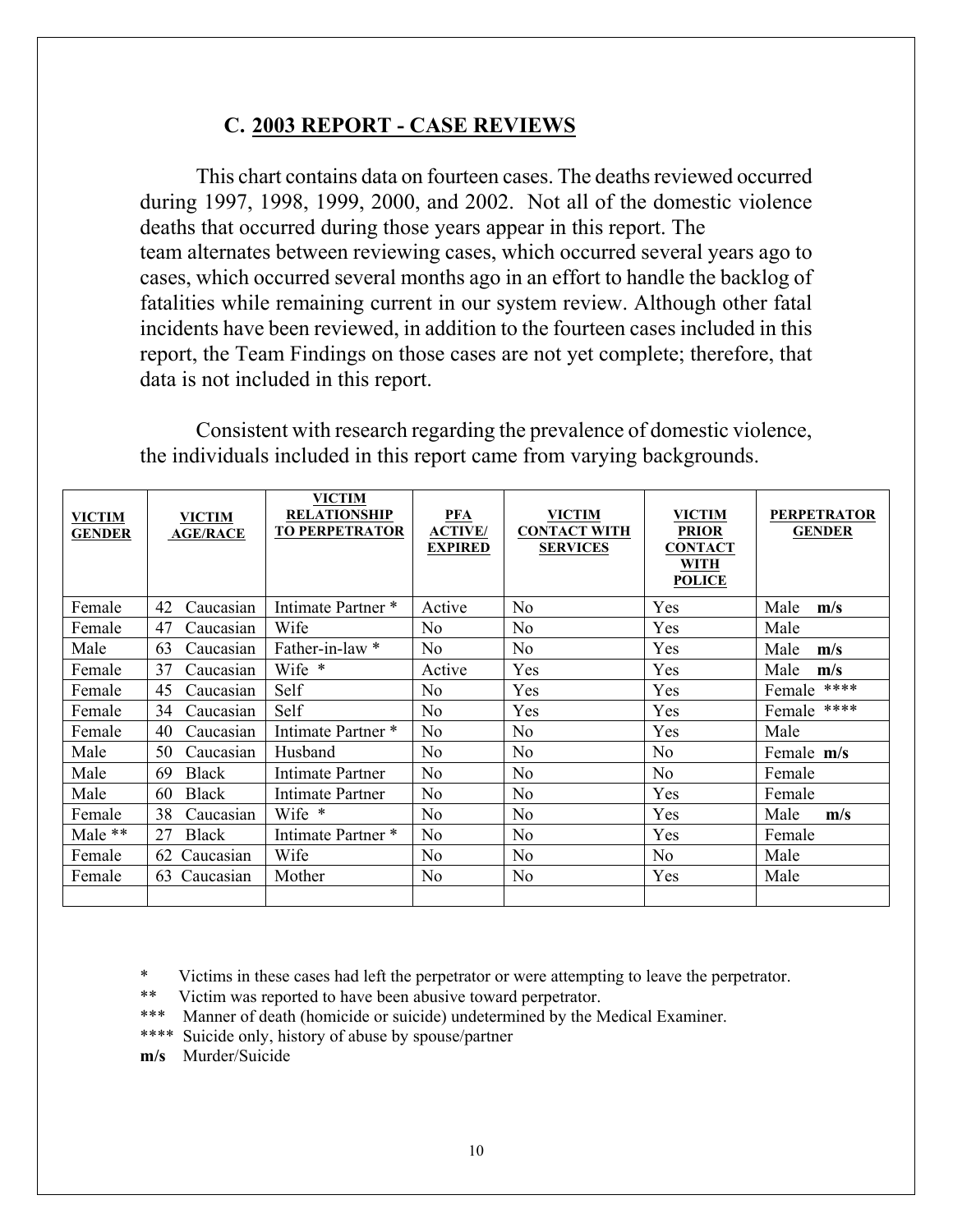# **D. 2001 and 2003 COMBINED CASE REVIEWS**

| <b>VICTIM</b><br><b>GENDER</b> | <b>VICTIM</b><br><b>AGE/RACE</b> | <b>VICTIM</b><br><b>RELATIONSHIP</b><br><b>TO PERPETRATOR</b> | <b>PFA</b><br><b>ACTIVE</b> /<br><b>EXPIRED</b> | <b>VICTIM</b><br><b>CONTACT WITH</b><br><b>SERVICES</b> | <b>VICTIM</b><br><b>PRIOR</b><br><b>CONTACT</b><br><b>WITH</b><br><b>POLICE</b> | <b>PERPETRATOR</b><br><b>GENDER</b> |
|--------------------------------|----------------------------------|---------------------------------------------------------------|-------------------------------------------------|---------------------------------------------------------|---------------------------------------------------------------------------------|-------------------------------------|
| Female                         | 42<br>Caucasian                  | Intimate Partner*                                             | Active                                          | N <sub>o</sub>                                          | Yes                                                                             | Male<br>m/s                         |
| Female                         | 47<br>Caucasian                  | Wife                                                          | N <sub>0</sub>                                  | N <sub>o</sub>                                          | Yes                                                                             | Male                                |
| Male                           | Caucasian<br>63                  | Father-in-law *                                               | N <sub>o</sub>                                  | N <sub>o</sub>                                          | Yes                                                                             | Male<br>m/s                         |
| Female                         | 37<br>Caucasian                  | Wife *                                                        | Active                                          | Yes                                                     | Yes                                                                             | Male<br>m/s                         |
| Female                         | 45<br>Caucasian                  | Self                                                          | N <sub>o</sub>                                  | Yes                                                     | Yes                                                                             | ****<br>Female                      |
| Female                         | 34<br>Caucasian                  | Self                                                          | N <sub>o</sub>                                  | Yes                                                     | Yes                                                                             | Female ****                         |
| Female                         | 40<br>Caucasian                  | Intimate Partner*                                             | N <sub>o</sub>                                  | N <sub>o</sub>                                          | Yes                                                                             | Male                                |
| Male                           | 50<br>Caucasian                  | Husband                                                       | N <sub>0</sub>                                  | No                                                      | N <sub>o</sub>                                                                  | Female m/s                          |
| Male                           | 69<br><b>Black</b>               | <b>Intimate Partner</b>                                       | N <sub>o</sub>                                  | No                                                      | No                                                                              | Female                              |
| Male                           | 60<br><b>Black</b>               | <b>Intimate Partner</b>                                       | N <sub>o</sub>                                  | No                                                      | Yes                                                                             | Female                              |
| Female                         | 38<br>Caucasian                  | Wife *                                                        | N <sub>0</sub>                                  | N <sub>o</sub>                                          | Yes                                                                             | Male<br>m/s                         |
| Male **                        | 27<br><b>Black</b>               | Intimate Partner*                                             | No                                              | No                                                      | Yes                                                                             | Female                              |
| Female                         | 62 Caucasian                     | Wife                                                          | N <sub>o</sub>                                  | N <sub>o</sub>                                          | N <sub>o</sub>                                                                  | Male                                |
| Female                         | 63 Caucasian                     | Mother                                                        | N <sub>o</sub>                                  | No                                                      | Yes                                                                             | Male                                |
| Female                         | 29<br>Caucasian                  | Wife *                                                        | N <sub>o</sub>                                  | N <sub>o</sub>                                          | Yes                                                                             | Male<br>m/s                         |
| Female                         | 34<br><b>Black</b>               | Mother                                                        | N <sub>o</sub>                                  | N <sub>o</sub>                                          | N <sub>o</sub>                                                                  | Male                                |
| Female                         | 36<br>Caucasian                  | Wife                                                          | N <sub>0</sub>                                  | N <sub>o</sub>                                          | N <sub>o</sub>                                                                  | Male<br>m/s                         |
| Female                         | 30<br><b>Black</b>               | <b>Intimate Partner</b>                                       | N <sub>o</sub>                                  | No                                                      | N <sub>o</sub>                                                                  | Male                                |
| Female                         | 76<br>Caucasian                  | Wife                                                          | N <sub>o</sub>                                  | No                                                      | N <sub>o</sub>                                                                  | Male<br>m/s                         |
| Female                         | 38<br>Caucasian                  | Wife *                                                        | Active                                          | Yes                                                     | Yes                                                                             | Male<br>m/s                         |
| Male $**$                      | Caucasian<br>42                  | <b>Brother</b>                                                | N <sub>o</sub>                                  | No                                                      | Yes                                                                             | Male                                |
| Male **                        | <b>Black</b><br>64               | <b>Intimate Partner</b>                                       | N <sub>o</sub>                                  | No                                                      | Yes                                                                             | Female                              |
| Female                         | Caucasian<br>61                  | Wife                                                          | N <sub>0</sub>                                  | N <sub>o</sub>                                          | N <sub>o</sub>                                                                  | Male<br>m/s                         |
| Female                         | Caucasian<br>63                  | Wife                                                          | No                                              | No                                                      | No                                                                              | Male                                |
| Female                         | <b>Black</b><br>28               | Partner <sup>*</sup>                                          | N <sub>o</sub>                                  | No                                                      | N <sub>o</sub>                                                                  | Male<br>m/s                         |
| Male                           | 76<br>Caucasian                  | Father                                                        | N <sub>o</sub>                                  | No                                                      | N <sub>0</sub>                                                                  | Male                                |
| Male                           | <b>Black</b><br>66               | Husband                                                       | N <sub>o</sub>                                  | N <sub>o</sub>                                          | No                                                                              | Female                              |
| Female                         | 35 Caucasian                     | Wife *                                                        | Active                                          | Yes                                                     | Yes                                                                             | Undetermined***                     |
| Female **                      | 33 Caucasian                     | <b>Intimate Partner</b>                                       | Not Eligible                                    | Yes                                                     | Yes**                                                                           | Female                              |
| 2 Male<br>1 Female             | 44, 8,<br>17 Caucasian           | None                                                          | N <sub>o</sub>                                  | N <sub>0</sub>                                          | N <sub>o</sub>                                                                  | Male                                |

\* Victims in these cases had left the perpetrator or were attempting to leave the perpetrator.<br>\*\* Victim was reported to have been abusive toward perpetrator

Victim was reported to have been abusive toward perpetrator.

\*\*\* Manner of death (homicide or suicide) undetermined by the Medical Examiner.

\*\*\*\* Suicide only, history of abuse by spouse/partner

**m/s** Murder/Suicide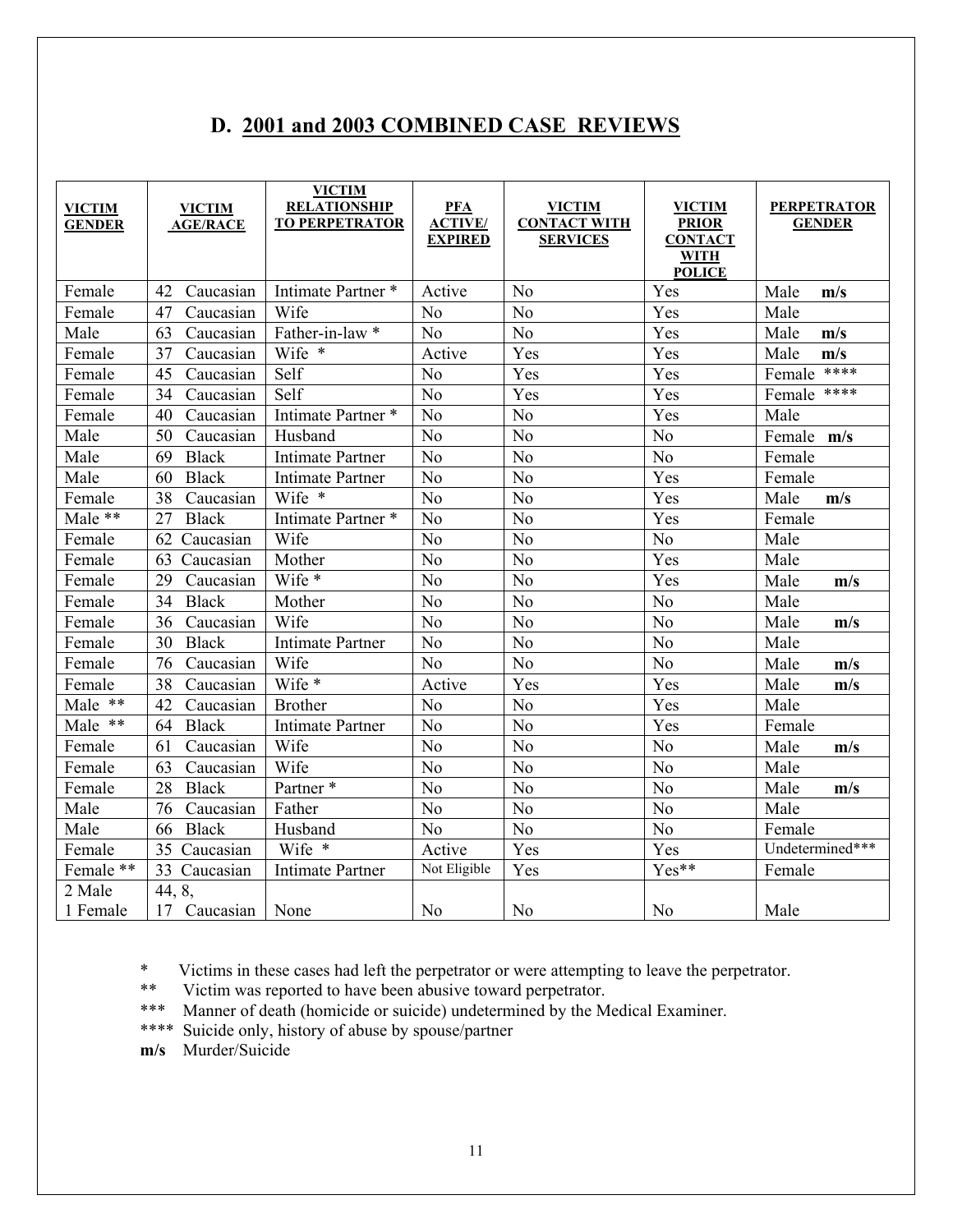#### **E. FINDINGS**

The Findings are based on the cumulative data collected from the thirty case reviews completed by the Fatal Incident Review Team over a five-year period. Although additional cases have been reviewed, the Team Findings in those cases are not yet complete; therefore that data is not included in this report. As the work of the Review Team continues, our database expands and we can begin to identify trends and patterns that are specific to domestic violence fatalities. The Findings below are helpful in identifying certain patterns of behavior and in revealing strengths and weaknesses in our response system.

# **Nine of the eleven murder suicide cases (82%) occurred when the victim had left or was attempting to leave the abusive relationship.**

Of the thirty fatal incidents reviewed for this report, eleven of the cases were the result of murder/suicides, where the perpetrators killed their partners and then killed themselves. Upon comparison of the data gathered from the murder/suicide cases, it was noted that the majority (82%) of victims in those cases had recently left or were in the process of leaving their abusive partner. Research in the area of intimate partner violence has long since identified the period of time when the victim leaves or attempts to leave an abusive relationship as one of high risk. Analysis of the thirty cases included in this report proves consistent with that data. However, review of the Delaware data reveals a high correlation between the number of murder/suicides and the number of victims who, while attempting to leave, died as a result of murder/suicide, further indicating an increased risk for murder/suicide, during the period of time when a victim leaves or attempts to leave an abusive relationship.

#### **Six of the thirty victims (20%) had contact with victim services.**

Lack of contact between domestic violence victims and victim service providers continues to be a finding of the Review Team. While the data showed a significant increase in the percentage of victim contacts with law enforcement between the 2001 Report (38%) and the 2003 Report (79%), the rate of contact between victims and victim services remained low.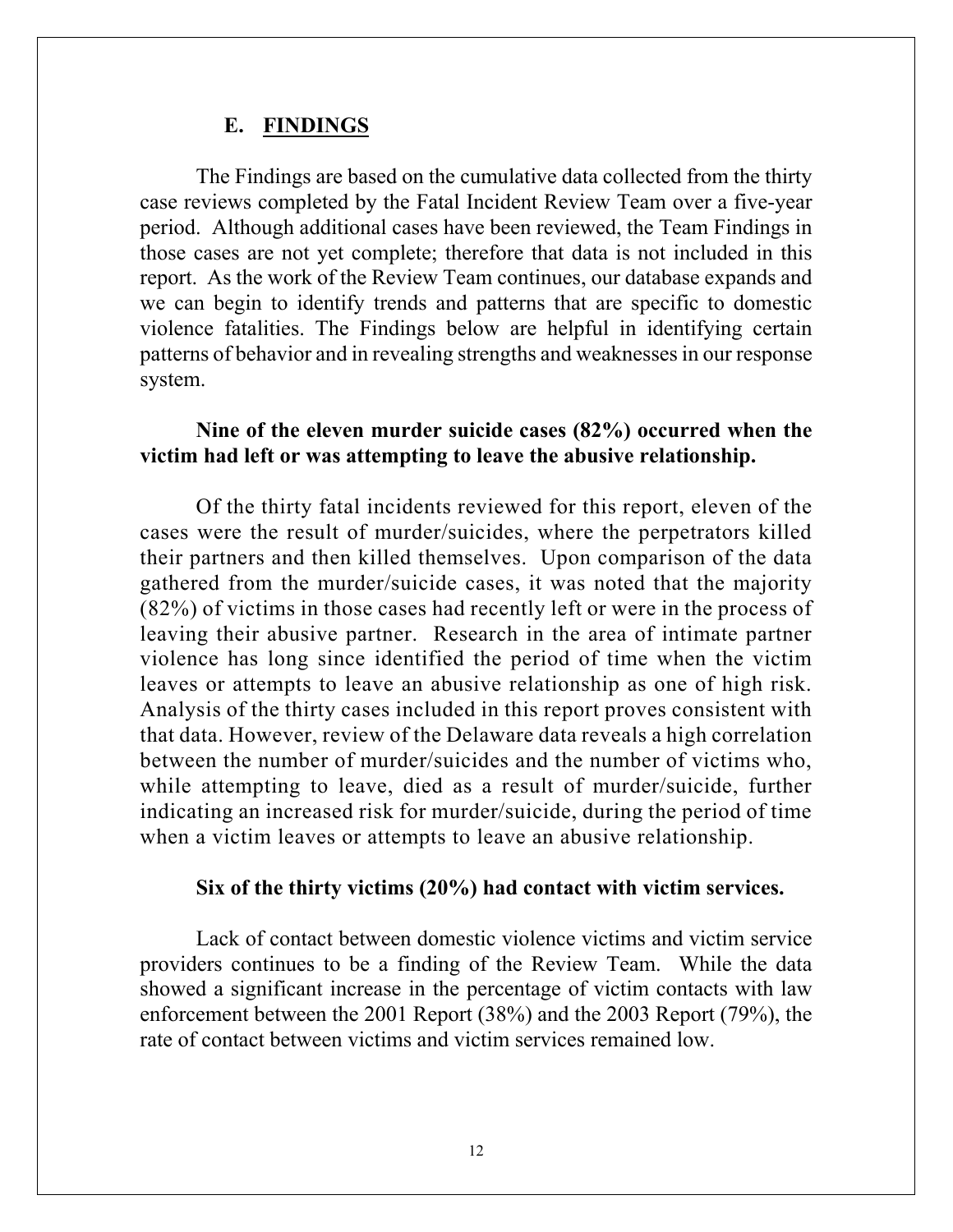According to the 2001 Report, 19% of the domestic violence fatality victims had prior contact with victim services. That percentage increased only slightly to 21%, based on the 2003 Report. Of the thirty fatality cases reviewed, only six of the victims (20%) had known contact with victim services and only four of those victims had Protection From Abuse Orders. In a few of the cases, we learned that family and friends feared for the victim's safety and had urged the victims to call police and to take steps to protect themselves. In those cases, it appears that family and friends were attempting to engage the victim in basic safety planning. However, according to the data collected from the cases in this report, victims often did not access services.

In other cases, family members indicated they were aware of conflict between the parties but they did not consider verbal arguments abusive, or they believed the physical abuse to be a one-time event. In twenty of the thirty cases reviewed (67%), there was a known history of abuse between the victim and perpetrator. Yet, the vast majority of victims did not access the victim resources available in the community. The reasons for the lack of contact between victims and victim services are usually unknown. However, based on the information gathered from the case reviews, we do know that most of the victims did not access the domestic violence hotlines, shelters, or advocacy programs available to assist them. While the increased contact between domestic violence victims and law enforcement is a positive trend, it is only a part of the coordinated response necessary to assist victims of domestic violence in safely ending the abuse. Efforts should be undertaken to increase contact between victims and service providers so victims may be informed of the full range of options and services available to assist them in safely ending the abuse.

# **In eleven of the thirty cases (37%), the decedents were survived by minor children.**

 Increased focus is being placed on the child survivors of fatalities, who lose one or both parents as a result of domestic violence. Law enforcement provides the initial response and notifies the Division of Family Services of domestic violence cases involving children. Often family and friends step in to provide immediate assistance, and the Courts handle matters of custody and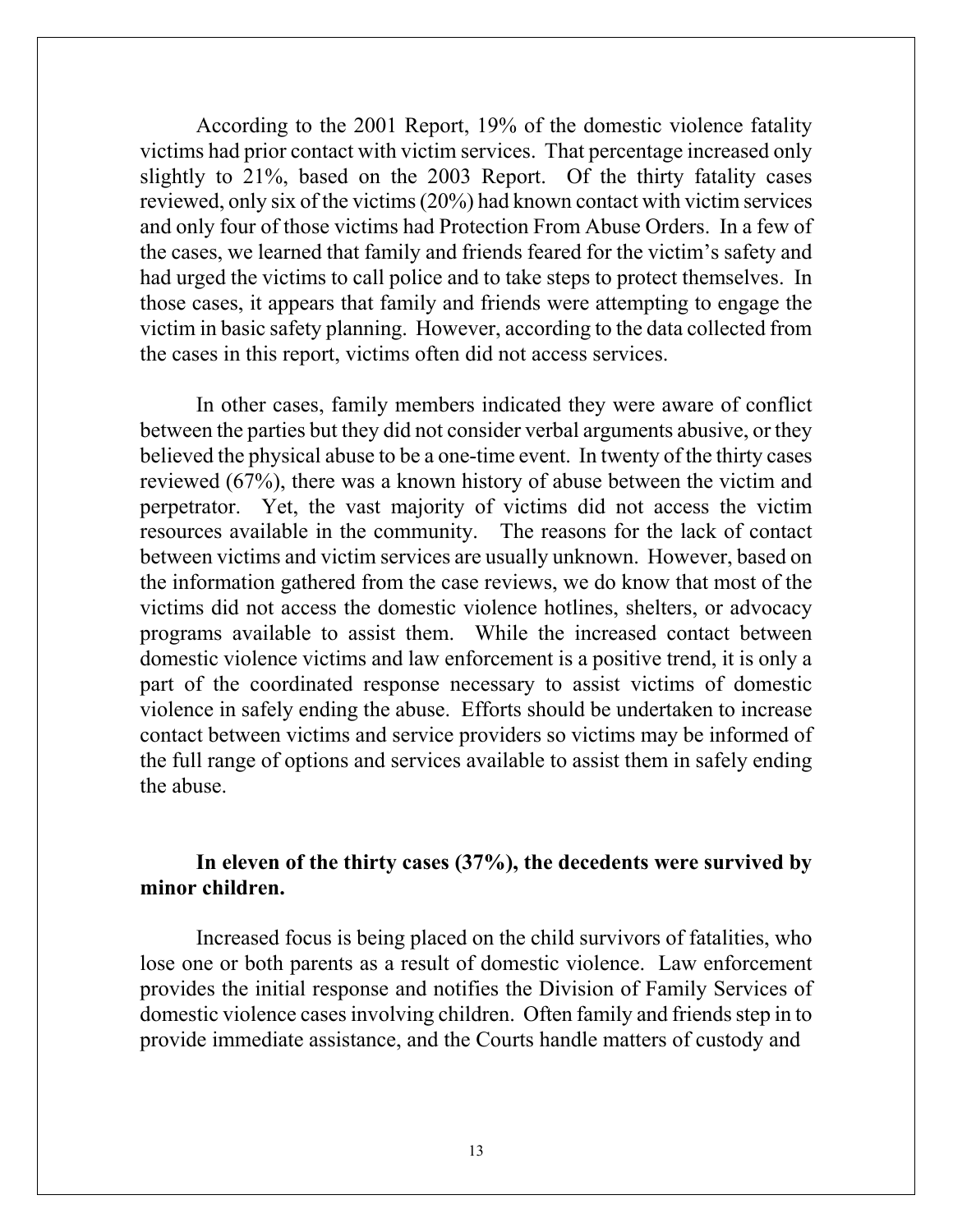guardianship. While the system provides for the basic welfare of children in these tragic cases, there is a sub-category of child survivors who present very special needs, the child witness. Of the thirty fatal incidents reviewed for this report, children were witnesses in six of the cases, either seeing a parent killed or discovering the parent's body.

The impact of witnessing such a horrific event is not always immediately evident; however, children who witness the killing of one or both of their parents by another parent or partner are in need of mental health evaluation and treatment services. Unfortunately, it was the finding of the review team that the majority of child witnesses did not receive counseling services.

Family members who find themselves thrust in the role of guardian following a fatality are also dealing with trauma. Despite their good intentions, the caregivers may be overwhelmed by the circumstances and, therefore, may not be equipped to recognize the effects of the event on the child. The Courts and the Division of Family Services made recommendations in several cases for child witnesses to receive counseling; however, they were recommendations, not court orders.

Agencies such as the Violent Crimes Compensation Board and the Division of Family Services can serve as potential funding sources for children's counseling services. However, in the absence of allegations that the lack of counseling constitutes harm, abuse or neglect, it seems there is no authority for agencies such as the Division of Family Services or Family Court to require counseling services for child witnesses to fatalities.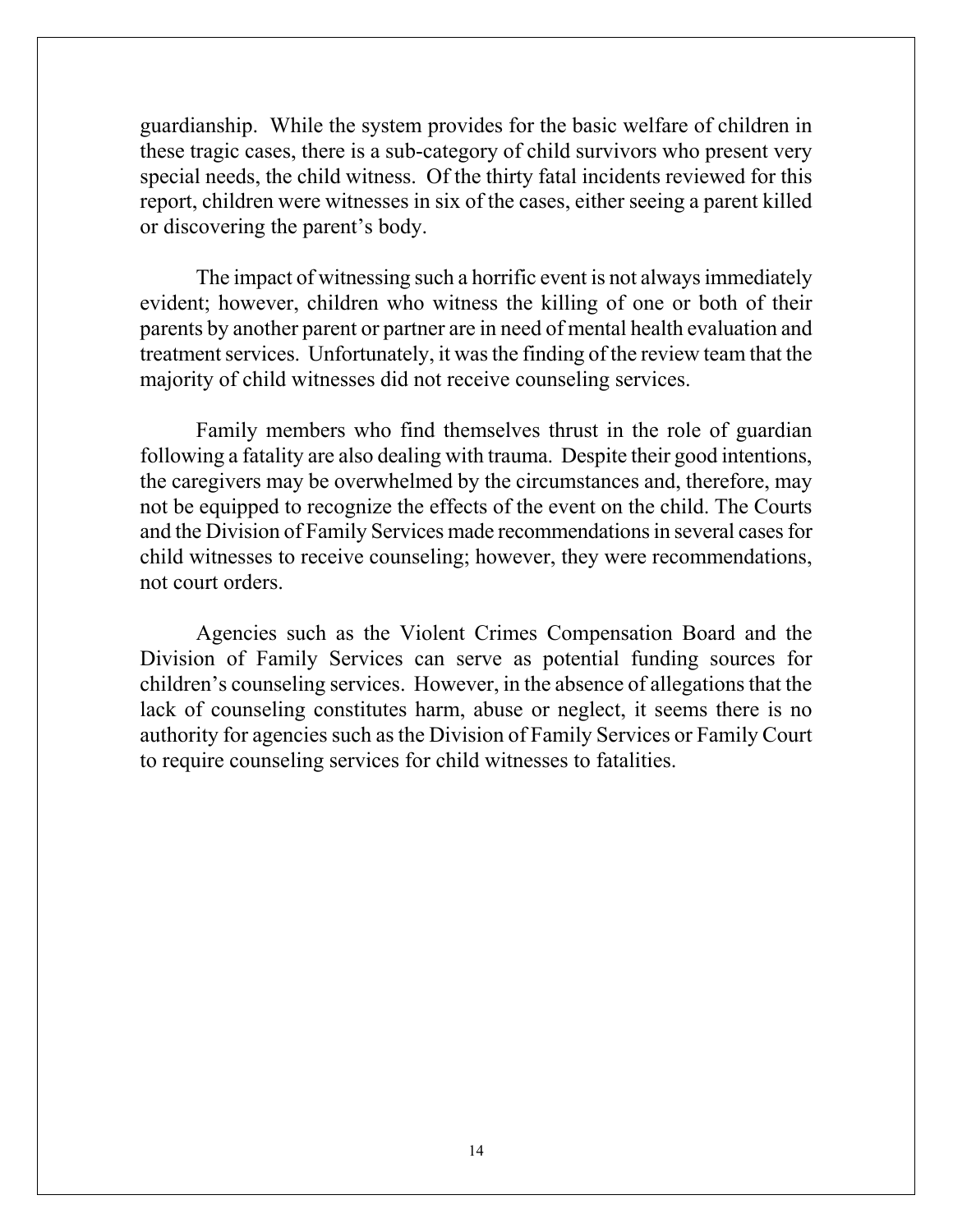#### **F. 2001 RECOMMENDATIONS**

**Recommendations were made in twelve of the sixteen cases reviewed for the first report and are listed by agency or discipline. Recommendations implemented appear in bold print underneath the corresponding recommendation. This section has been updated to reflect responses received since the October 2001 publication date.** 

#### **DIVISION OF FAMLY SERVICES**

DFS should have access to criminal information so they can review the criminal history of families under investigation. This is critical to their ability to prioritize and respond to complaints received.

**The Child Abuse Prevention Act of 1997 (16 Del.C 906(6)) gave DFS the authority to conduct criminal background checks on all adults in the home. In 1998 DFS implemented policy that requires a search of DELJIS (Delaware Criminal Justice Information System) at specified times throughout the continuum of services (Intake, Investigation and Treatment).** 

There is a need for increased services for children living in violent homes. Children should be made aware that there are people they can talk to about the abuse they are witnessing in their homes and that they are not the only ones living with that problem.

**In January 2001, a new interagency Children and Domestic Violence work group was created to develop recommendations for meeting the needs of children living in violent homes, whether they are active with DFS or not.** 

# **LAW ENFORCEMENT**

Additional means of communication need to be developed to provide law enforcement with information regarding complaints received by DFS and to include victim services information in the loop.

**In an effort to improve services to children and families and establish guidelines for collaboration and communication, the**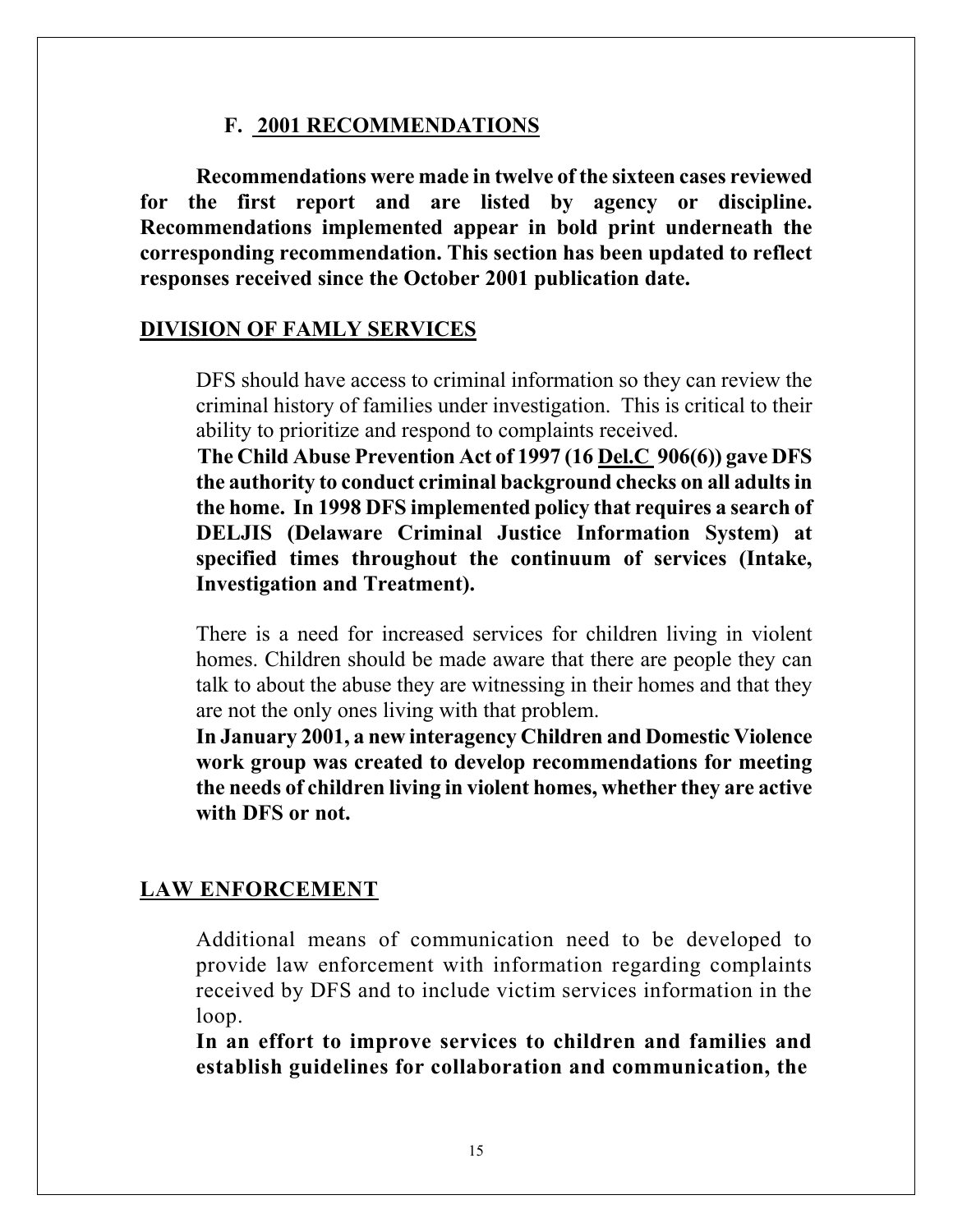**Department of Services for Children, Youth and Their Families, Delaware Police Departments and the Department of Justice created a Memorandum of Understanding. The original memorandum of understanding was adopted in 1989 and has been revised as recently as November 1998.** 

Law Enforcement personnel should receive training on working with victims with substance abuse problems.

**Police recruits receive domestic violence training during which the subject of substance abuse problems by the victims and abusers is discussed. The Delaware State Police have included training on the subject of substance abuse problems to recruits and twice a year at in-service training, since 1991.** 

Law Enforcement agencies should track repeated domestic violence households and treat them as high-risk situations.

**Law Enforcement Officers are required to make a DELJIS inquiry to determine if the parties have had prior police contact in domestic related complaints. Several of the large departments in the state have separate domestic violence units where domestic incident reports are referred for evaluation and risk assessment. On-line information concerning past domestic related incidents have been available to police officers in the field since approximately 1996.** 

Officers suspecting domestic violence should provide victims with referrals to domestic violence services/agencies.

**Under the Victim's Bill of Rights, each victim of domestic violence is provided with a copy of the police incident report which lists those services/agencies that are available in Delaware for assistance. Law enforcement agencies in Delaware utilize a separate Domestic Incident Report with information on services available.** 

Officers should continue to carry and distribute wallet-sized cards containing telephone numbers of victim services organizations in cases where domestic violence is indicated.

**Law Enforcement Officers throughout Delaware distribute wallet-**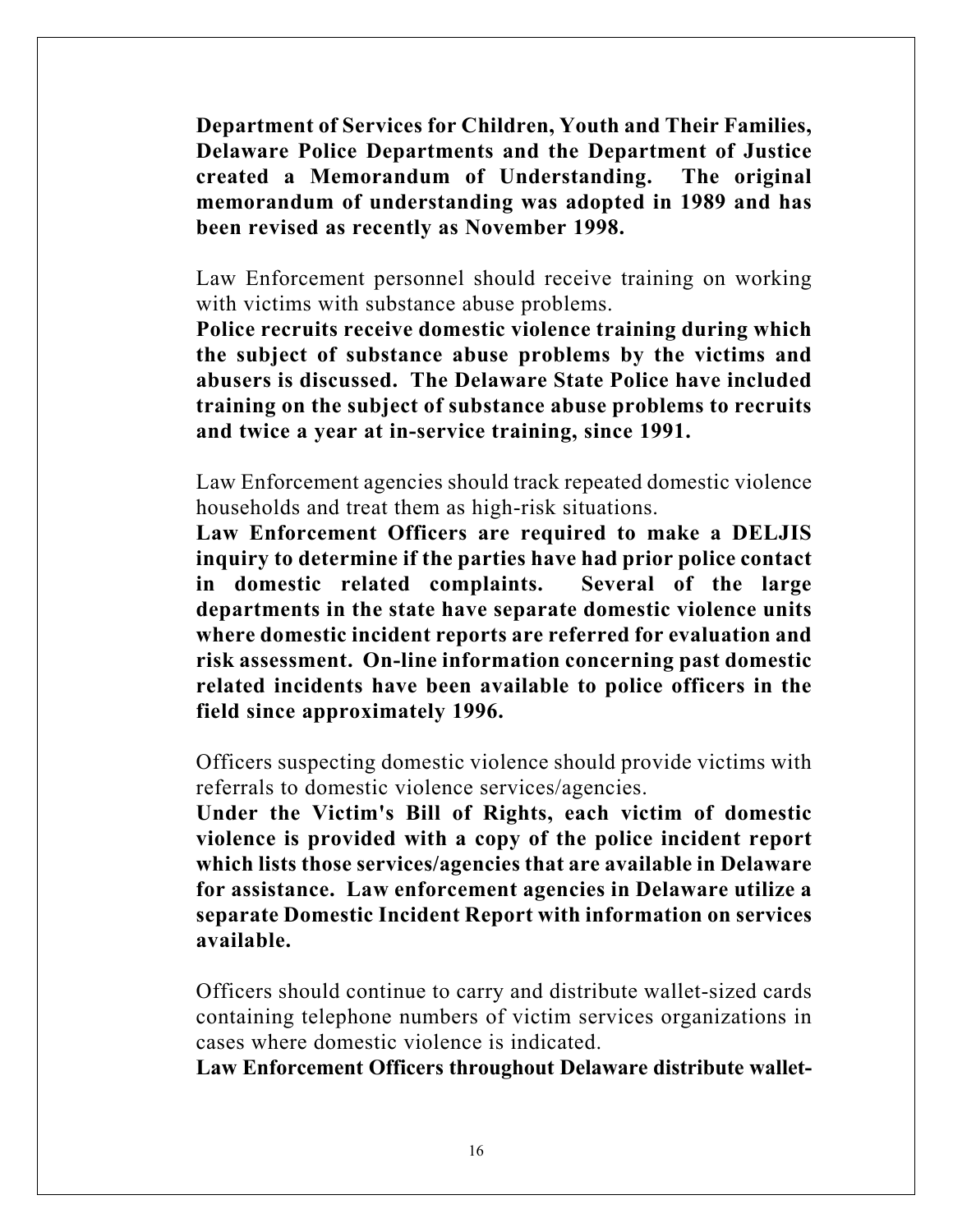**sized referral cards listing domestic violence services. Officers have been using the wallet size resource cards since 1997.** 

Officers should utilize domestic incident reports whenever responding to a domestic complaint to track the history of domestic violence incidents and increase the opportunity for early identification of high-risk cases.

**Law Enforcement Officers throughout Delaware, currently use the Uniform Domestic Incident Report developed by the DVCC Law Enforcement Subcommittee for reporting all domestic related crimes, criminal and non-criminal.** 

Law Enforcement officers should be made aware of the services offered by Adult Protective Services so that appropriate referrals can be made. **Officers are informed of the services available with Adult Protective Services during Recruit and in-service training.** 

A letter of notice should be sent to the Chief of the law enforcement agency involved regarding the concerns of the victim's relative about police activity in the case.

**A letter outlining the concerns was sent from the Review Team Co-chairs to the appropriate law enforcement agency and a response was received.** 

#### **FAMILY COURT**

Family Court is urged to re-issue the policy regarding inclusion of gun relinquishment in PFA orders to clarify that the policy applies to consent orders as well as to orders issued pursuant to a finding.

**February 1, 1999, Administrative Directive 99. 01 was issued that directed in part 1. Judicial officers entering any Protection From Abuse order, whether entered by default, consent or after a hearing shall obtain information on the respondent's possession of or access to firearms.** 

Family Court is urged to develop a policy regarding inclusion of visitation exchange conditions in PFA orders. The policy may state that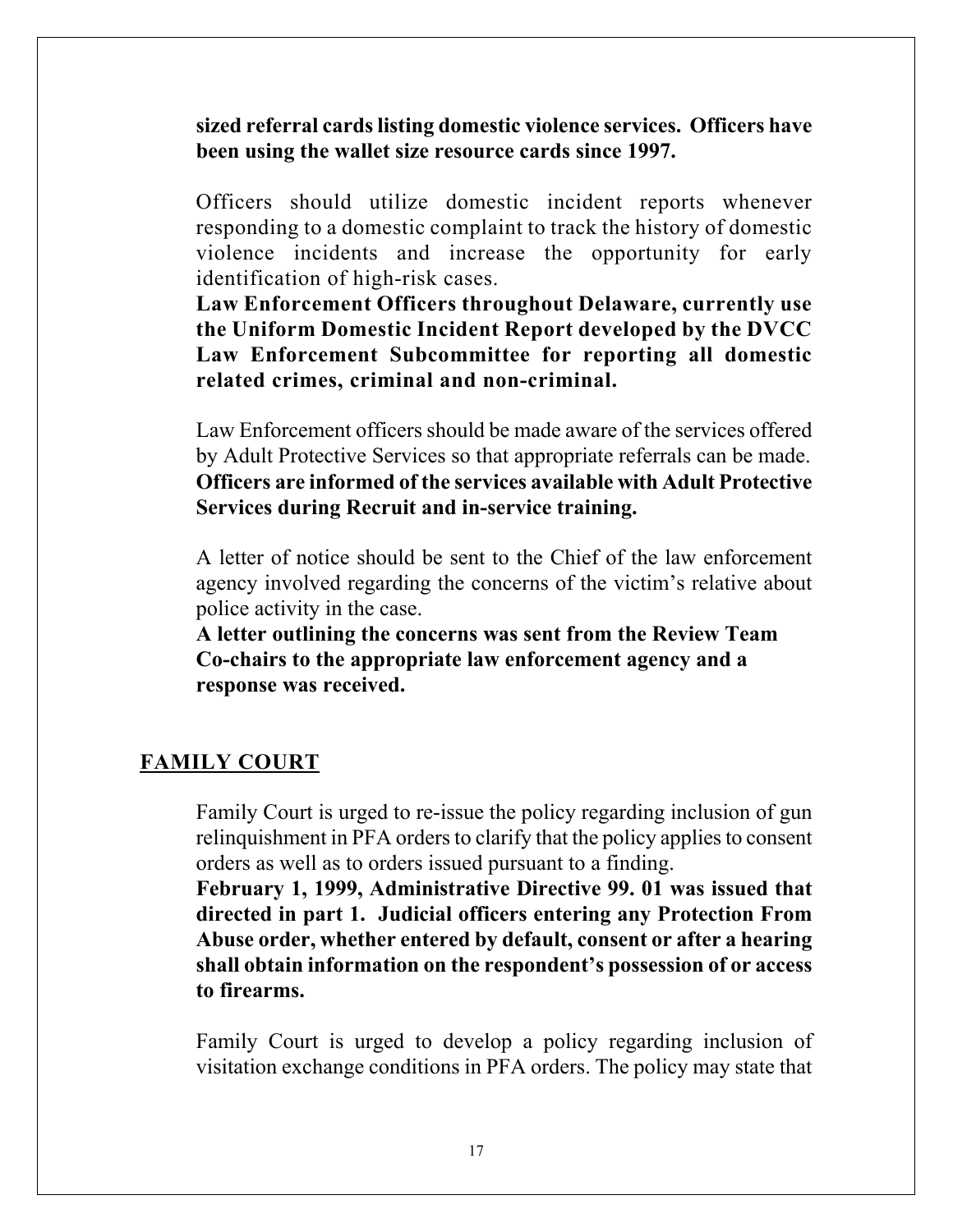petitioners should be asked specifically about the inclusion of this important provision to ensure petitioners are aware the relief is available and that many problems occur during the exchange of children during domestic violence cases.

**The statutory change in Title 10 section 1045 of the Delaware Code clarifies visitation center information.** 

Visitation center information should be disseminated in the courts, to judicial officers, and to members of the Bar.

**Visitation Center information is given to judicial officers by Family Court.** 

Family Court's fast track policy for domestic violence cases helps to ensure that these volatile cases can be resolved as soon as possible, reducing the time available for escalation to occur. The Court is urged to comply with the fast track policy for domestic violence cases.

**September 23, 1999, Administrative Directive 99. 07 was issued regarding speedy trial guidelines, which require that domestic violence cases be scheduled on an expedited basis. Total time from initial appearance to Trial is to be 28 days.** 

Family Court staff should be trained to identify domestic violence cases and makes appropriate referrals.

**October 1994, Family Court staff statewide attended one day training on domestic violence sponsored by the Domestic Violence Coordinating Council, and in October 1997 Family Court staff statewide attended one day training on domestic violence sponsored by the Administrative Office of the Courts.** 

The language in PFA Orders should be changed to domestic violence treatment not anger management and the PFA language should be consistent throughout the state.

**On June 8, 2000, modifications were made to the PFA automated order, incorporating the language "domestic violence treatment." Continued instances where anger management was written into the order prompted training that was completed during August 2000.**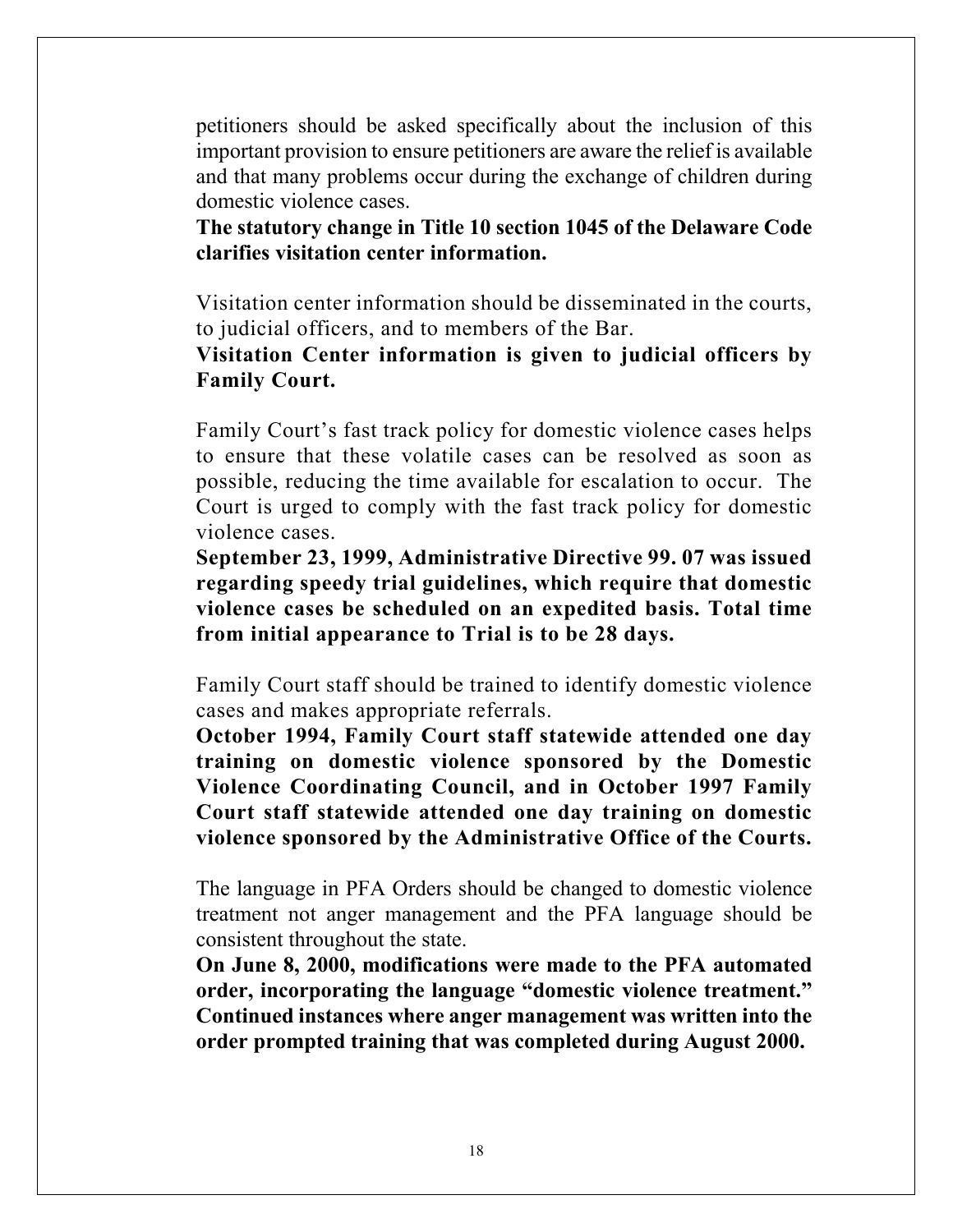All courts should be encouraged to develop policies for referring domestic violence perpetrators for treatment programs and victims for services. Courts should routinely make referrals for substance abuse evaluation and treatment in cases where drugs and alcohol are a factor.

All courts should review their sentencing guidelines for domestic violence cases.

All court personnel should receive training on working with victims with substance abuse problems.

A Committee should be formed to review bail guidelines for domestic violence offenses. In particular, bail for violent misdemeanors, the category that most domestic violence offenses fall within, should be reviewed in light of information regarding domestic violence dynamics.

#### **JUSTICE OF THE PEACE COURT**

All courts should review their sentencing guidelines for domestic violence cases.

**This issue would be more appropriately considered by SENTAC, rather than by individual courts. The JP Court does not have separate sentencing guidelines.** 

All courts should be encouraged to develop policies for referring domestic violence perpetrators for treatment and victims for services. Courts should routinely make referrals for substance abuse evaluation in cases where drugs and alcohol are a factor.

**The Justice of the Peace Court worked with Family Court by hosting a program which placed a social worker in one of their 24-hour Court locations to evaluate defendants, assess risk factors, make bail recommendations/suggest conditions of release, and work with victims at the stage of presentment. The Court encouraged Justices of the Peace statewide to use the services of the social worker, who was available to be helpful**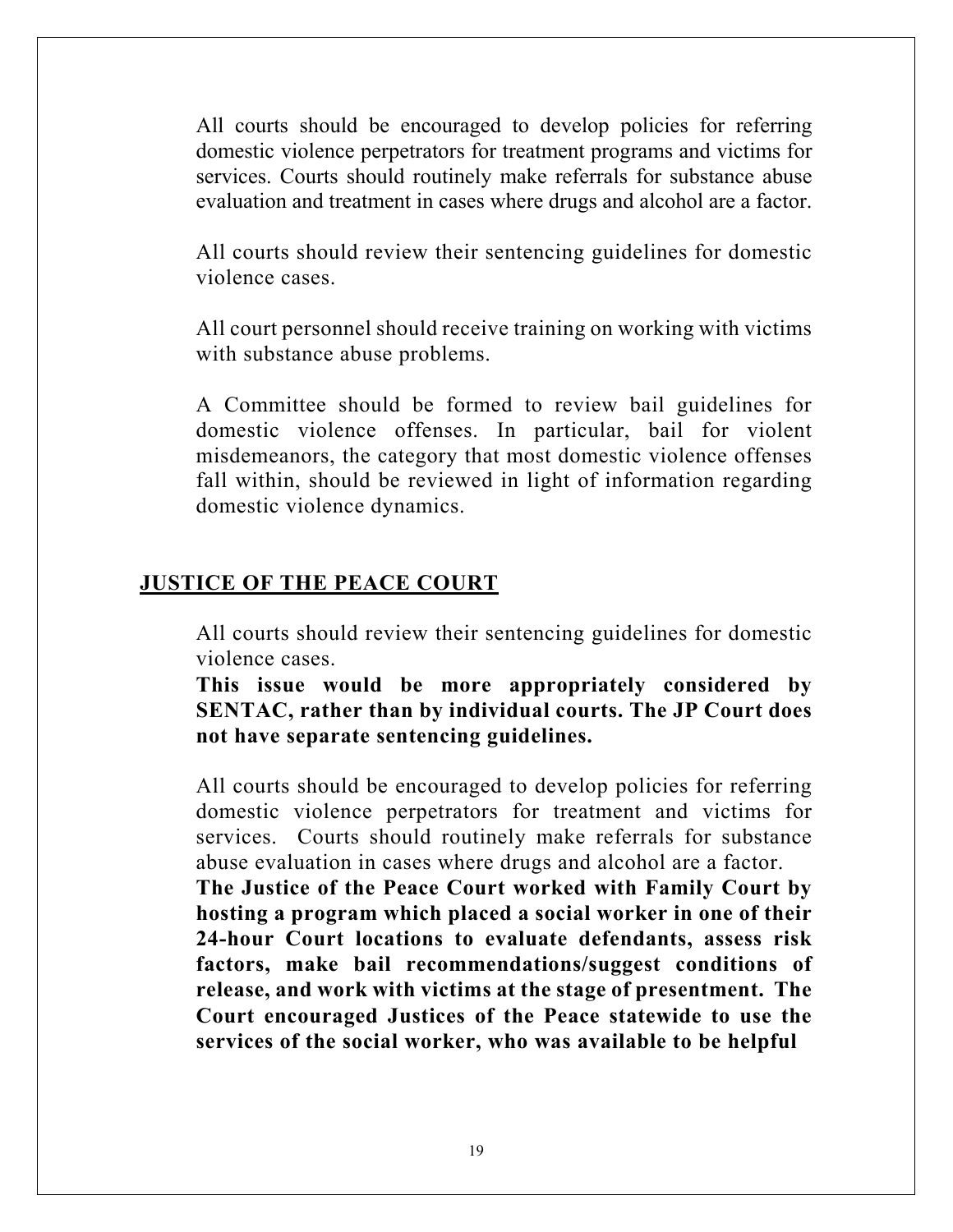**long-distance via telephone and videophone to the other JP Court locations. This worker made immediate referrals for both the defendants and victims. Victims were given PFA forms, referrals to shelters and/or counseling. Defendants were also given referrals for treatment immediately if they were interested. (Unfortunately, the funding period for this program has expired; the project has since ended.)** 

**Most domestic violence cases come under the jurisdiction of Family Court. While the Justice of the Peace Court sees these defendants at presentment (when the case has just been initiated and bail/conditions of release are about to be set), these cases are transferred immediately to the appropriate Court. Those misdemeanor cases over which Family Court has no jurisdiction (for instance, co-habiting same-sex partners, or co-habiting opposite-sex partners who have no children under 18 years of age living with them) generally come under the concurrent jurisdiction of Court of Common Pleas and Justice of the Peace Court. Should the defendant elect to have his/her case heard in the Justice of the Peace Court, judges include, as part of their sentence, a requirement that the defendant undergo evaluation and subsequent treatment/counseling as recommended by the evaluator when the defendant is placed on probation.** 

**The Justice of the Peace Court judges do not have access to staff, such as pre-sentence or pre-trial officers, social workers, etc., who might assist in identification of appropriate defendants to refer to substance abuse/psychological/violent behavior counseling. The exception to this is Court 20 in Wilmington. This Court currently has a pilot program which staffs the Court five days a week during the daytime hours with a deputy attorney general and an assistance public defender who routinely make recommendations to the Court for defendants to be evaluated and to subsequently participate in drug or alcohol rehab/counseling or anger management (as appropriate).**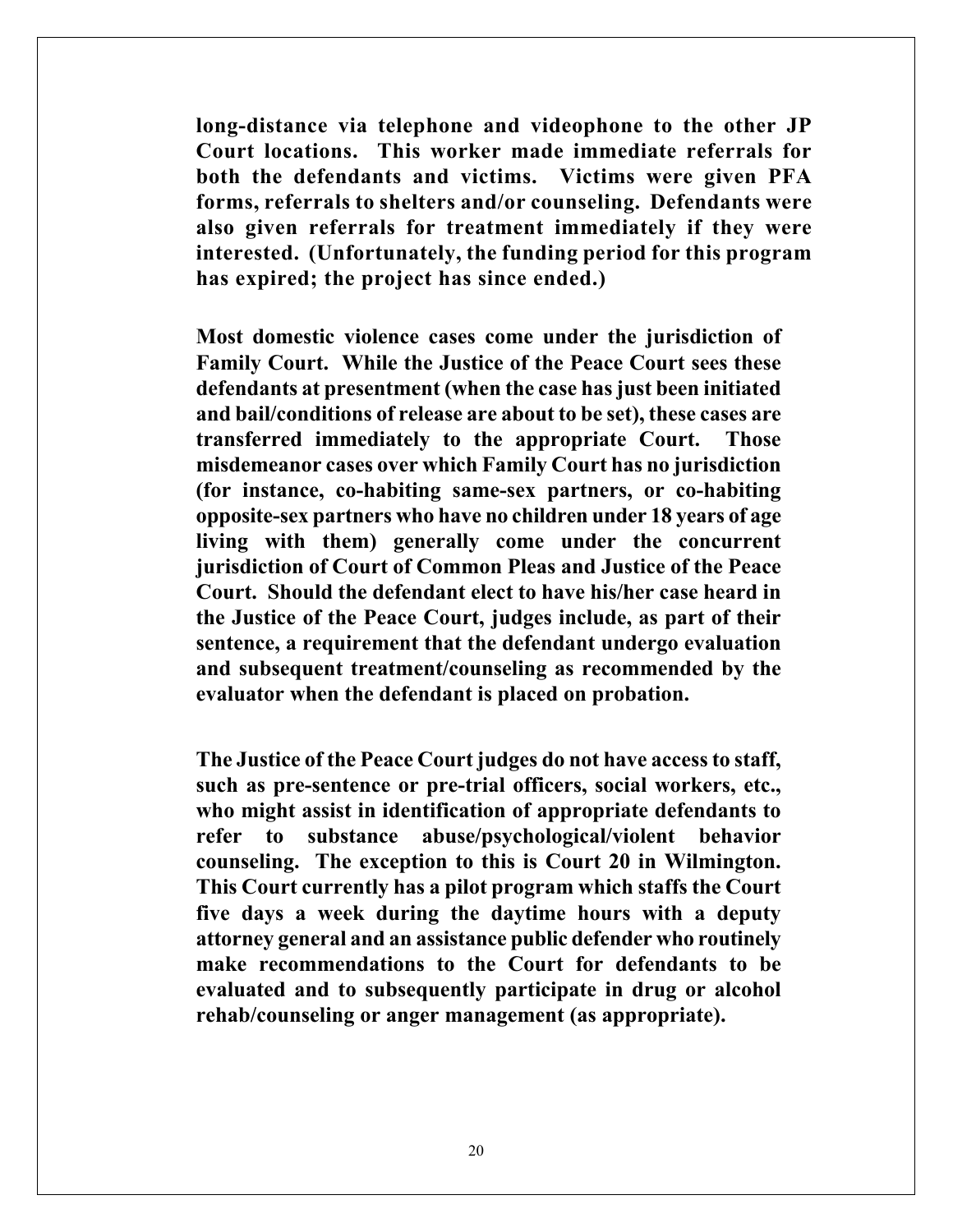A committee should be formed to review bail guidelines for domestic violence offenses. In particular, bail for violent misdemeanors, the category that most domestic violence offenses fall within, should be reviewed in light of information regarding domestic violence dynamics.

**Justice of the Peace Court has agreed to work with Family Court on review of bail guidelines for domestic violence offenses.** 

The committee should also consider whether magistrates making bail decisions should have access to the domestic violence risk assessment completed by law enforcement.

**Justice of the Peace Court Judges are encouraged to work with Family Court's Domestic Violence Specialist located in Justice of the Peace Court # 3. Judges statewide can connect via videophone with the DV Specialist, who will make recommendations to the Court regarding bail and conditions of bail.** 

# **COURT OF COMMON PLEAS**

A committee should be formed to review current bail guidelines in domestic violence cases. In particular, bail for violent misdemeanors, the category which most domestic violence offenses fall within, should be considered in light of information regarding domestic violence dynamics.

**The Court of Common Pleas bail guidelines for domestic violence cases, are consistent with the SENTAC Guidelines and the other courts' bail guidelines. Appendix III** 

The Court of Common Pleas Chief Judge should be contacted to request information regarding CCP's policies and procedures for referring domestic violence perpetrators to treatment programs and victim's for services. In cases where substance abuse is involved the courts should consistently make referrals for evaluation and treatment.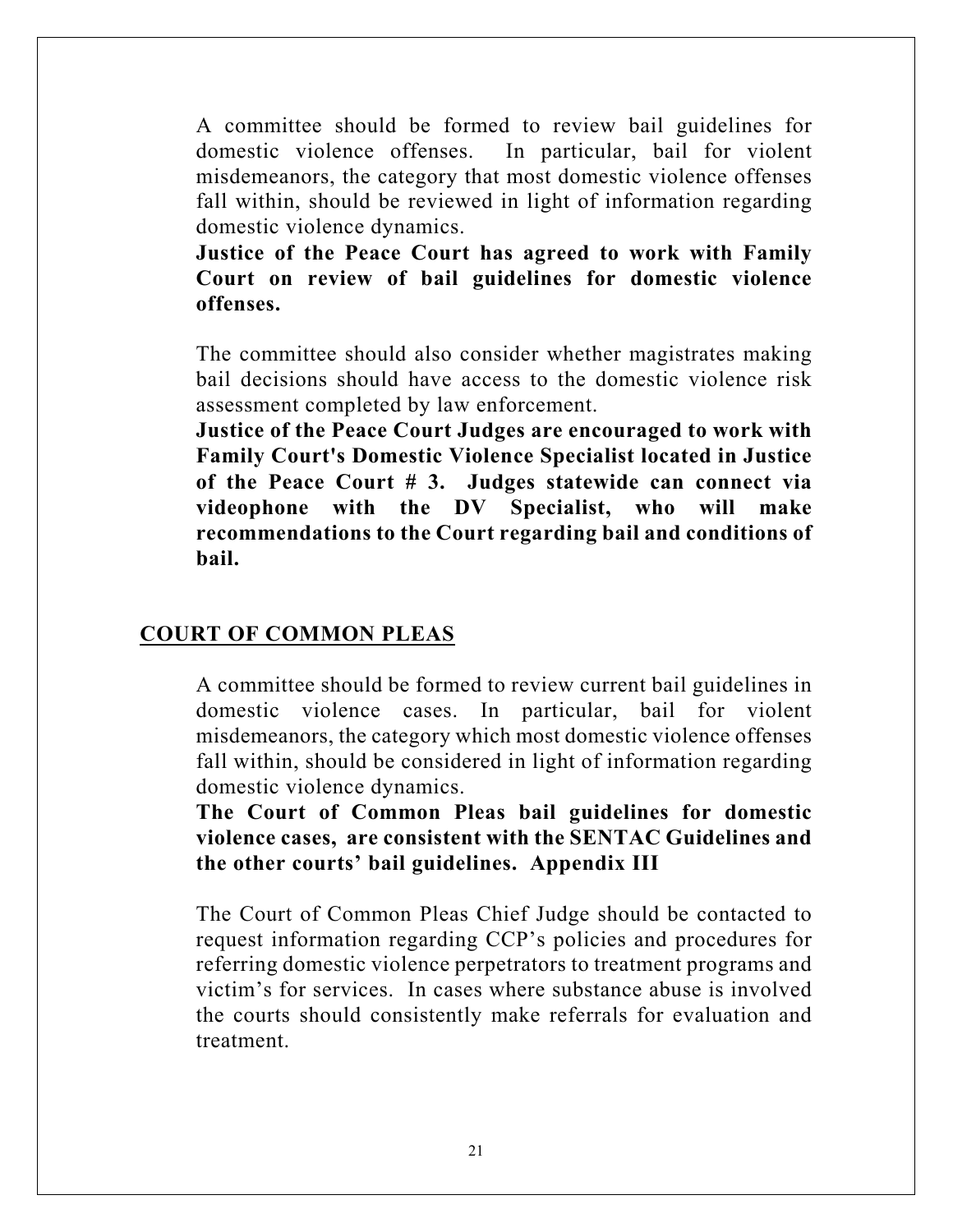**The judges have adopted a policy to order domestic violence counseling or anger control management treatment as appropriate under the particular facts of the case.** 

#### **SUPERIOR COURT**

Training for court personnel on working with victims with substance abuse problems.

**Each year, officers from the Investigative Services Offices of Superior Court attend the annual domestic violence conference sponsored by the Criminal Justice Council.** 

All courts should be encouraged to develop policies for referring domestic violence perpetrators for treatment programs and victims for services.

**When Superior Court has been notified by the Department of Justice or by the Investigative Services Office that a case involves domestic violence, the Court's standard practice is to recommend that the offender undergo appropriate treatment for domestic violence and related issues as determined by the Department of Correction, both at Level V and continuing when the offender is released to the community. It is also the Court's standard practice to rely upon the Victims' Services Unit of the Department of Justice to ensure that the needs of the victims of domestic violence are being met. In those cases involving a Presentence Investigation, it is standard practice to inquire about the victim's present status and needs and to report them to the Court. If there is an immediate need that needs to be addressed, the victim is referred to the Victims' Services Unit of the Department of Justice.** 

Courts should routinely make referrals for substance abuse evaluation and treatment in cases where drugs and alcohol are a factor.

**Superior Court in Delaware was one of the pioneers of the Drug Court Program and Delaware is one of the first states in the country with a statewide Drug Court. Referral for substance abuse evaluation and treatment is one of the basic components of this program.**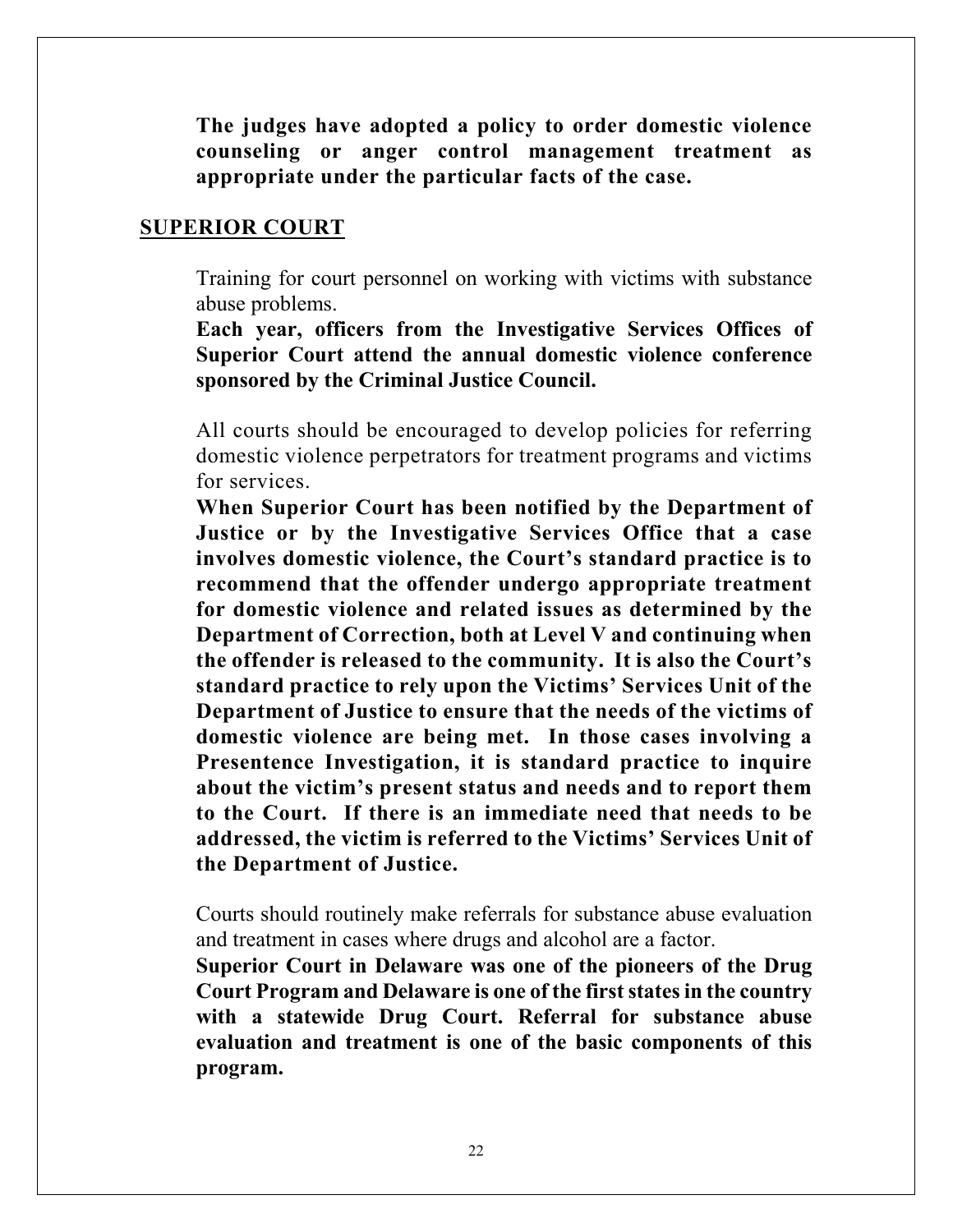# **VICTIM SERVICES**

Victim's service agencies should develop Visitation Safety Plan Brochures.

Victim services staff and volunteers should educate victims about the opportunity to make phone records confidential or to otherwise restrict access to these records.

Victim services staff and volunteers should become more aware of domestic violence among elderly couples.

**In 1995, the Delaware Center for Justice implemented Project Target, a program that provides services to female victims of domestic violence aged 50 and over. Additionally, the Delaware Coalition Against Domestic Violence has provided training on the topic of older victims of domestic violence.** 

Victim services staff and volunteers should become familiar with the services offered by Adult Protective Services so that appropriate referrals can be made.

**In 1995, the Delaware Center for Justice implemented Project Target, a program that provides services to female victims of domestic violence aged 50 and over.** 

Hotline workers and mobile crisis staff should be trained about the dynamics of domestic violence and the danger to the victim when the perpetrator/partner is threatening suicide.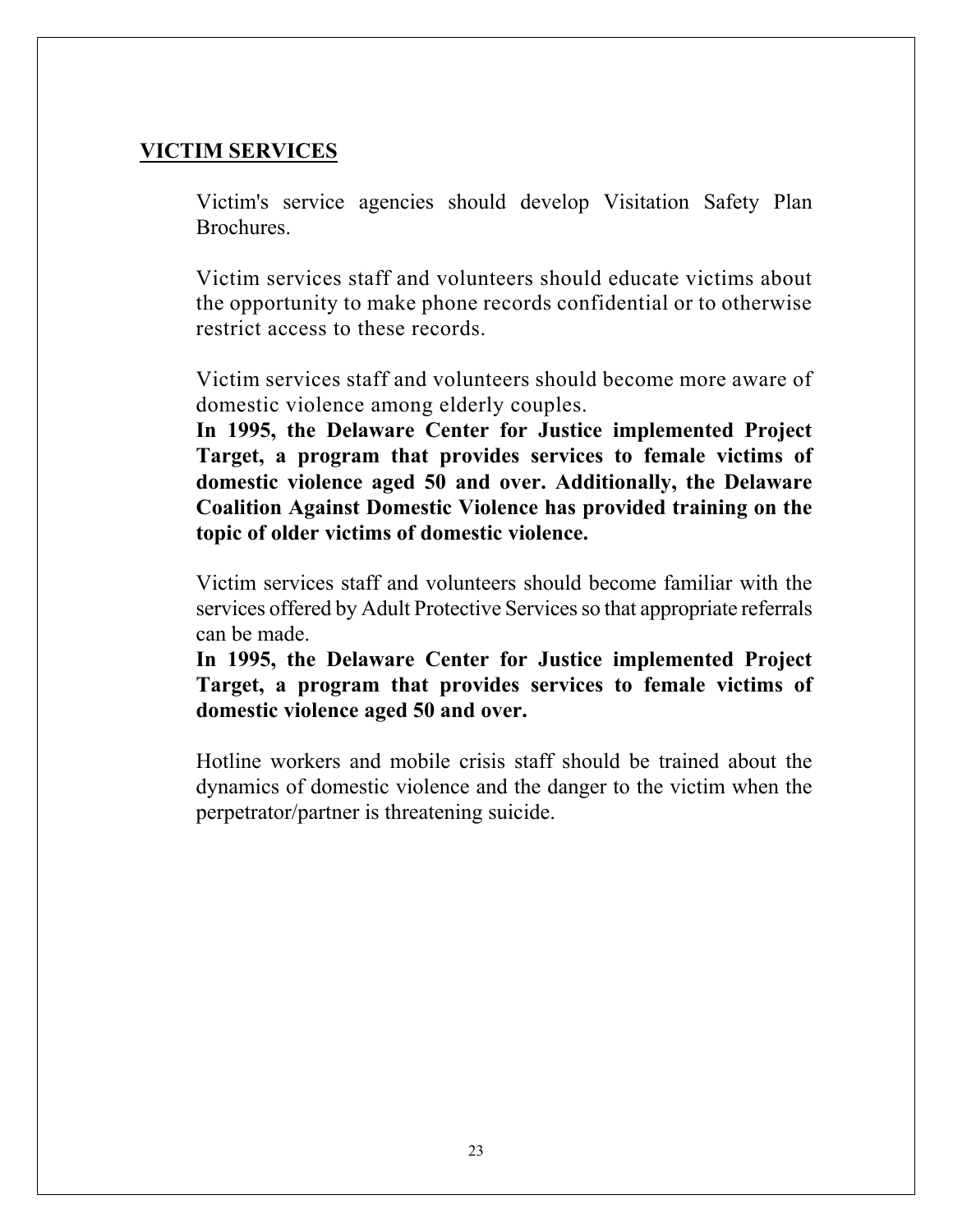# **OFFICE OF THE ATTORNEY GENERAL**

Attorney General's office should establish a policy that when a nolle prosequi is entered, the reasons for the decision to not go forward with the case be stated in the case documentation.

**Since 1983, the Attorney General's office has required Prosecutors to document the reason(s) for a nolle prosequi. That policy was reiterated in a memorandum dated December 27, 2000, from the State Prosecutor to all Deputy Attorneys General.** 

Attorney General's office should review its no drop policy in domestic violence cases as well as the policy's implementation.

**The "no drop" policy in domestic violence cases has been in effect since 1992. This policy states that a case shall not be nolle prossed solely because the victim requests that the charges be dropped.** 

Attorney General's Office should oppose delayed reporting for incarceration (sometimes granted so a perpetrator can get their affairs in order) in any case.

**The Attorney General's office does not recommend delayed reporting for incarceration in any Domestic violence case. That issue is more likely to present itself in Driving Under the Influence and other motor vehicle offenses where the defendant is facing a mandatory sentence and is not incarcerated at the time of sentencing.** 

Attorney General's office should practice victimless prosecution of domestic violence cases, as victims' unwillingness to participate in prosecution is a common dynamic in domestic violence cases.

**The Domestic Violence Unit has supported victimless prosecution since the creation of the unit in 1992.** 

Prosecutors in the Attorney General's office are encouraged to work with members of the advocacy community.

**This recommendation has been previously addressed by the Domestic Violence Unit and is currently being implemented.**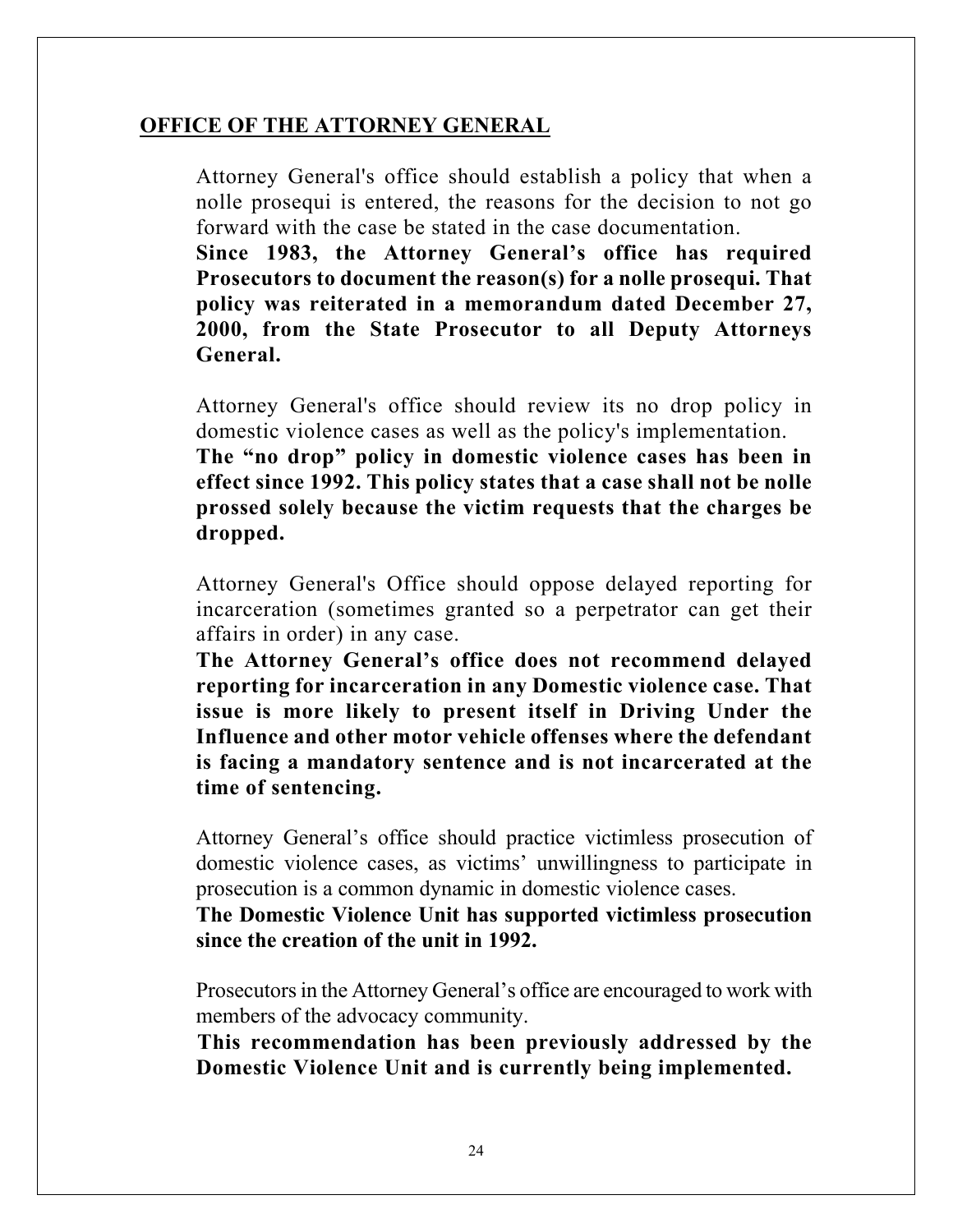# **DELAWARE BAR ASSOCIATION**

Attorneys, particularly those practicing family law, should be provided more education about domestic violence to assist them in identifying domestic violence cases, making appropriate referrals, identifying the level of risk and possibly assisting victims with safety planning.

**The Family Law Section of the Delaware State Bar Association included presentations on domestic violence as part of their Fundamentals of Family Law Seminar. Additionally, the president of the DSBA wrote a series of articles on the issue of domestic violence, which appeared in** *IN RE***:, the Journal of the State Bar Association.** 

Visitation Center information should be disseminated in the courts, to judicial officers and to members of the Bar. An article describing the Visitation Centers should appear in the Bar Association's Journal.

**An article on Visitation Centers in Delaware appeared in the March 2003 edition of** *IN RE***:, the Journal of the Delaware State Bar Association.** 

Efforts should be made to publicize all domestic violence resources to members of the Bar and to provide them with risk assessments, safety plan information, and referral information.

**The president of the Delaware State Bar Association has asked all law firms in the state to make available in their waiting rooms or lobbies copies of the Safety Plan Brochure developed by the Domestic Violence Coordinating Council. DSBA mailed copies of the Safety Plan Brochure to law firms throughout the State.**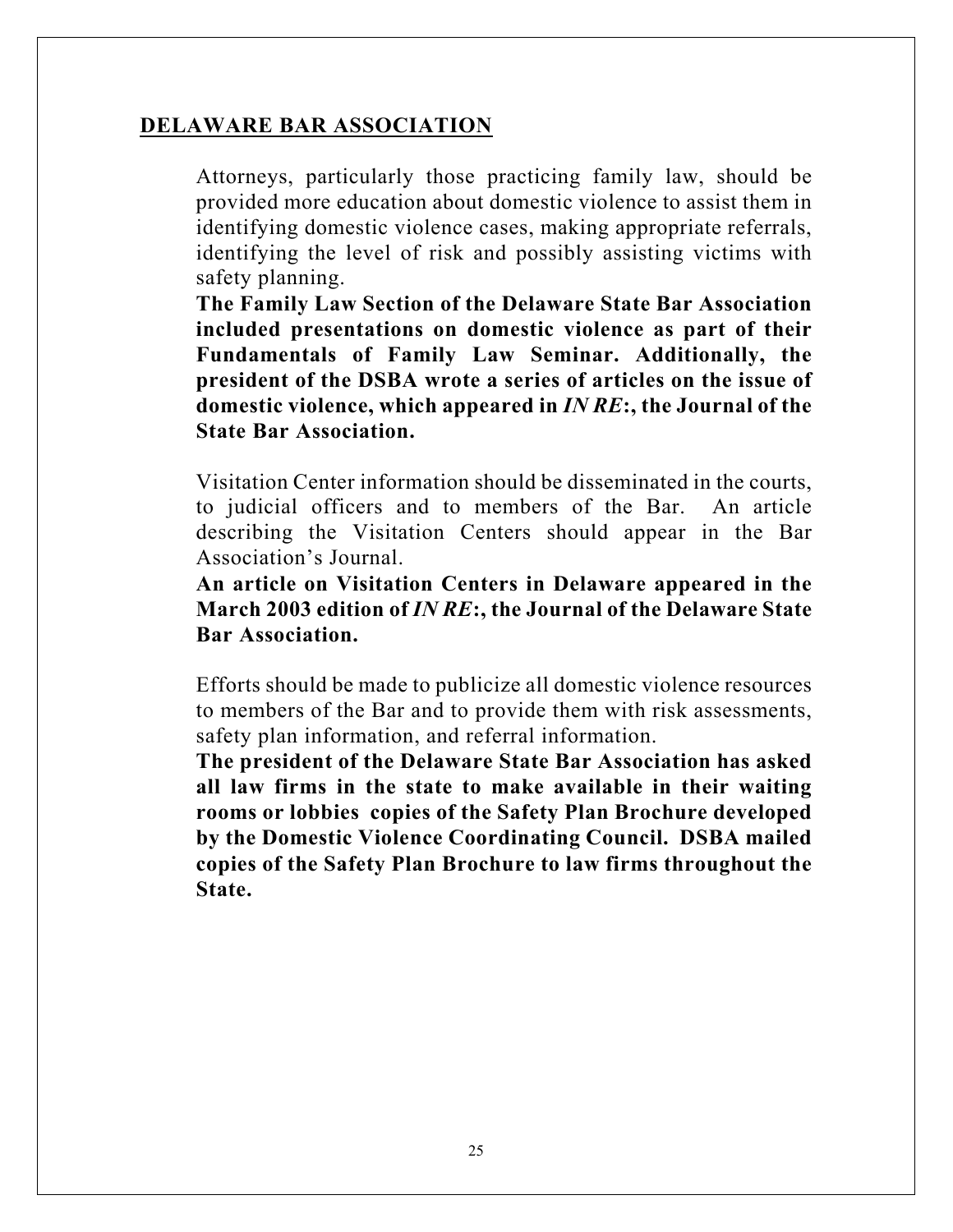# **DELAWARE HEALTH AND SOCIAL SERVICES**

The State Division of Adult Mental Health should research other states' practices to identify how they deal with children where the custodial parent has significant mental illness and develop policy for the monitoring and assessment of children whose custodial parent has significant mental illness.

**In 1999 a Memorandum of Agreement was developed between Delaware Health and Social Services and the Department of Services to Children Youth and Their Families to ensure that families that are involved with the Division of Family Services and have a substance abuse and/or a mental health problem are given priority for assessment and treatment from the Division of Substance Abuse and Mental Health. Additionally, staff of the Community Mental Health Clinics and staff in mental health contract agencies constantly assess the risks posed by their clients to themselves and others including dependant children.** 

# **PROBATION AND PAROLE**

**screens.** 

Probation officers should be given further access to online criminal justice information to help them monitor their probationers. **Since 1998, all Probation Officers have been trained and had access to all available DELJIS, domestic violence related** 

Probation officers should follow-up with treatment providers to monitor probationer's compliance with court ordered treatment.

**Procedure 7.3 (last updated April 4, 2000) requires; Officers will also supervise offenders where the court has previously ordered treatment with specific providers. Officers are required to contact these agencies to determine if a Release of Information form is necessary to verify attendance and offender progress in treatment.**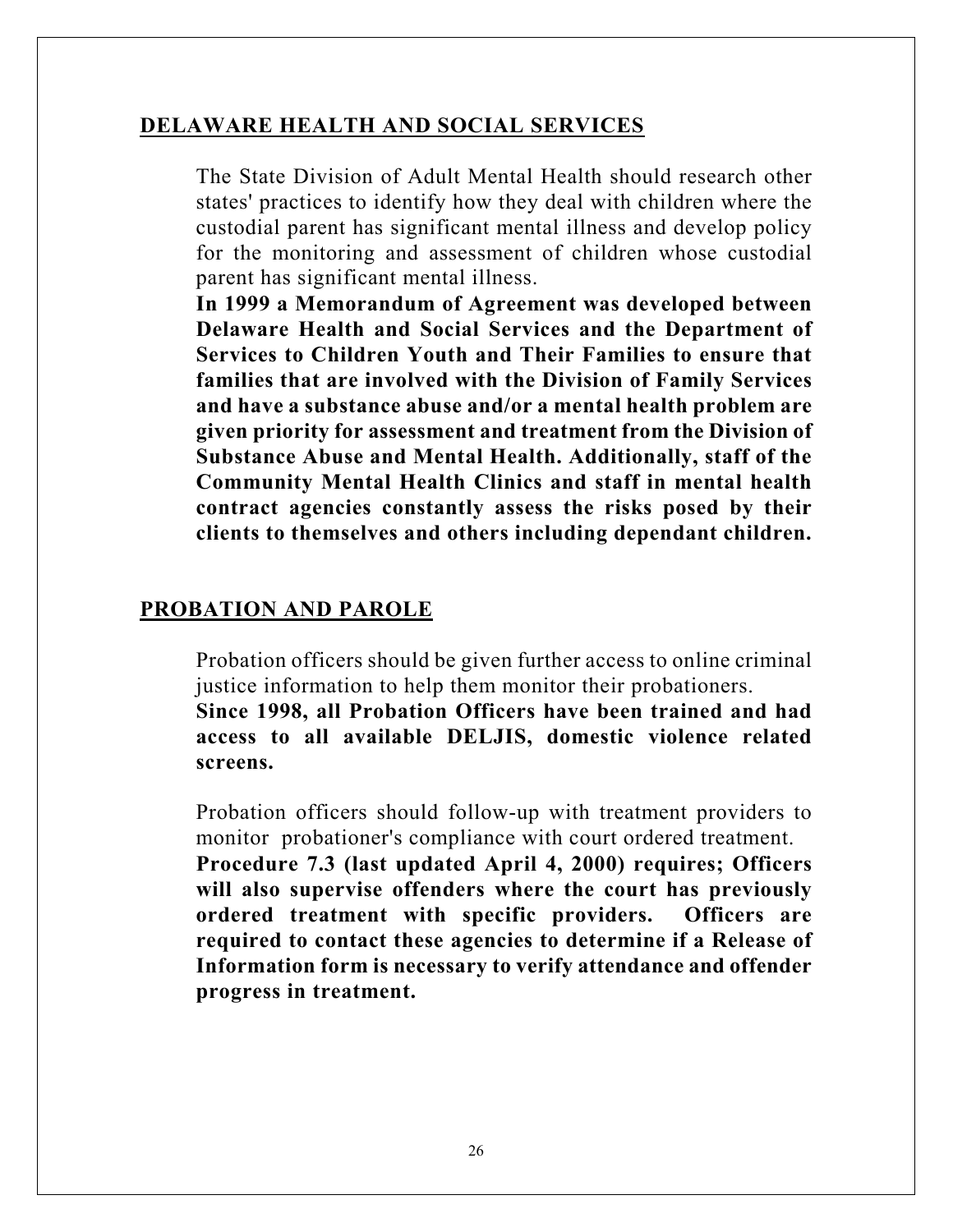# **DEPARTMENT OF EDUCATION**

**can become a component of that training.** 

DVCC should meet with the Secretary of Education to discuss the critical role of schools in responding to children whose parents are in violent relationships. Plans should be made to provide in service training for teachers, possibly using DVCC Law Enforcement Training funds. **The Department of Services for Children, Youth and Their Families is currently charged with providing annual in-service education to all teachers on child abuse. Information regarding domestic violence** 

Information should be provided to schools to assist them in establishing policies for responding when students disclose that their parents are in a violent relationship.

**Specific in-service training can be provided for school counselors, social workers, school psychologists and school nurses who are the personnel who work most closely with students in difficult situations. The State Board of Education has no authority either legal or regulatory over private school regulations and therefore recommend contact with the Delaware Association of Christian Schools, the Delaware Association of Independent Schools and Wilmington Diocese.** 

#### **PRIVATE SCHOOLS**

Information should be provided to schools to assist them in establishing policies for responding when students disclose that their parents are in violent relationships.

#### **MEDICAL COMMUNITY**

The Team recommends that a letter be sent to the Board of Medical Practice informing them of the allegations of sexual misconduct against a treating psychiatrist.

**The complaint was assigned to the Board of Medical Practice and was investigated.**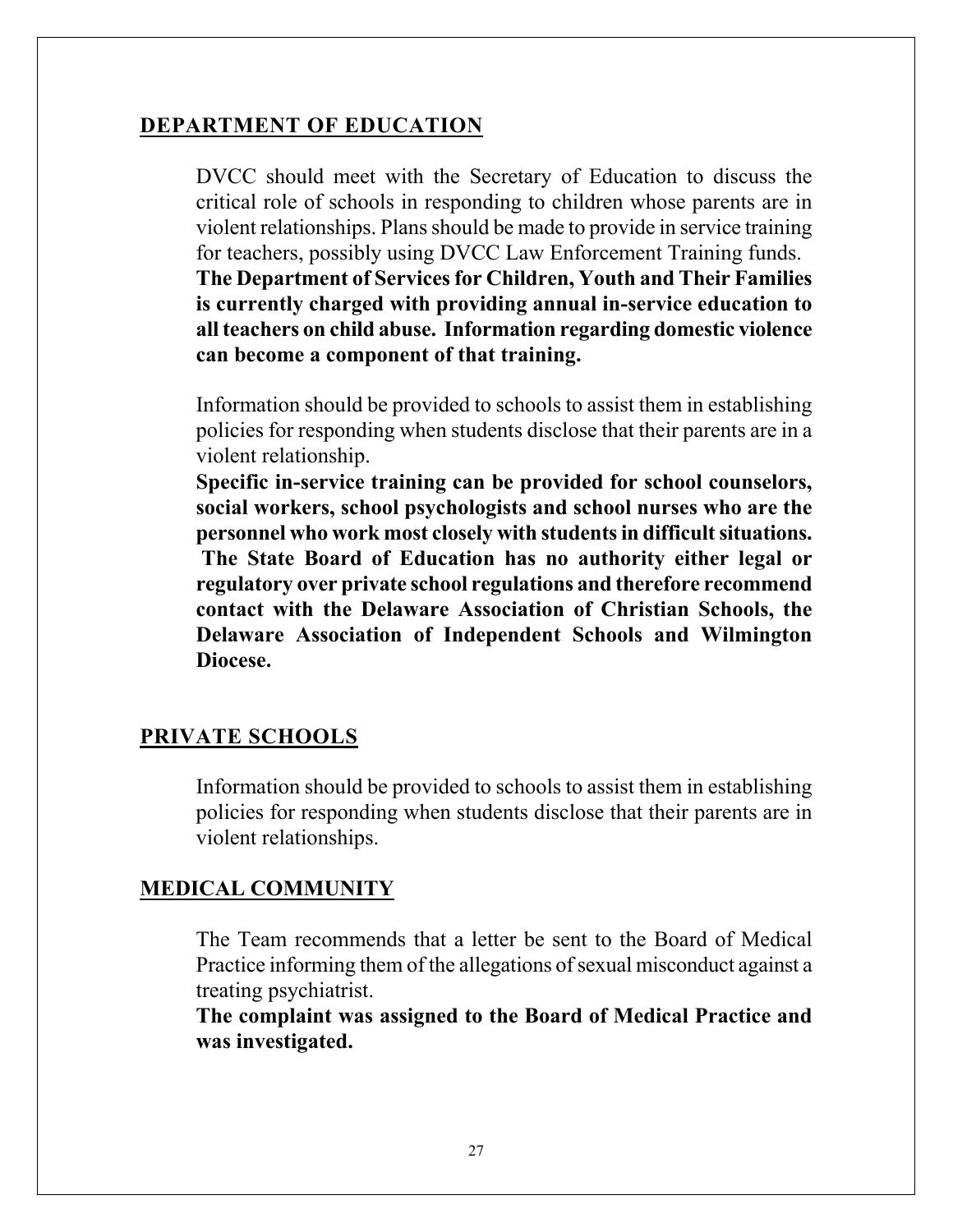Education should be provided for health care providers about their responsibility to notify police of any potential crimes or threats of crimes (Duty to Warn).

The medical community should take a proactive role in helping families of terminally ill patients get support in dealing with the physical and emotional stress of the situation. Possibly they could offer, as a standard of care, to terminally ill patients and their families, pre-counseling and post-counseling. Steps should be taken to increase the level of awareness of family members to the dangerous potential of incidence of "mercy killing" and "assistedsuicide".

# **MENTAL HEALTH**

Therapists should receive training about the dynamics of domestic violence, including the recognition that a perpetrator who appears to be suicidal is likely to be capable of harming someone else as well.

Therapists should be provided with information on their responsibility to notify police of any potential crimes or threats of crimes, when a duty to warn may arise and how to provide such a warning.

Therapists should be provided with risk assessments, safety plan information, and referral information.

Mobile Crisis workers should receive training on the dynamics of domestic violence and the danger to the victim when a partner is threatening suicide.

**Delaware's Adult Mobile Crisis Intervention Unit has staff trained and awaiting certification as Domestic Violence Specialist. MCIS staff work closely with State, County and local law enforcement agencies in screening perpetrators and victims of domestic violence who may voice suicidal or homicidal ideations and train with local hostage negotiation teams to deal with situations that may rise to the level of extreme violence.**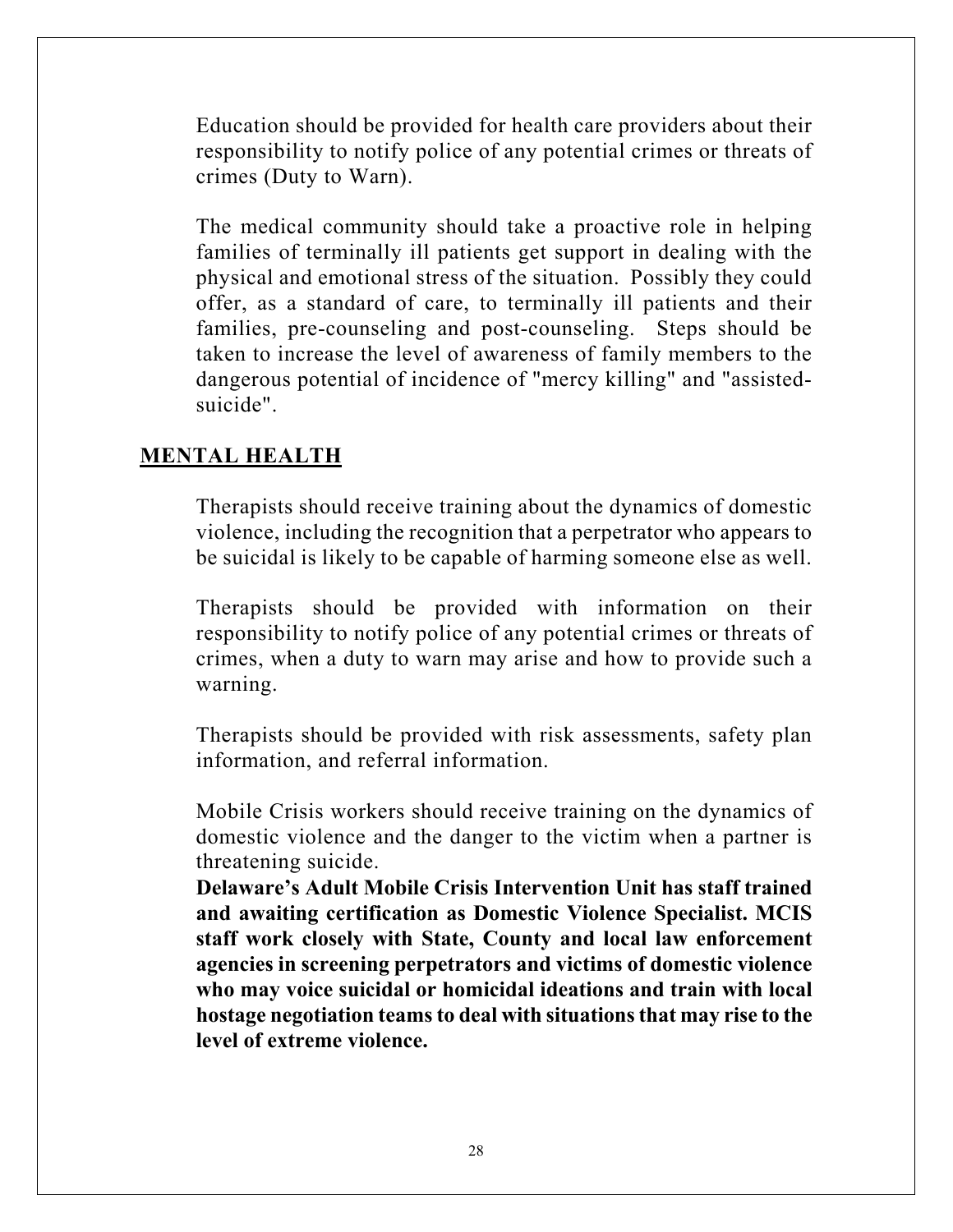# **GENERAL ASSEMBLY**

Legislation should be enacted to provide relief (similar to that in the Protection From Abuse Order) for individuals in relationships not covered by the PFA.

# **PUBLIC AWARENESS**

Ongoing public education should be provided on the danger and dynamics of abusive relationships with emphasis on the resources, which are available to assist victims in safely ending the violence. **Copies of the Domestic Violence Coordinating Council Safety Plan Brochure were distributed to 36,000 State Employees with their paycheck during Domestic Violence Awareness Month in October 2002.** 

Greater efforts are needed to publicize domestic violence resources statewide.

**The Domestic Violence Coordinating Council and the Delaware Coalition Against Domestic Violence provide ongoing training on domestic violence issues and available statewide resources.**  Agencies should develop public service announcements and begin a statewide education campaign.

The Public should be educated to the fact that suicide threats by an individual may be an indicator that the individual's partner may be in danger as well.

The Public should be educated about the existence of abuse in elderly people and why it is even more difficult to detect than domestic violence in younger couples.

Campaigns to increase understanding of the dynamics of domestic violence must be developed for the general public.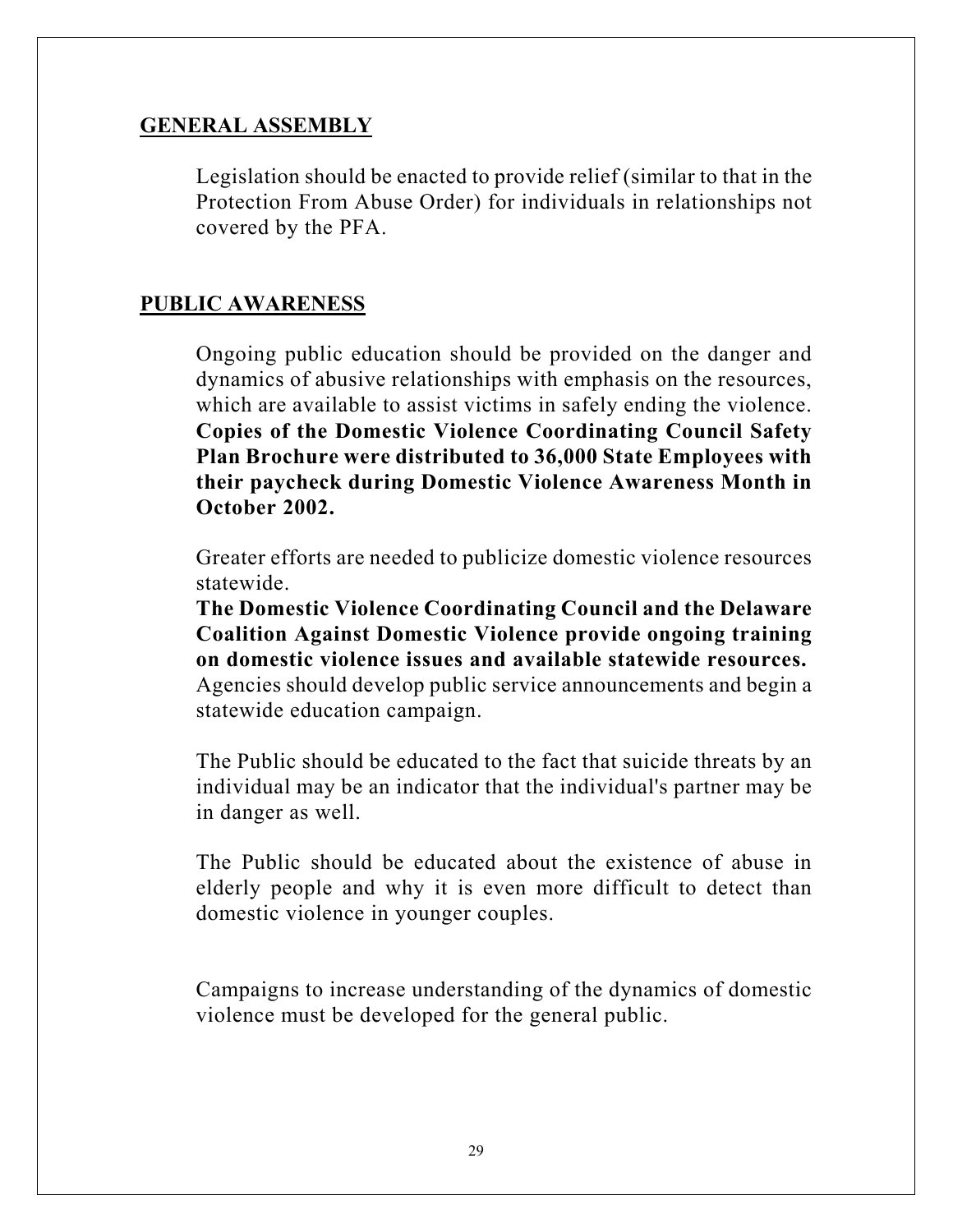**The Domestic Violence Coordinating Council conducted a Media Blitz in November of 2002, urging victims of domestic violence to access services available in the community and to develop plans for their own safety. The news alert received television, radio, and newspaper coverage and copies of the Safety Plan Brochure and Victim Resource Card were printed in several of the newspaper articles.** 

#### **EMPLOYERS/WORKPLACE**

Employers should receive information on how to make the workplace a safer place for victims, including providing victims with referral information

**In May of 2000, Delaware was one of fourteen states selected by the Family Violence Prevention Funds to participate in the development of a national strategy to address domestic violence in the workplace.**

**Under the direction of the Attorney General's Office, the Corporate Citizen Initiative team was formed with representatives from businesses, law enforcement, organized labor, private and public employers and non-profit agencies. The CCI team plans to present their Model Policy in the Fall 2001.** 

**Governor Ruth Ann Minner in collaboration with the Domestic Violence Coordinating Council, sponsored a training for Cabinet Members, Agency Director's and Policy Advisor's on domestic violence. The four hour training provided information on the dynamics of domestic violence and an overview of Delaware's Coordinated Community Response including Delaware statues, statistics and community resources. The training also included a presentation by Diane M. Stuart, Director of the Federal Violence Against Women Office.**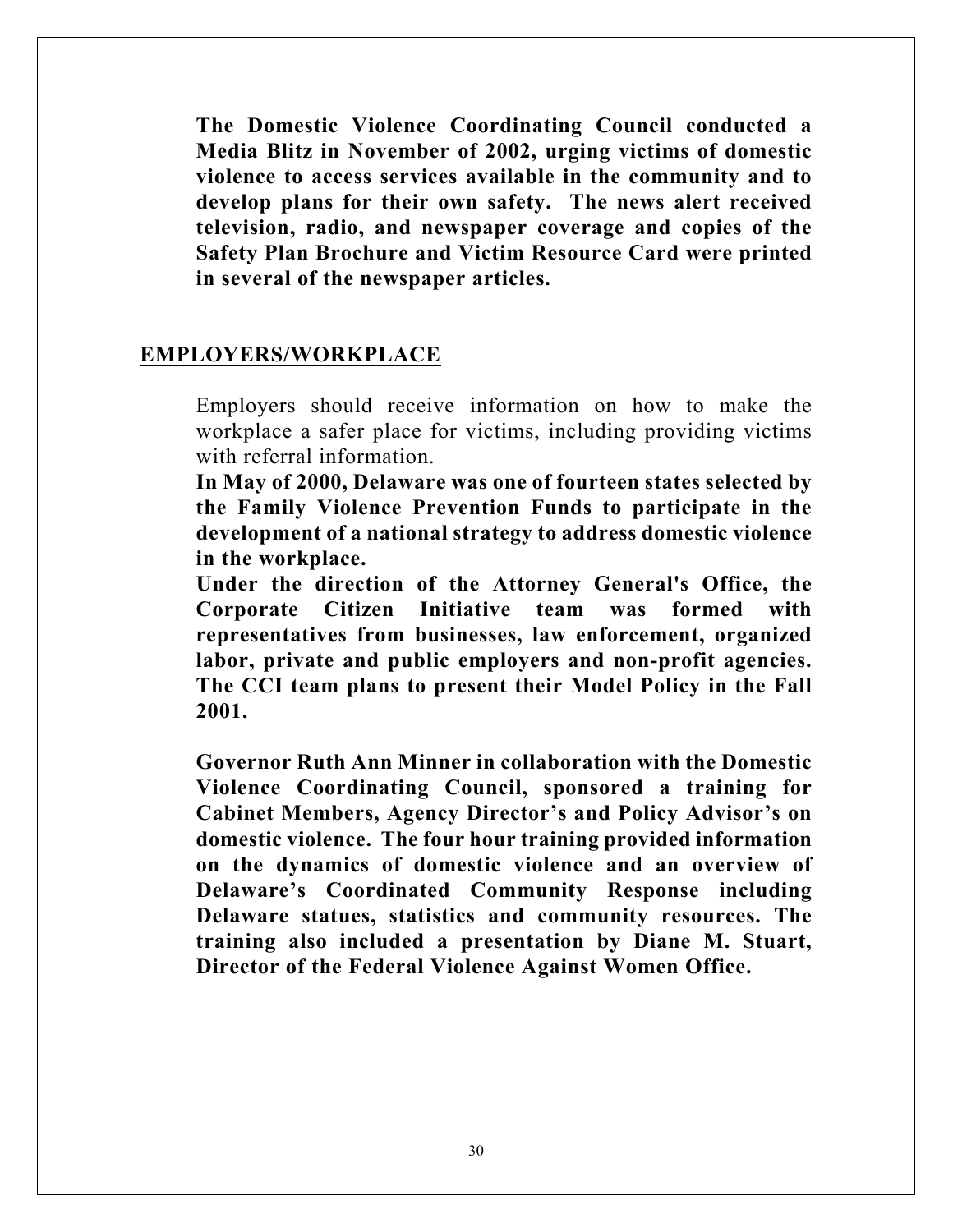#### **F. 2003 RECOMMENDATIONS**

**Recommendations were made in eleven of the fourteen cases reviewed and are listed below by agency or discipline. The responses to the 2001 Report recommendations were excellent. We thank the participating agencies for their thoughtful consideration of the recommendations and for their cooperation in responding to them.** 

**The 2003 recommendations are appearing for the first time. The Domestic Violence Coordinating Council staff will notify the relevant agencies of the new recommendations. Approximately one year after the date of publication, staff will again contact the agencies and report on implementation in the next Fatal Incident Review Team Report.** 

### **DIVISION OF FAMILY SERVICES (DFS)**

It is recommended that the DFS adhere to their policy to interview all family members separately.

The DFS should include screening questions on domestic violence in all of their investigations.

The DFS should work with representatives of the Advocacy Community in developing a protocol for responding to domestic violence cases.

#### **LAW ENFORCEMENT**

All law enforcement agencies in Delaware should require officers to sign warrants in misdemeanor domestic violence cases, so victims are not responsible for signing warrants.

Law Enforcement Officers should be trained to run prior complaint histories in all domestic incident cases involving an arrest or prior criminal history.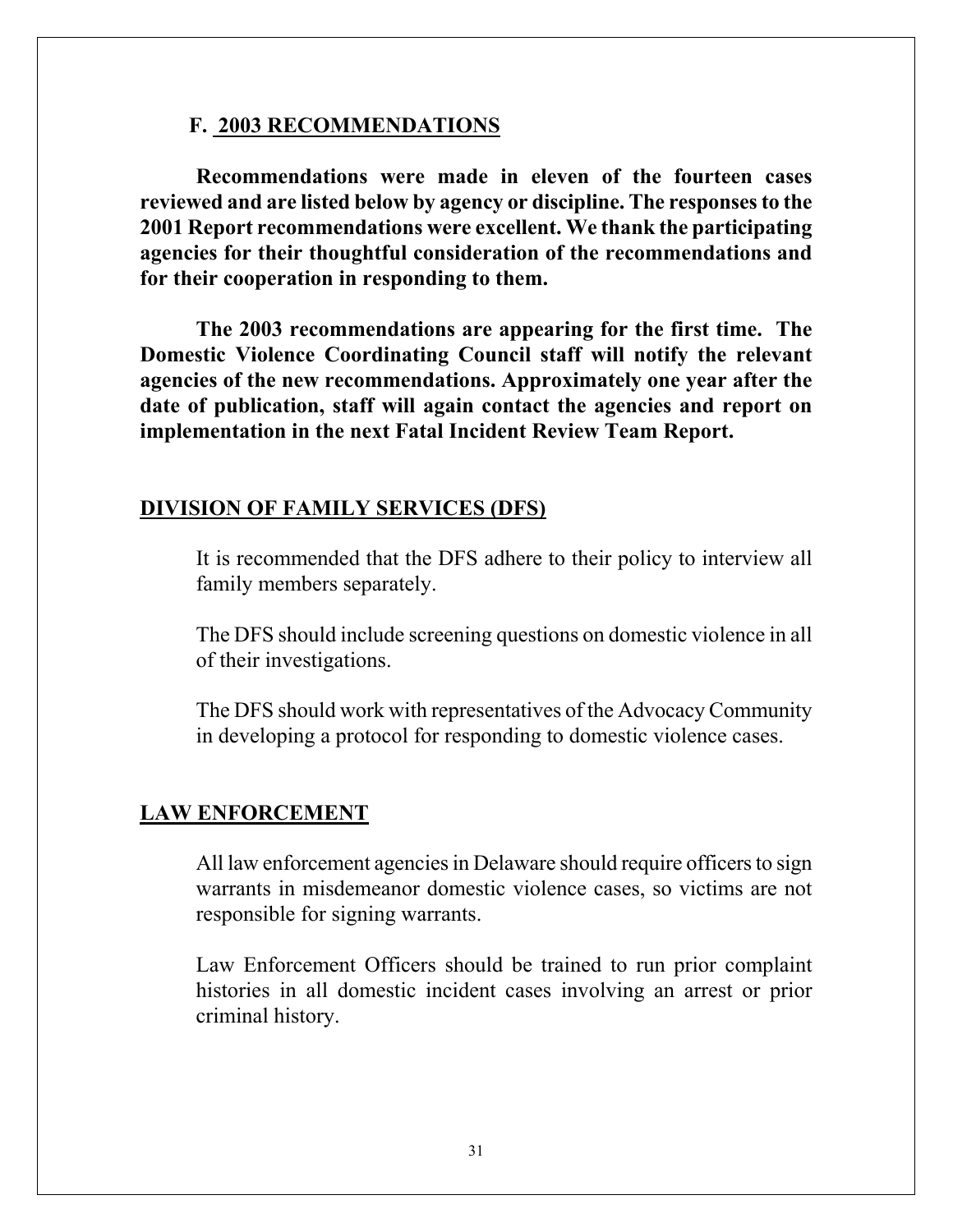Law Enforcement Officers should make a referral to victim services in all cases where there is an arrest.

#### **DELAWARE POLICE CHIEF'S COUNCIL**

It is recommended the Delaware Police Chief's Council develop a "Hotline" or "Tipline" for members of the public to report individuals with a large number of guns and/or ammunition.

# **FAMILY COURT**

Family Court should revise their Intake Form to include an additional address for Location Where the Respondent Can Be Served. This should be in addition to the respondent's home address and place of employment.

In cases involving a criminal violation (any Class A Misdemeanor) of a Protection From Abuse Order, the defendant should be ordered immediately to Family Court Pre-Trial Services.

#### **SUPREME COURT**

Members of the Domestic Violence Fatal Incident Review Team have a significant concern that the present Delaware Supreme Court Rules of Evidence 404 and 609 do not recognize the dynamics of domestic violence (the pattern of abusive behavior inherent in violent relationships) by excluding prior history from domestic violence cases. The Review Team recommends that the Delaware Supreme Court adopt the Federal Rules of Evidence regarding prior history in domestic violence and sexual assault cases.

The Delaware Supreme Court should adopt the Federal Rules of Evidence 413, 414, and 415 regarding allowing prior history in domestic violence and sexual assault cases.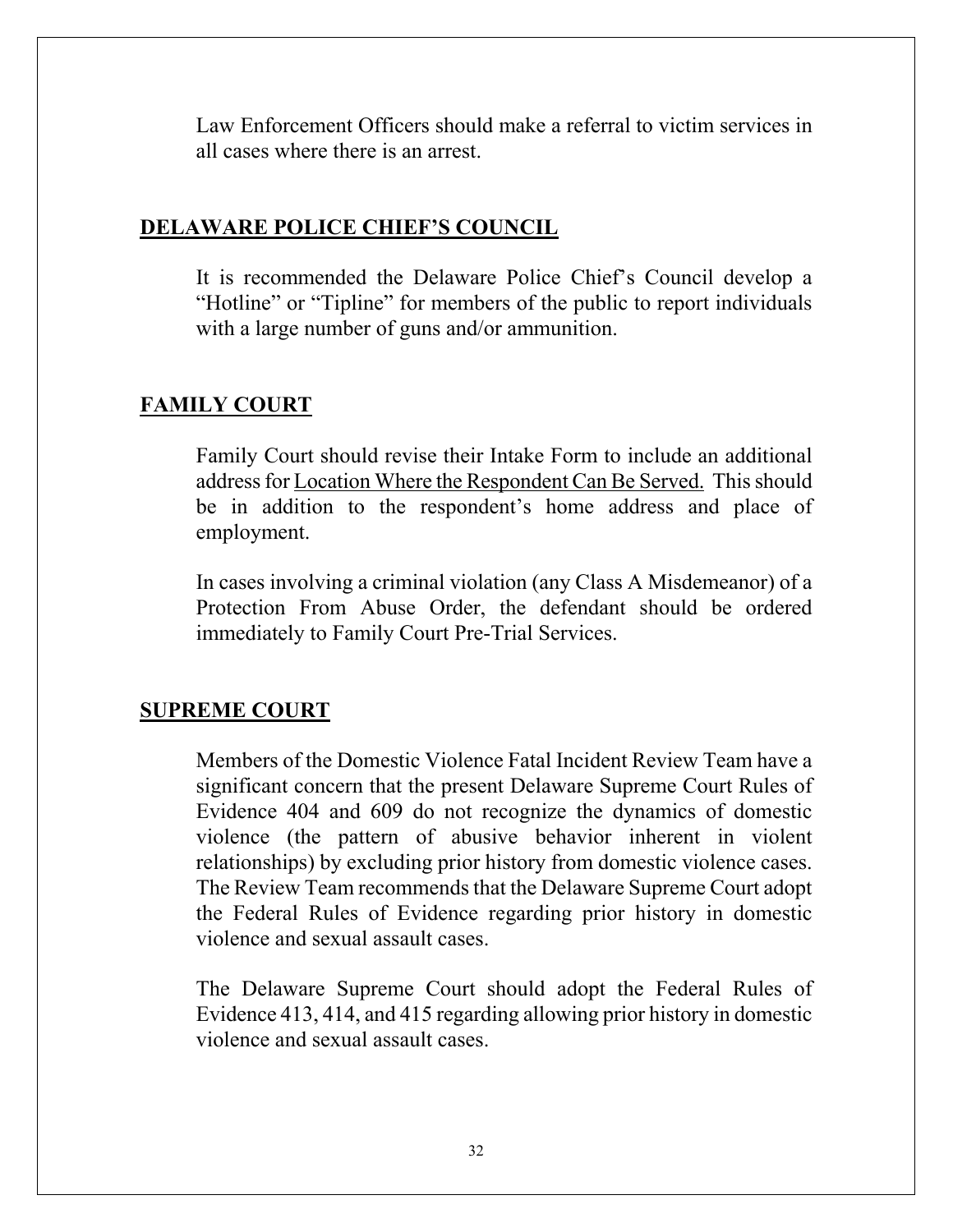# **VICTIM SERVICES**

For all victim service programs, police-based and private: Custodians should be given written information regarding the availability of counseling services for all minor (children) survivors.

# **OFFICE OF THE CHILD ADVOCATE**

The Office of the Child Advocate should monitor the provision of mental health evaluation and treatment services for child witnesses to homicide and suicide.

# **DEPARTMENT OF CORRECTION**

Probation Officers should make periodic home visits during evening and night hours in Level III probation cases.

Probation and Parole should continue to review the criteria used in assigning domestic violence cases.

# **DOMESTIC VIOLENCE COORDINATING COUNCIL (DVCC)**

The DVCC should work to ensure that child witnesses to homicide and suicide be classified as victims so as to be eligible for funding from the Violent Crimes Compensation Board for mental health treatment services.

DVCC staff should work with the Division of Family Services on providing a domestic violence component to the annual DFS school training.

The DVCC Legislative Subcommittee should look into removing the requirement "knowingly" found in Title 11, Sec. 1454, of the Delaware Code dealing with giving a firearm to a person prohibited.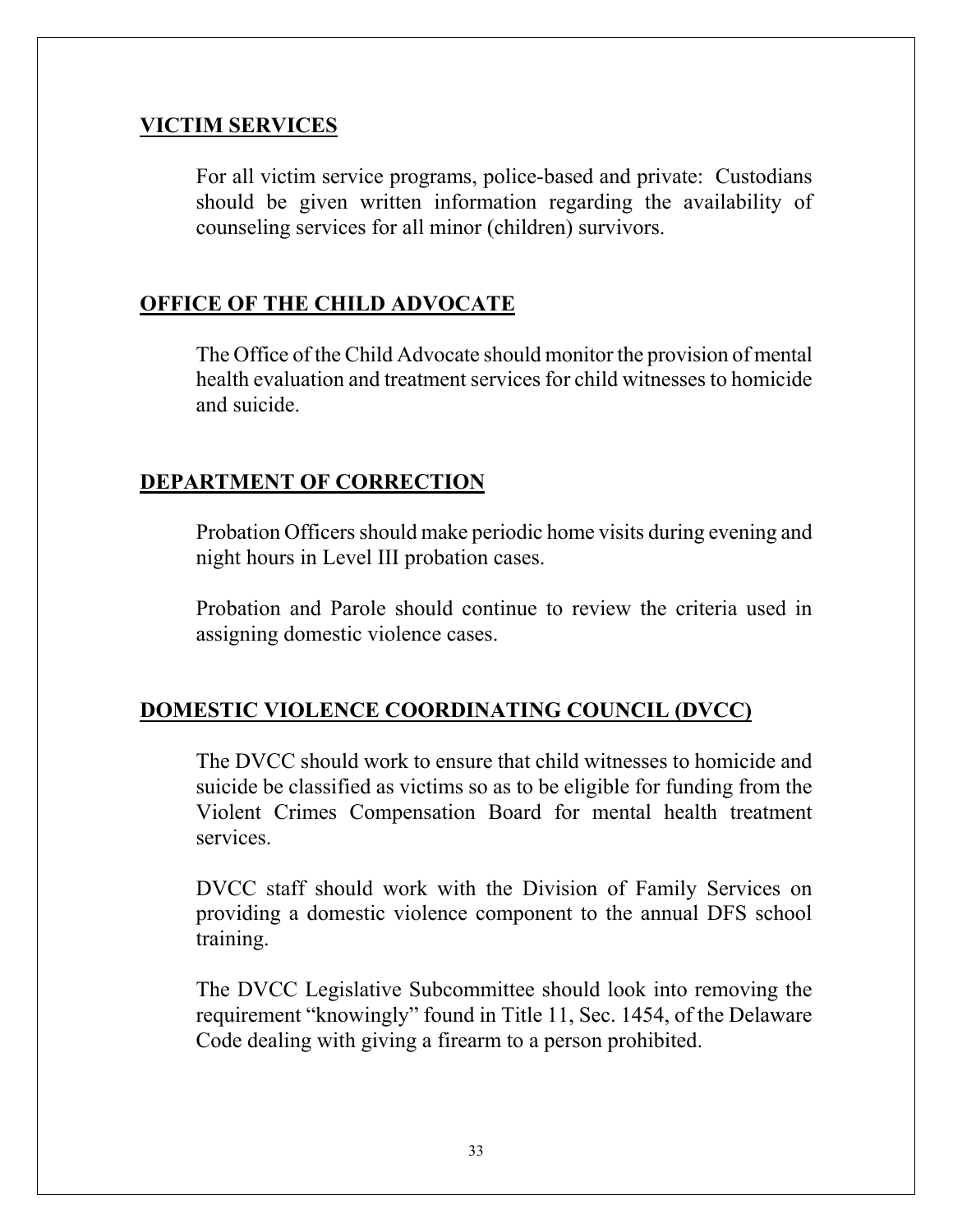The DVCC should follow through with the work of the Bail Review Committee currently under way.

The DVCC should provide domestic violence training for military Commanders and First Sergeants.

The DVCC should send a letter to the State Board of Education regarding mandatory training on domestic violence for educators.

The DVCC and Delaware Coalition Against Domestic Violence should include "Things to Do For Children" and referral information in the Safety Plan.

# **DOMESTIC VIOLENCE FATAL INCIDENT REVIEW TEAM (FIRT)**

Team members should review jury instructions for Extreme Emotional Distress (E.E.D.) and the proposed legislation on use of the E.E.D. defense.

# **DELAWARE COALITION AGAINST DOMESTIC VIOLENCE (DCADV)**

The DCADV should develop an education campaign targeting schoolage students to report domestic violence when they see it.

It is recommended that the Delaware Coalition Against Domestic Violence provide training for advocates on professional, responsible behavior.

The DVCC and DCADV should include "Things to Do For Children" and referral information in the Safety Plan.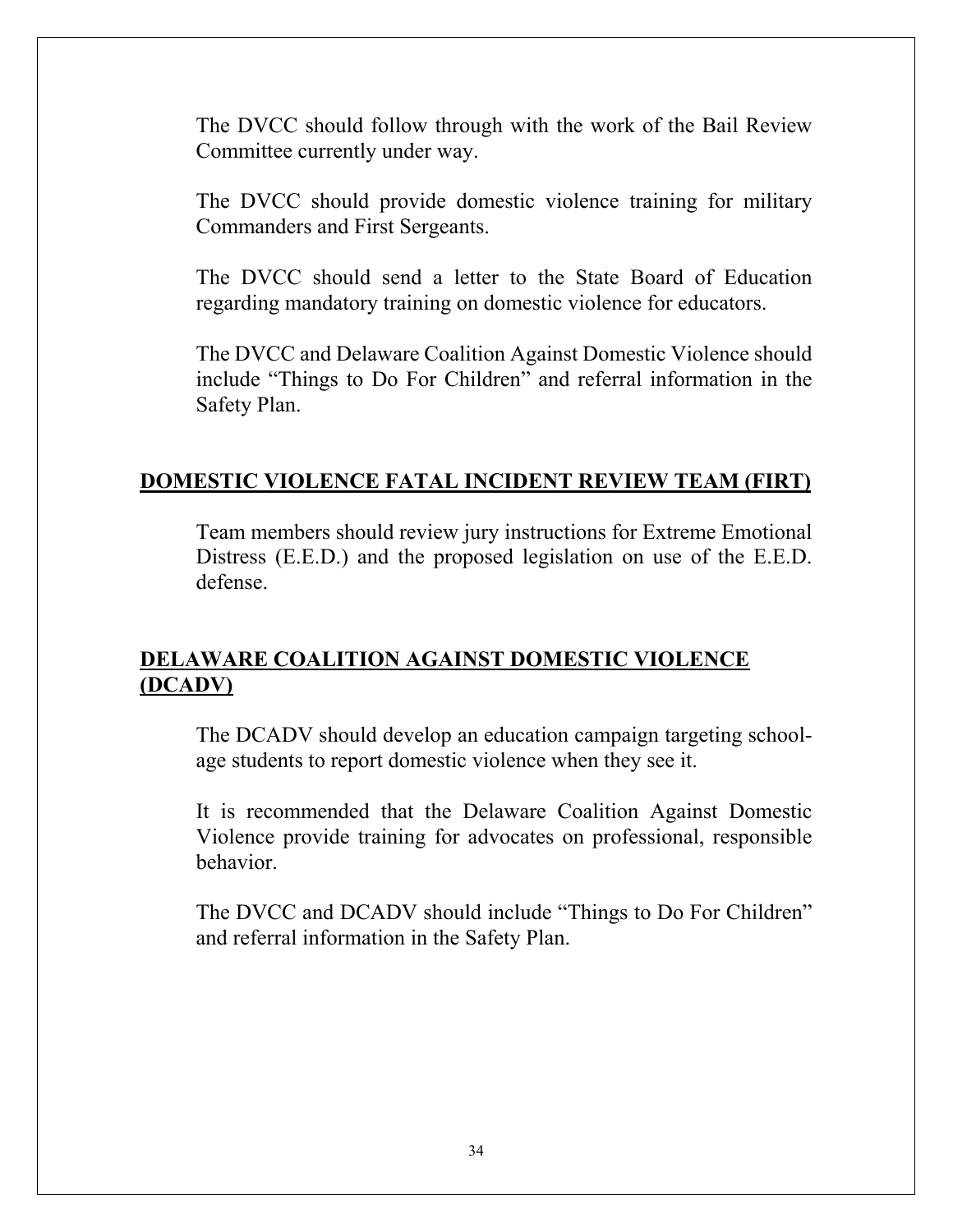#### **G. IMPLEMENTING THE CHANGES**

 The Domestic Violence Coordinating Council is responsible for notifying agencies of the recommendations resulting from the work of the Review Team. Each agency/discipline included in the 2003 Recommendations will receive a copy of the Fatal Incident Review Team Report. The DVCC shall work where possible with state agencies and private organizations to help implement recommendations of the Team.

 The Coordinating Council staff will contact the agencies receiving recommendations within one year of publication of the report to follow up on the implementation of Team recommendations. Information regarding the status of Review Team Recommendations will be included in the next report.

 The implemented Recommendations listed in this Report are the result of successful collaboration among state and local government, non-profit organizations and the private sector. While our efforts have proven successful in improving Delaware's response to domestic violence, prevention of domestic violence remains the ultimate goal.

#### **H. REVIEW PROCESS COMMENTS**

The Review Team has determined that, as a general rule, it will not call family members as witnesses. Exceptions may be made if the Team feels it is necessary and appropriate in a particular case. If a family member is to be called as a witness, someone who has already contacted the family, such as victim services, will be asked to make the initial contact. If a family member agrees to attend the review, the victim service provider will be invited to attend with the family member.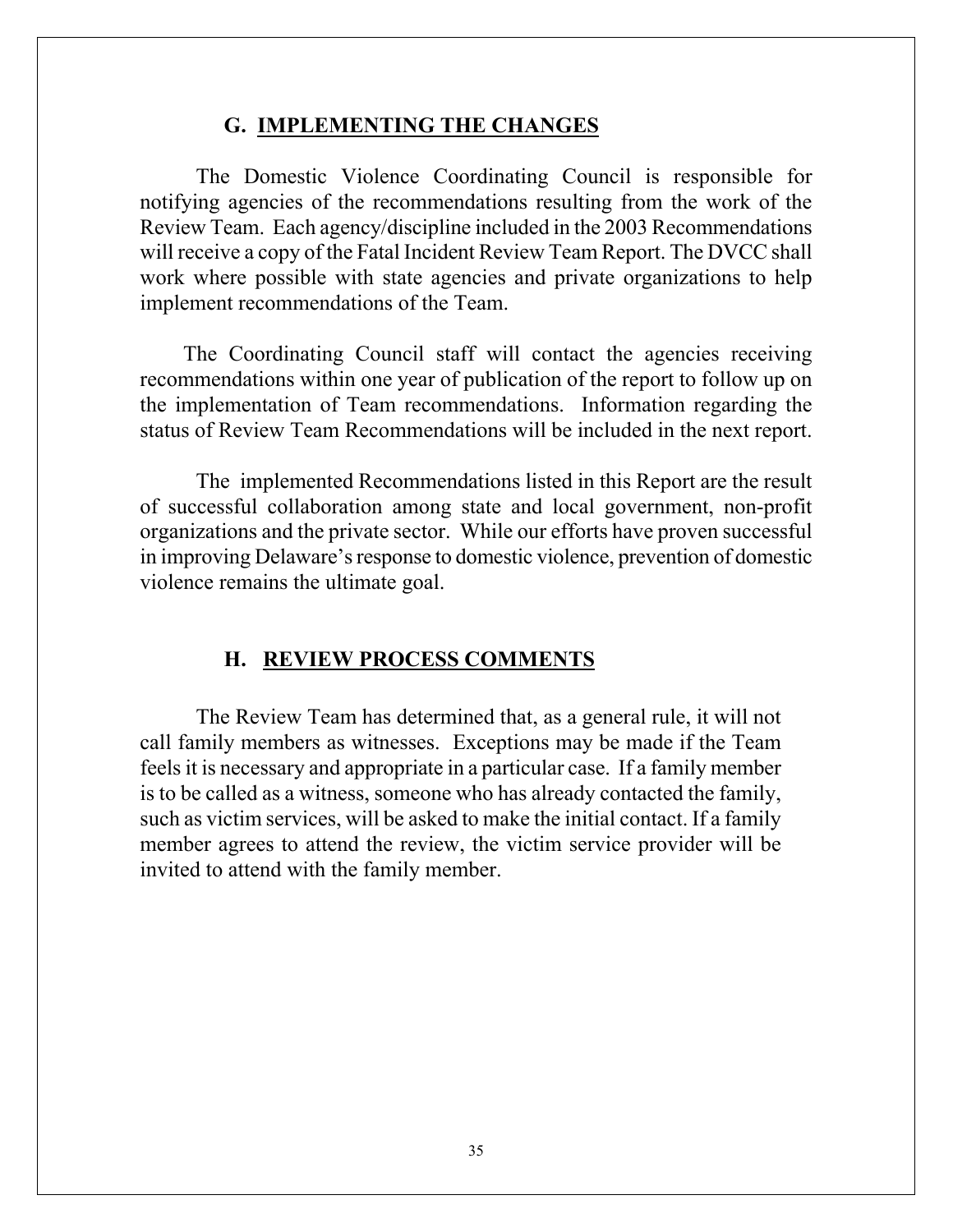#### **APPENDIX I**

#### **Lexstat 13 DEL. C. 2105**

# **DELAWARE CODE ANNOTATED Copyright @ 1975-2002 by The State of Delaware All rights reserved.**

# **\*\*\*CURRENT THROUGH DECEMBER 2001\*\*\* \*\*\* (2001 REGULAR SESSION OF THE 141ST GENERAL ASSEMBLY)\*\*\* \*\*\*ANNOTATIONS CURRENT THROUGH APRIL 2002\*\*\***

### **TITLE 13. DOMESTIC RELATIONS**

# **CHAPTER 21. DOMESTIC VIOLENCE COORDINATING COUNCIL Go to Code Archive Directory For This Jurisdiction**

**13 Del. C. § 2105 (2001)** 

#### **§ 2105. Fatal incident reviews.**

(a) The Council shall have the power to investigate and review, through a Review Team, the facts and circumstances of all deaths that occur in Delaware as a result of domestic violence. This review shall include both homicides and suicides resulting from domestic violence. The review of deaths involving criminal investigations will be delayed for a least 6 months, and will under no circumstances begin until authorized by the Attorney General's office. Any case involving the death of a minor (any child under the age of 18) related to domestic violence will be reviewed jointly by the appropriate regional Team of the Child Death Review Commission and the domestic violence Fatal Incident Review Team. The death of a minor will only be reviewed by the domestic violence Fatal Incident Review Team where the minor's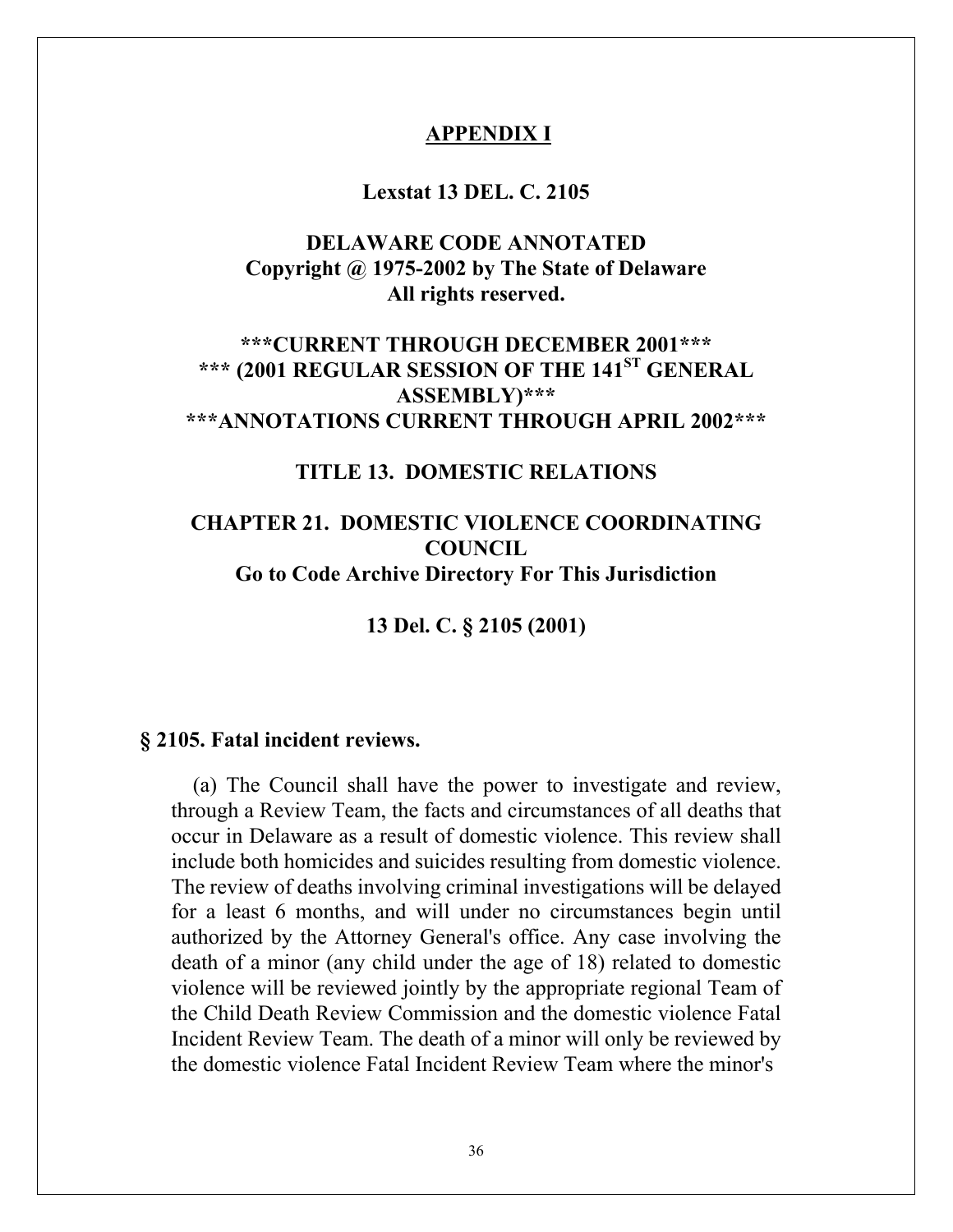parents or guardians were involved in an abusive relationship and the minor's death is directly related to that abuse.

(b) There shall be a Fatal Incident Review Team that will be cochaired by 2 members of the Coordinating Council to be elected by the Council. In addition to the co-chairs, the Review Team shall consist of 6 other core members: the Attorney General or his or her designee, the Director of the Division of Family Services or his or her designee, the chair of the Domestic Violence Task Force or his or her designee, the Chief Judge of the Family Court or his or her designee, the Chief Magistrate of the Justice of the Peace Courts or his or her designee and a law enforcement officer to be appointed by the Delaware Chiefs of Police Council. All members of the Review Team, plus other individuals invited to participate, shall be considered part of the Review Team for a particular case or incident. The Review Team shall invite other law enforcement personnel to serve and participate as full members of a Review Team in any case in which a law enforcement agency has investigated the death under review or any prior domestic violence incident involving the decedent. The Review Team may also invite other relevant persons to serve on an ad-hoc basis and participate as full members of the Review Team for a particular review. Such persons may include, but are not limited to, individuals with particular expertise that would be helpful to the Review Team, representatives from those organizations or agencies that had contact with or provided services to the individual prior to his or her death, that individual's abusive partner or family member and/or the alleged perpetrator of the death.

(c) A Review Team shall be convened by the co-chairs of the Review Team on an as-needed basis and may also be convened by any 2 other members of the Review Team.

(d) As part of any review, a Review Team shall have the power and authority to administer oaths and to compel the attendance of witnesses whose testimony is related to the death under review and the production of records related to the death under review by filing a praecipe for a subpoena, through the office of the Attorney General, with the Prothonotary of any County of this State. Such a subpoena will be effective throughout the State and service of such subpoena will be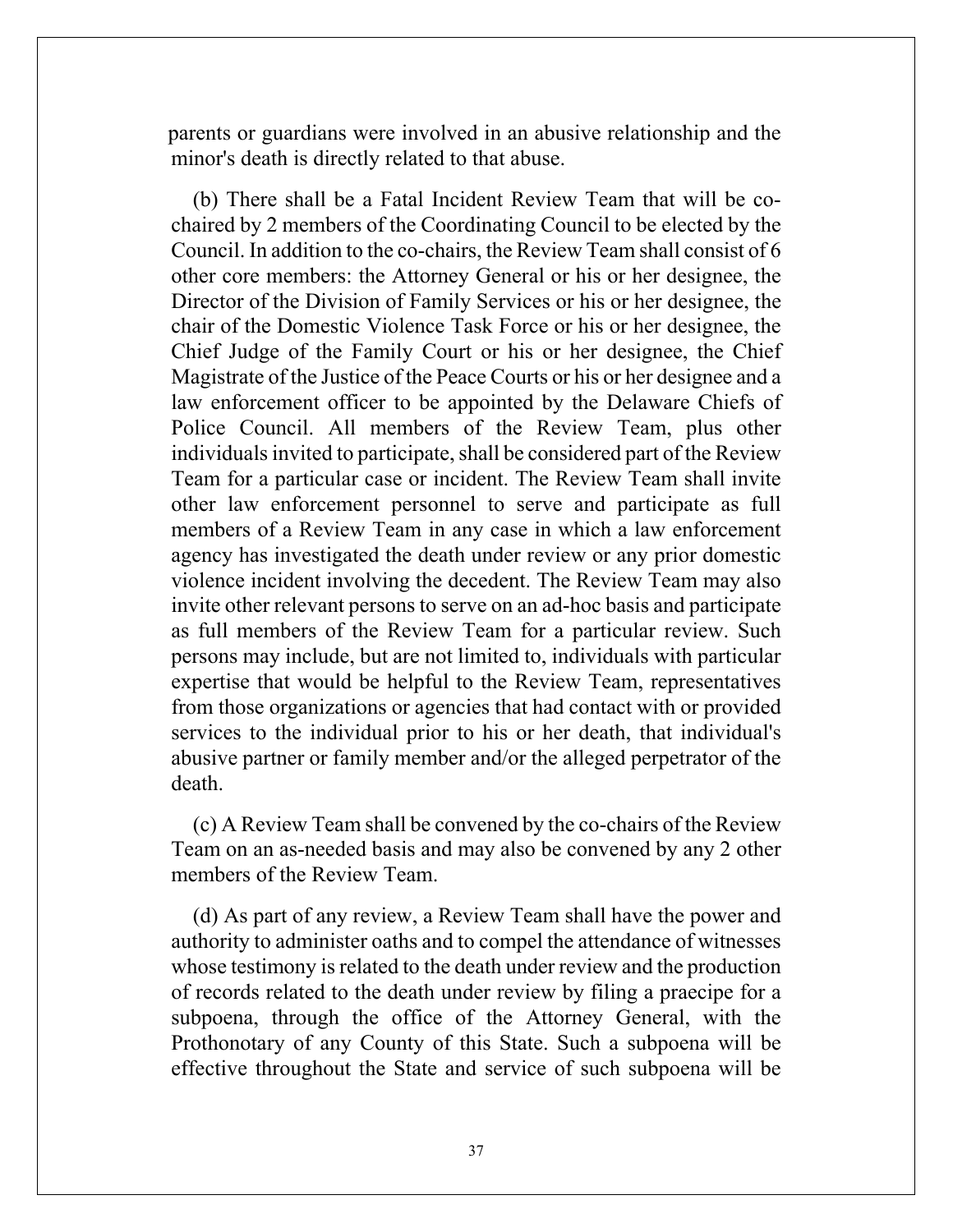made by any sheriff. Failure to obey such a subpoena will be punishable according to the Rules of the Superior Court.

(e) Each Review Team shall prepare a report, to be maintained by the Review Team, including a description of the incident reviewed, and the findings and recommendations of the Review Team.

(f) Findings and recommendations by the Team shall be adopted only upon a 60 percent vote of participating members of the Review Team.

(g) The Review Team shall establish rules and procedures to govern each review prior to the first review to be conducted. The Review Team shall issue an annual report to the Domestic Violence Coordinating Council summarizing in an aggregate fashion all findings and recommendations made over the year by each Review Team and describing any systemic changes that were effectuated as a result of the Teams" work. The report shall not identify the specific case or case review that led to such findings and recommendations.

(h) The review process, and any records created therein, shall be exempt from the provisions of the Freedom of Information Act in Chapter 100 of Title 29. The records of any such review, including all original documents and documents produced in the review process with regard to the facts and circumstances of each death, shall be confidential, shall be used by the Coordinating Council only in the exercise of its proper function and shall not be disclosed. The records and proceedings shall not be available through court subpoena and shall not be subject to discovery. No person who participated in the review nor any member of the Domestic Violence Coordinating Council shall be required to make any statement as to what transpired during the review or information collected during the review. Statistical data and recommendations based on the reviews, however, may be released by the Coordinating Council at its discretion.

(i) Members of the Domestic Violence Coordinating Council, members of the Review Team and members of each Review Team, as well as their agents or employees, shall be immune from claims and shall not be subject to any suits, liability, damages or any other recourse, civil or criminal, arising from any act, proceeding, decision or determination undertaken or performed or recommendation made, provided such persons acted in good faith and without malice in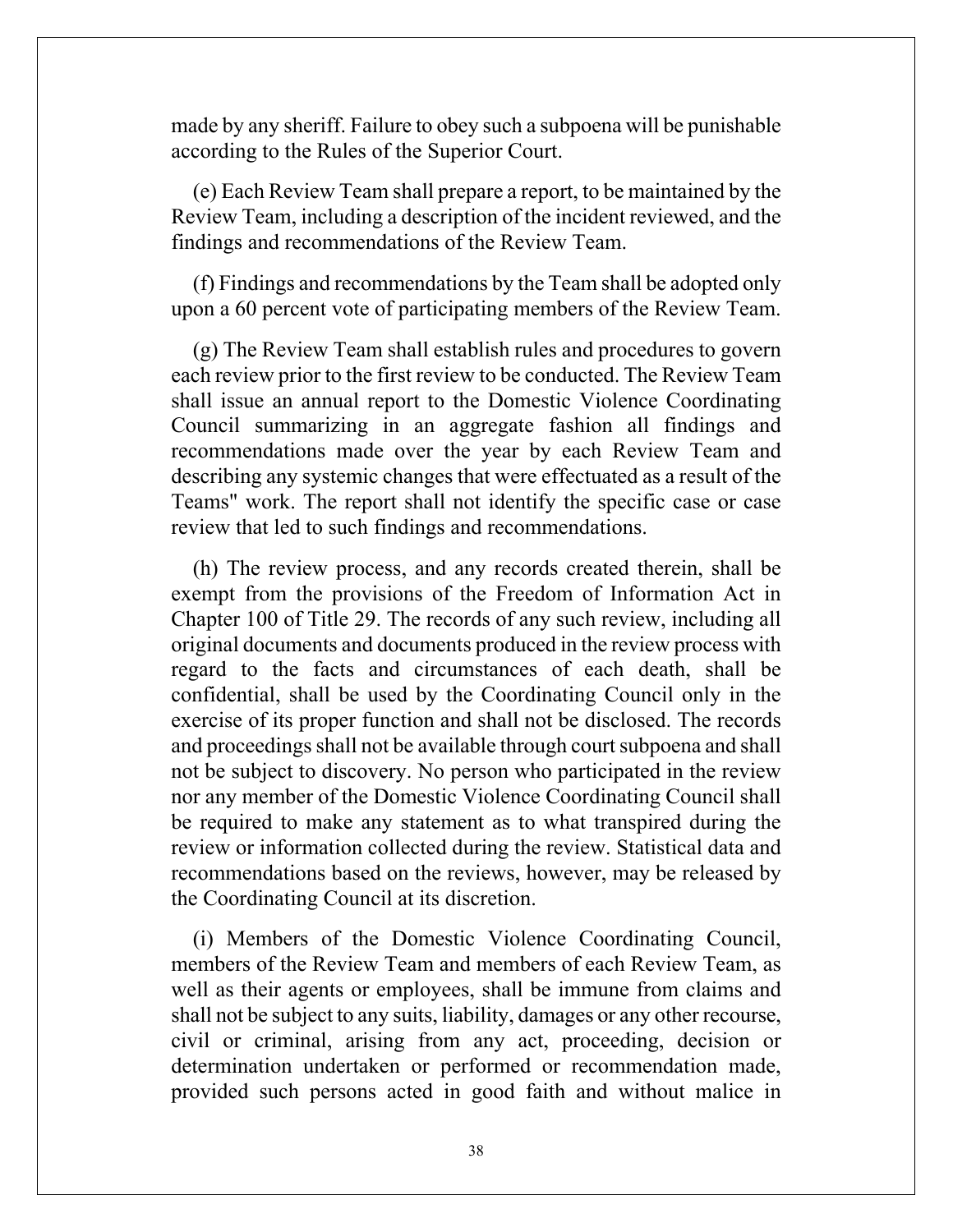carrying out their responsibilities; good faith is presumed until proven otherwise, with the complainant bearing the burden of proving malice or a lack of good faith. No organization, institution or person furnishing information, data, testimony, reports or records to the Review Teams or the Coordinating Council as part of such an investigation shall, by reason of furnishing such information, be liable in damages or subject to any other recourse, civil or criminal. *(70 Del. Laws, c. 409, § 1.)*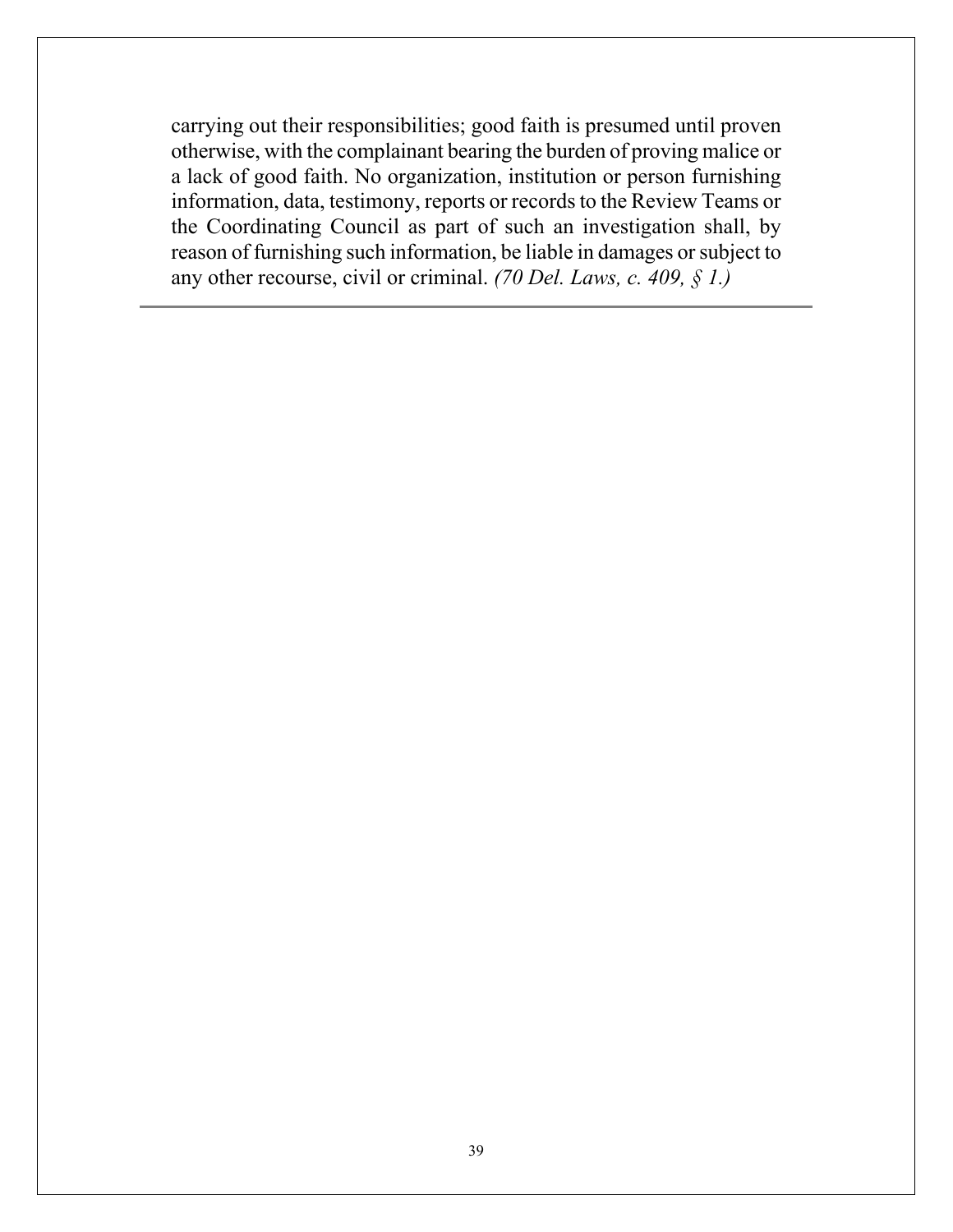# **APPENDIX II**

# **CONFIDENTIALITY AGREEMENT FOR DELAWARE'S DOMESTIC VIOLENCE FATAL INCIDENT REVIEW TEAM**

The purpose of the domestic violence fatality review process is to conduct a complete assessment of domestic violence fatal incidents. In order to assure an assessment that fully addresses all systemic concerns surrounding domestic violence fatality cases, Team members must have access to all existing records on the victim and/or perpetrator. These records include public health records, court documents, law enforcement records, mental health records, hospital or medical related data, and any other information that may have a bearing on the involved victim or perpetrator. The confidentiality of specific case information is required by statute. With the purpose of this review in mind, we the undersigned agree that all information secured in this review will remain confidential and will not be used for purposes outside the purview of the review process.

| $Date(s)$ of Review: |        |
|----------------------|--------|
| Name (Please Print)  | Agency |
| Signature            | Date   |
| Name (Please Print)  | Agency |
| Signature            | Date   |
| Name (Please Print)  | Agency |

Parties to Team Review #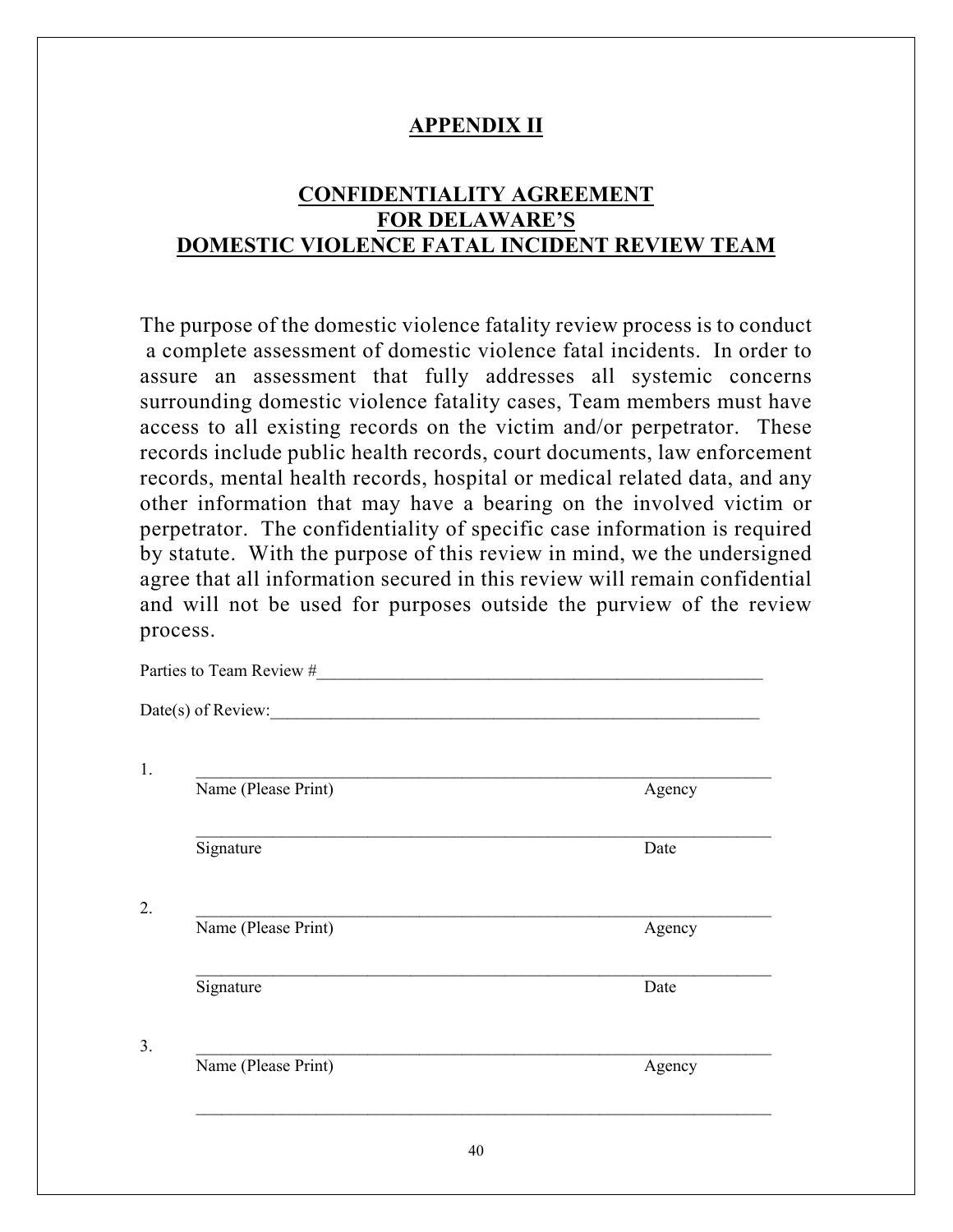| 4.  | Signature           | Date   |
|-----|---------------------|--------|
|     | Name (Please Print) | Agency |
| 5.  | Signature           | Date   |
|     | Name (Please Print) | Agency |
|     | Signature           | Date   |
| 6.  | Name (Please Print) | Agency |
|     | Signature           | Date   |
| 7.  | Name (Please Print) | Agency |
|     | Signature           | Date   |
| 8.  | Name (Please Print) | Agency |
|     | Signature           | Date   |
| 9.  | Name (Please Print) | Agency |
|     | Signature           | Date   |
| 10. | Name (Please Print) | Agency |
|     | Signature           | Date   |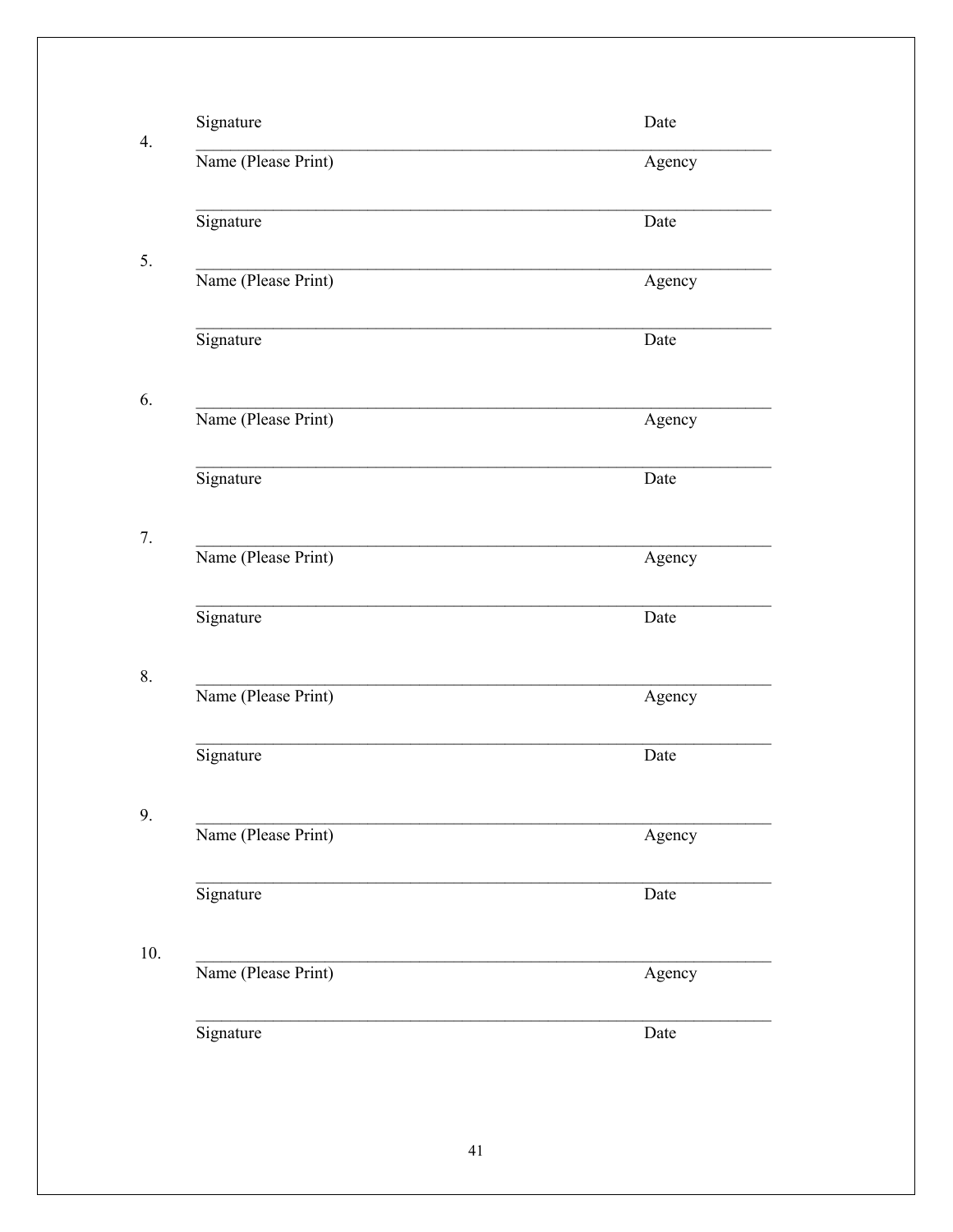| Name (Please Print) | Agency |
|---------------------|--------|
| Signature           | Date   |
| Name (Please Print) | Agency |
| Signature           | Date   |
| Name (Please Print) | Agency |
| Signature           | Date   |
| Name (Please Print) | Agency |
| Signature           | Date   |
| Name (Please Print) | Agency |
| Signature           | Date   |
| Name (Please Print) | Agency |
| Signature           | Date   |
| Name (Please Print) | Agency |
| Signature           | Date   |
|                     |        |